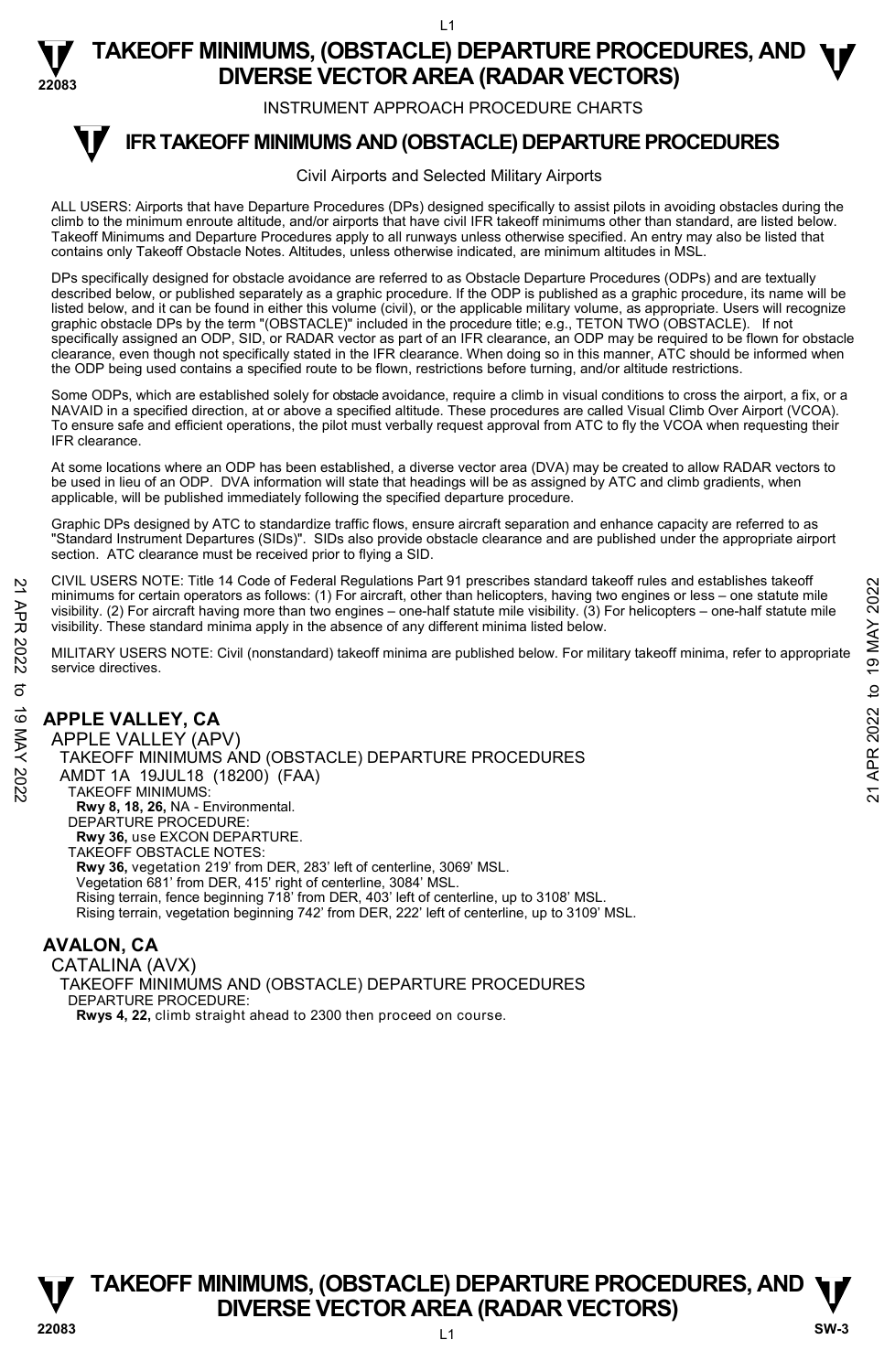#### **BAKERSFIELD, CA**

**22083** 

BAKERSFIELD MUNI (L45)

TAKEOFF MINIMUMS AND (OBSTACLE) DEPARTURE PROCEDURES

AMDT 2 06FEB14 (14037) (FAA)

TAKEOFF MINIMUMS:

**Rwy 34,** 400-1¼ or std. with a min. climb of 555' per NM to 900. DEPARTURE PROCEDURE:

**Rwy 16,** climbing right turn direct EHF VORTAC, thence...

 **Rwy 34,** climbing left turn direct EHF VORTAC, thence...

Aircraft departing EHF VORTAC R-180 CW R-360 climb on course, aircraft departing EHF VORTAC R-001 CW R-100. ..<br>Continue climb in EHF VORTAC holding pattern (hold NW, right turns, 144° inbound) to cross EHF VORTAC at or abo 5200 then proceed on course, aircraft departing EHF VORTAC R-101 CW R-179 continue climb in EHF VORTAC holding pattern (hold NW, right turns, 144° inbound) to cross EHF VORTAC at or above 4100 then proceed on course. TAKEOFF OBSTACLE NOTES:

**Rwy 16,** light pole 168' from DER, 498' left of centerline, 26' AGL/400' MSL.

Tree 395' from DER, 491' left of centerline, 40' AGL/400' MSL.

Powerlines beginning 546' from DER, 608' right of centerline, 120' AGL/474' MSL.

Pole 644' from DER, 474' left of centerline, 30' AGL/403' MSL.

Trees beginning 1603' from DER, 196' right of centerline, up to 40' AGL/453' MSL.

Obstruction light on transmission tower 2464' from DER, 780' left of centerline, 106' AGL/477' MSL.

Catenary 2486' from DER, 484' left of centerline, 106' AGL/477' MSL. Catenary 2529' from DER, 725' right of centerline, 111' AGL/483' MSL.

Obstruction light on transmission tower 2539' from DER, 214' right of centerline, 107' AGL/478' MSL.

Catenary 2540' from DER, 482' right of centerline, 111' AGL/482' MSL.

**Rwy 34,** trees beginning 604' from DER, 341' right of centerline, 40' AGL/419' MSL.

Tower 5100' from DER, 1646' right of centerline, 266' AGL/656' MSL.

Vehicles on road 764' from DER, 499' left of centerline, up to 15' AGL/399' MSL.

Hanger 372' from DER, 545' left of centerline, 20' AGL/404' MSL.

#### MEADOWS FLD (BFL)

#### TAKEOFF MINIMUMS AND (OBSTACLE) DEPARTURE PROCEDURES

AMDT 3 26MAY16 (21112) (FAA)

DEPARTURE PROCEDURE:

**All aircraft,** climbing right turn direct EHF VORTAC. Aircraft departing EHF R-180 CW R-350 climb on course. All others continue climb northwest bound via EHF R-324, then climbing left turn to cross EHF VORTAC at or above: EHF R-110 CW R-179 3000; EHF R-351 CW R-109 4000. TAKEOFF MINIMUMS AND (OBSTACLE) DEPARTURE PROCEDURES<br>
21 AMDIT 3 26MAY16 (21112) (FAA)<br>
22 BOMAY16 (21112) (FAA)<br>
22 DEPARTURE PROCEDURE:<br>
22 All aircraft, climbing right turn direct EHF VORTAC. Aircraft departing EHF R-1

TAKEOFF OBSTACLE NOTES:

**Rwy 12L,** trees beginning 2221' from DER, 684' left of centerline, up to 72' AGL/546' MSL. Ground 146' from DER, 525' left of centerline, 479' MSL.

**Rwy 12R,** tree 2612' from DER, 1158' left of centerline, 69' AGL/533' MSL.

Trees beginning 456' from DER, 575' right of centerline, up to 46' AGL/510' MSL.

Fence 14' from DER, 215' right of centerline, 4' AGL/466' MSL.

**Rwy 30R,** pole 1248' from DER, 113' left of centerline, 31' AGL/543' MSL.

Transmission tower 3632' from DER, 1097' left of centerline, 94' AGL/602' MSL.

Poles beginning 2297' from DER, 925' right of centerline, up to 36' AGL/577' MSL.

Pump 529' from DER, 538' right of centerline, 5' AGL/523' MSL. Building 373' from DER, 257' right of centerline, 10' AGL/524' MSL.

Towers beginning 4350' from DER, 499' right of centerline, up to 110' AGL/650' MSL.

NAVAID 388' from DER, 266' right of centerline, 21' AGL/535' MSL.

Tree 3252' from DER, 1072' right of centerline, 101' AGL/610' MSL.

### **BIG BEAR CITY, CA**

#### BIG BEAR CITY (L35)

TAKEOFF MINIMUMS AND (OBSTACLE) DEPARTURE PROCEDURES

ORIG 20APR00 (00111) (FAA) TAKEOFF MINIMUMS:

**Rwy 8,** 1200-2 or std. with a min. climb of 282' per NM to 8000.

**Rwy 26,** NA.

DEPARTURE PROCEDURE:

Use OKACO RNAV DEPARTURE.

**Rwy 26,** NA.

### **BLYTHE, CA**

BLYTHE (BLH) TAKEOFF MINIMUMS AND (OBSTACLE) DEPARTURE PROCEDURES AMDT 1A 22AUG13 (13234) (FAA) TAKEOFF MINIMUMS: **Rwy 26,** 600-2½ or std. with a min. climb of 348' per NM to 1200. DEPARTURE PROCEDURE:

**Rwys 8, 17, 35,** turn right.

**Rwy 26,** turn left, climb to 1500 via heading 180° and BLH R-120, then climbing left turn direct BLH VORTAC, MCA 2000. TAKEOFF OBSTACLE NOTES:

**Rwy 26,** tower 2.4 NM from DER, 991' left of centerline, 159' AGL/957' MSL.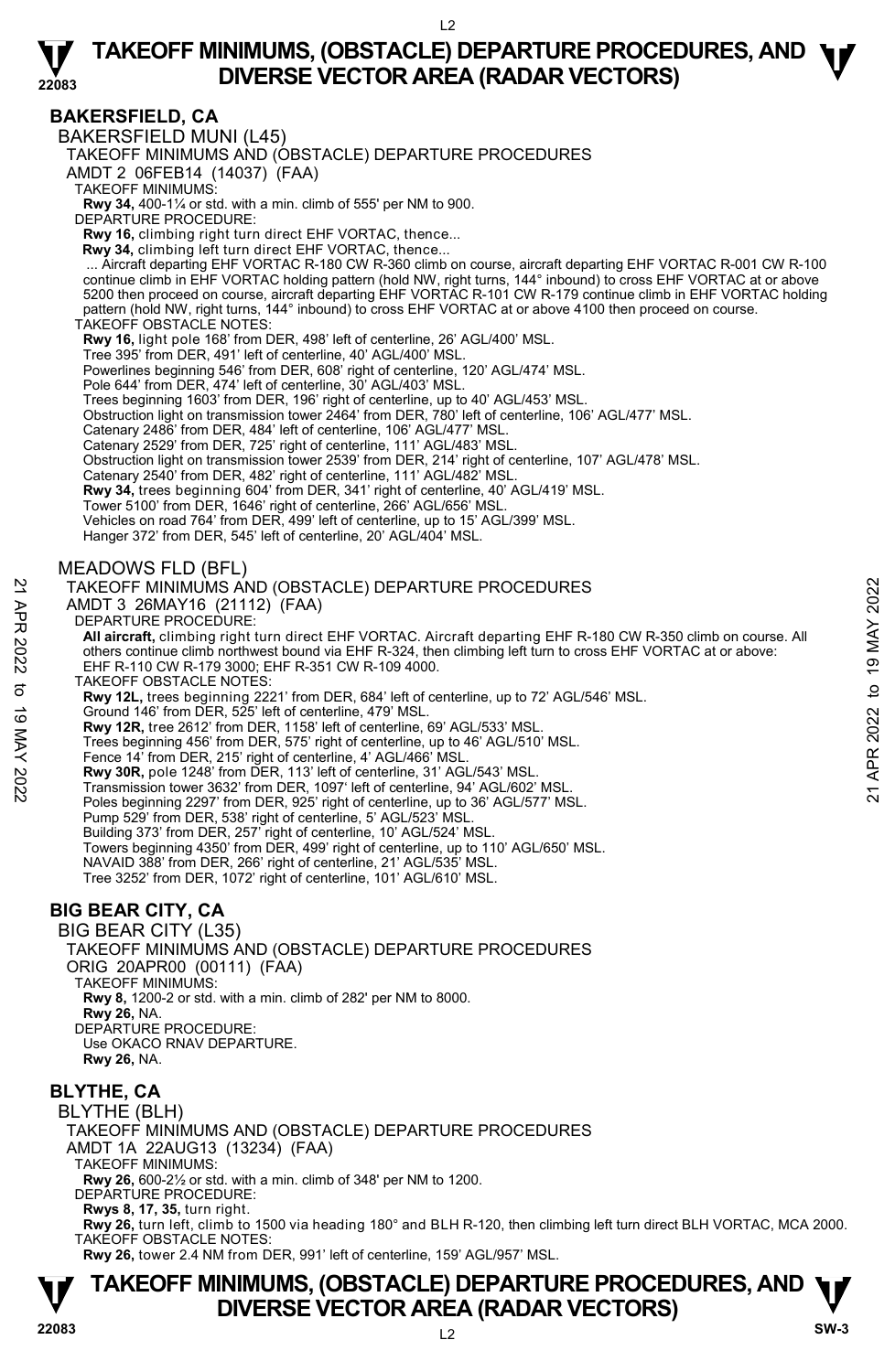#### **BORREGO SPRINGS, CA**

BORREGO VALLEY (L08) TAKEOFF MINIMUMS AND (OBSTACLE) DEPARTURE PROCEDURES AMDT 2 10APR08 (08101) (FAA) DEPARTURE PROCEDURE: Use ZUNGU DEPARTURE (RNAV).

#### **BRAWLEY, CA**

BRAWLEY MUNI (BWC) TAKEOFF MINIMUMS AND (OBSTACLE) DEPARTURE PROCEDURES AMDT 1 30MAR17 (17089) (FAA) TAKEOFF MINIMUMS: **Rwy 26,** NA-Obstacles and noise abatement. DEPARTURE PROCEDURES: **Rwy 8,** climbing right turn heading 120° to intercept IPL VORTAC R-009 to 3000 to IPL VORTAC, then climb on course. TAKEOFF OBSTACLE NOTES: **Rwy 8,** trees, beginning 81' from DER, 314' left of centerline, up to -106' MSL. Trees, beginning 274' from DER, 441' right of centerline, up to -124' MSL.<br>Vehicles on road, beginning 380' from DER, 348' right of centerline, up to -116' MSL.<br>Trees, beginning 457' from DER, 362' left of centerline, up t Tree 458' from DER, 406' left of centerline, -94' MSL. **BURBANK, CA**  BOB HOPE (BUR) TAKEOFF MINIMUMS AND (OBSTACLE) DEPARTURE PROCEDURES AMDT 5 28JUL11 (11209) (FAA) TAKEOFF MINIMUMS: **Rwy 8,** std. w/min. climb of 410' per NM to 5000. **Rwy 15,** std. w/min. climb of 335' per NM to 5000.<br>**Rwy 26,** std. w/min. climb of 325' per NM to 5000.<br>**Rwy 33,** std. w/min. climb of 550' per NM to 5000' or 600-2¼ w/min. climb of 300' per NM to 5000. DEPARTURE PROCEDURE: **Rwys 8, 15,** climbing right turn direct VNY VOR/DME. **Rwy 26,** climb direct VNY VOR/DME. **Rwy 33,** Climbing left turn direct VNY VOR/DME. All aircraft continue climb in VNY holding pattern (SE, left turns, 295° inbound) to cross VNY VOR/DME at or above 5100, then westbound on V326 to GINNA or eastbound on V186 to DARTS. TAKEOFF OBSTACLE NOTES: **Rwy 8,** multiple trees, poles, and buildings beginning 124' from DER, 42' right of centerline, up to 65' AGL/745' MSL. Multiple trees, buildings and poles beginning 278' from DER, 73' left of centerline, up to 56' AGL/746' MSL. **Rwy 15,** multiple trees, buildings, poles, and blast fence beginning 50' from DER, 2' right of centerline, up to 65' AGL/762' MSL. Multiple trees, buildings, poles, blast fence beginning 185' from DER, 53' left of centerline, up to 108' AGL/777' MSL. **Rwy 26,** multiple trees, poles, transmission towers, buildings, and roads, and terrain beginning 26' from DER, 4'<br>right of centerline, up to 145' AGL/731' MSL. Multiple trees, poles, transmission towers, railroad, and buildings beginning 302' from DER, 437' left of centerline, up to 117' AGL/846' MSL. **Rwy 33,** multiple trees, poles, terrain, buildings, road beginning 33' from DER, 30' right of centerline, up to 100' AGL/1333' MSL. Multiple trees, poles, buildings, antenna, railroad, and blast fence beginning 97' from DER, 11' left of centerline, up to 50' AGL/878' MSL. DIVERSE VECTOR AREA (RADAR VECTORS) ORIG 26MAY16 (16147) (FAA)  **Rwy 8,** heading as assigned by ATC; requires minimum climb of 420' per NM to 2500. 22<br>
22 Rwy 3, std. w/min. climb of 305° per NM to 5000.<br>
22 Rwy 26, std. w/min. climb of 325' per NM to 5000.<br>
22 Rwy 33, std. w/min. climb of 550' per NM to 5000.<br>
22 DEPARTURE PROCEDURE:<br>
22 DEPARTURE PROCEDURE:<br>
23 Rwy

**Rwy 15,** heading as assigned by ATC; requires minimum climb of 340' per NM to 2100. **Rwy 26,** heading as assigned by ATC; requires minimum climb of 380' per NM to 4800. **Rwy 33,** heading as assigned by ATC; requires minimum climb of 460' per NM to 4900.

#### **CALIFORNIA CITY, CA**

CALIFORNIA CITY MUNI (L71) TAKEOFF MINIMUMS AND (OBSTACLE) DEPARTURE PROCEDURES ORIG 17MAR05 (05076) (FAA) DEPARTURE PROCEDURE: Use CALIFORNIA CITY (RNAV) DEPARTURE.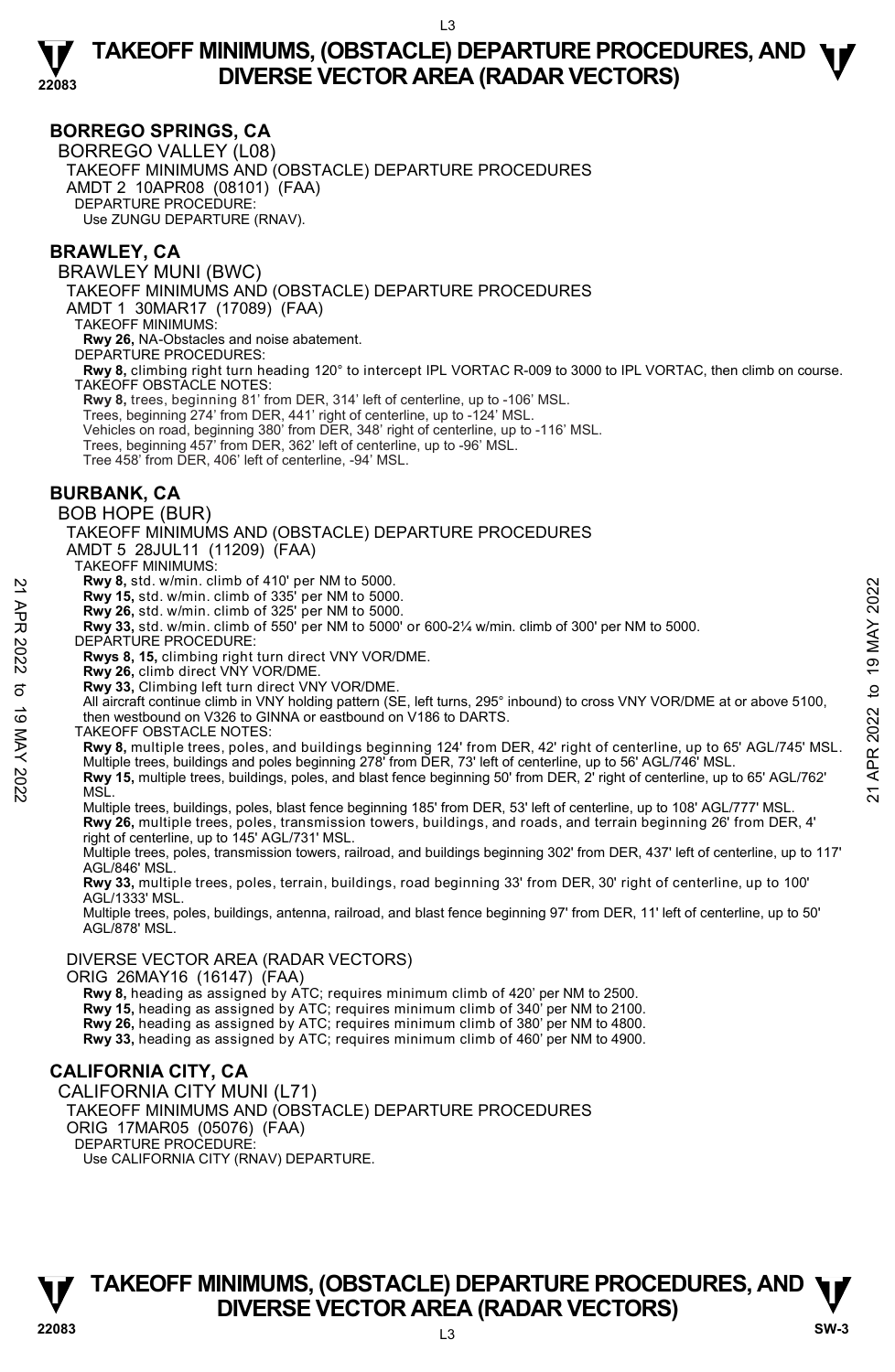### **CALIPATRIA, CA**

**22083** 

CLIFF HATFIELD MEML (CLR)

TAKEOFF MINIMUMS AND (OBSTACLE) DEPARTURE PROCEDURES

ORIG-A 12OCT17 (21112) (FAA)

DEPARTURE PROCEDURE:

**Rwy 8,** climb runway heading to 400, then climbing right turn to 3000 via heading 200° and IPL R-336 to IPL VORTAC.

**Rwy 26,** climb runway heading to 400, then climbing left turn to 3000 via IPL R-336 to IPL VORTAC. TAKEOFF OBSTACLE NOTES:

**Rwy 8,** pole 525' from DER, 140' right of centerline, 15' AGL/-166' MSL. Poles beginning 616' from DER, 204' right of centerline, 15' AGL/-165' MSL.

Building, pole beginning 748' from DER, 307' right of centerline, 25' AGL/-155' MSL.

- Transmission line 838' from DER, 150' right of centerline, 31' AGL/-150' MSL.
- **Rwy 26,** pole 190' from DER, 329' right of centerline, -152 MSL.

Road 223' from DER, on centerline -170' MSL.

Tree 328' from DER, 484' left of centerline, -155' MSL. Tree 541' from DER, 634' right of centerline, -125' MSL.

Pole 1103' from DER, 582' right of centerline, -140' MSL.

Antenna 1444' from DER, 565' left of centerline, -131' MSL.

### **CAMARILLO, CA**

CAMARILLO (CMA) TAKEOFF MINIMUMS AND (OBSTACLE) DEPARTURE PROCEDURES AMDT 4 10NOV16 (16315) (FAA) DEPARTURE PROCEDURE: **Rwy 8,** climbing left turn to 2500 on CMA VOR/DME R-058 thence. . . . **Rwy 26,** climb to 2500 on CMA VOR/DME R-265 thence... ... Climbing left turn direct CMA VOR/DME before proceeding on course.

#### **CAMP PENDLETON MCAS (MUNN FLD) (KNFG)**

#### OCEANSIDE, CA

TAKEOFF MINIMUMS AND (OBSTACLE) DEPARTURE PROCEDURES AMDT 2 30DEC21 (22083) (USN) DEPARTURE PROCEDURE: **Rwys 3, 21,** diverse departures NA. TAKEOFF OBSTACLE NOTES: **Rwy 3,** palm trees 1900-2350' from DER, 500-1100' right of centerline, max height 210' MSL. Telephone pole 2.4 NM from DER, 3310' right of centerline, 79' AGL/443' MSL. Terrain 1.7 NM from DER, 2945' right of centerline, 456' MSL. Palm tree 981' from DER, 939' right of centerline, 159' MSL. Light pole 3251' from DER, 843' left of centerline, 179' MSL. Light pole 3300' from DER, 880' left of centerline, 182' MSL. Light pole 3347' from DER, 915' left of centerline, 185' MSL. Light pole 3448' from DER, 1226' left of centerline, 195' MSL. Light pole 3473' from DER, 1015' left of centerline, 191' MSL. Light pole 3524' from DER, 1150' left of centerline, 192' MSL. **Rwy 21,** pylon 2.4 NM from DER, 2362' left of centerline, 108' AGL/516' MSL. Terrain 1.5 NM from DER, 2583' right of centerline, 659' MSL. Palm tree 2868' from DER, 94' left of centerline, 148' MSL. Tree southwest of airfield 1204' from DER, 90' right of centerline, 91' MSL. Tree southwest of airfield 1262' from DER, 594' left of centerline, 105' MSL. Tree southwest of airfield 1267' from DER, 253' left of centerline, 110' MSL. Tree southwest of airfield 841' from DER, 710' left of centerline, 108' MSL. CAMP PENDLETON MCAS (MUNN FLD) (KNFG)<br>  $\geq$  OCEANSIDE, CA<br>
TAKEOFF MINIMUMS AND (OBSTACLE) DEPARTURE PROCEDURES<br>
ANDT 2 30DEC21 (22083) (USN)<br>
DEPARTURE PROCEDURE:<br>
RWYS 3, 21, diverse departures NA,<br>
TAKEOFF OBSTACLE NO



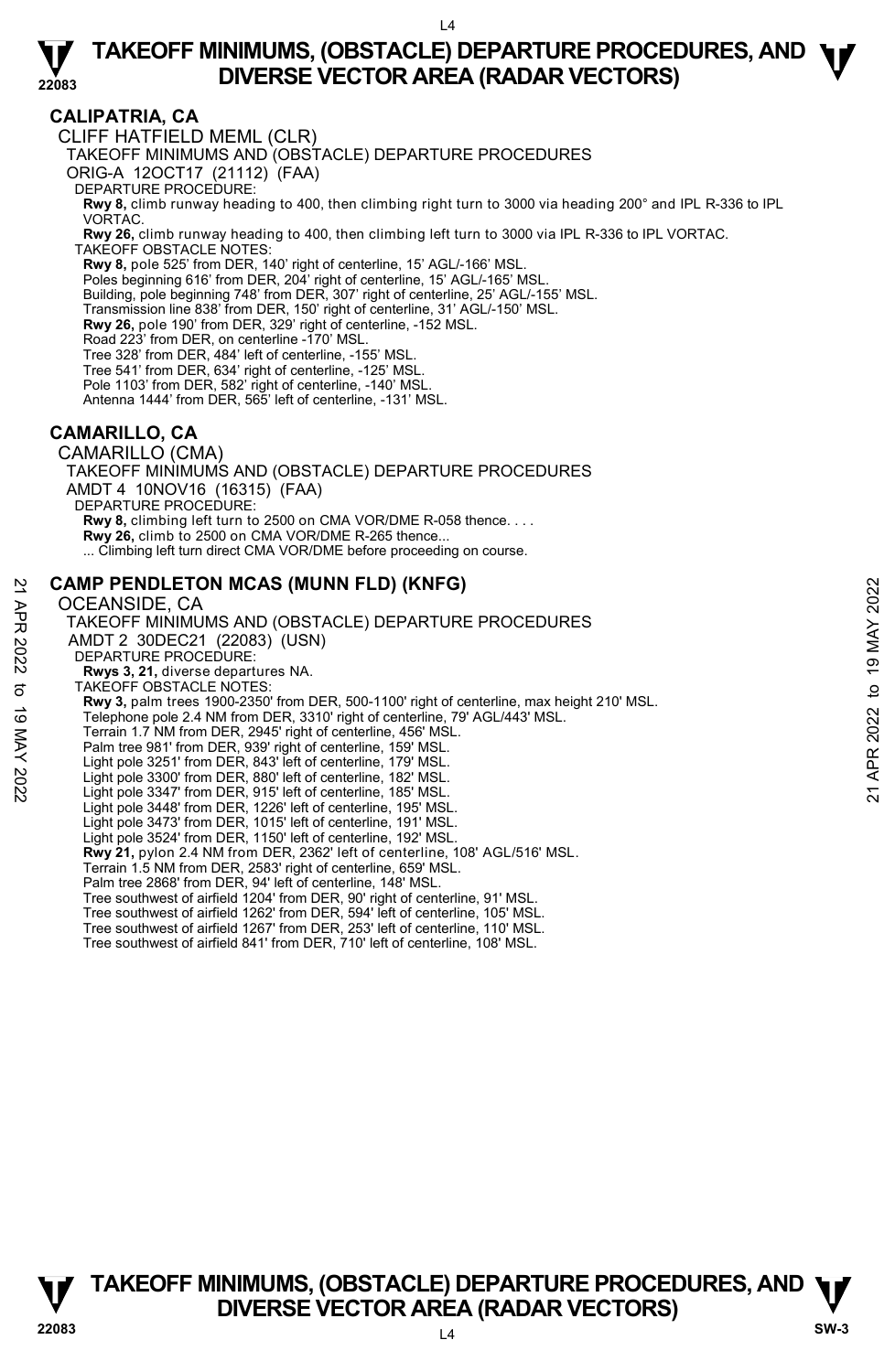#### **CARLSBAD, CA**

**22083** 

MC CLELLAN-PALOMAR (CRQ) TAKEOFF MINIMUMS AND (OBSTACLE) DEPARTURE PROCEDURES AMDT 5 21JUL16 (16203) (FAA) TAKEOFF MINIMUMS: **Rwy 6,** std. w/min. climb of 255' per NM to 1700 or 2700-3 for climb in visual conditions. DEPARTURE PROCEDURE: **Rwy 6,** climbing left turn heading 245° to 3000 before proceeding on course. Do not exceed 210 Kias until established on heading 245°. **Rwy 24,** climb heading 245° to 2400 before proceeding on course. VCOA: Obtain ATC approval for climb in visual conditions when requesting IFR clearance. Climb in visual conditions to cross McClellan-Palomar airport at or above 2900 before proceeding on course. TAKEOFF OBSTACLE NOTES: **Rwy 6,** fence beginning 6' from DER, 453' left of centerline, up to 1' AGL/328' MSL. Obstruction light on blast fence beginning 96' from DER, 398' right of centerline, up to 18' AGL/332' MSL. Tree 325' from DER, 508' left of centerline, 347' MSL. Trees beginning 519' from DER, 504' left of centerline, up to 379' MSL. Tree 3682' from DER, 945' left of centerline, 424' MSL. Trees, equipment on building, obstruction light on flagpole beginning 3682' from DER, 333' left of centerline, up to 428' MSL.<br>Trees beginning 4032' from DER, 489' left of centerline, up to 439' MSL. Trees, light poles beginning 4040' from DER, 318' right of centerline, up to 445' MSL. Light poles beginning 4705' from DER, 485' right of centerline, up to 30' AGL/457' MSL. Trees 4866' from DER, 988' left of centerline, 457' MSL. Trees beginning 4944' from DER, 431' right of centerline, up to 465' MSL. Light poles beginning 4985' from DER, 536' right of centerline, up to 42' AGL/468' MSL. Tree, light poles beginning 5123' from DER, 576' right of centerline, up to 476' MSL. Trees 5493' from DER, 753' right of centerline, 489' MSL. Trees, light poles beginning 5663' from DER, 569' right of centerline, up to 502' MSL. Trees 6015' from DER, 896' right of centerline, 507' MSL. Tree 1.1 NM from DER, 1131' right of centerline, 506' MSL. **Rwy 24,** terrain beginning 25' from DER, 287' right of centerline, up to 339' MSL. Bush 36' from DER, 276' right of centerline, 340' MSL. Tree 106' from DER, 520' left of centerline, 342' MSL. **CHINA LAKE NAWS (ARMITAGE FLD) (KNID)**  RIDGECREST, CA TAKEOFF MINIMUMS AND (OBSTACLE) DEPARTURE PROCEDURES 15JUL21 (21196) (USN) DEPARTURE PROCEDURE: Diverse departures NA, use published departure. TAKEOFF OBSTACLE NOTES: **Rwy 14,** pylon 2252' from DER, 1094' right of centerline, 49' AGL/2309' MSL.<br>Pylon 2519' from DER, 945' right of centerline, 49' AGL/2311' MSL. Pylon 2681' from DER, 1182' left of centerline, 49' AGL/2289' MSL. Pylon 2772' from DER, 807' right of centerline, 49' AGL/2312' MSL. Pylon 2909' from DER, 1176' left of centerline, 49' AGL/2286' MSL. Pylon 2952' from DER, 580' right of centerline, 49' AGL/2305' MSL. Pylon 3128' from DER, 351' right of centerline, 49' AGL/2305' MSL. Pylon 3131' from DER, 580' left of centerline, 49' AGL/2305' MSL. Pylon 3131' from DER, 1177' left of centerline, 49' AGL/2298' MSL. Pylon 3132' from DER, 264' left of centerline, 49' AGL/2295' MSL. Pylon 3133' from DER, 52' right of centerline, 49' AGL/2289' MSL. Pylon 3133' from DER, 1022' left of centerline, 49' AGL/2288' MSL. Pylon 3134' from DER, 876' left of centerline, 49' AGL/2287' MSL. **CHINO, CA**  CHINO (CNO) TAKEOFF MINIMUMS AND (OBSTACLE) DEPARTURE PROCEDURES AMDT 5 30NOV00 (00335) (FAA) Pree 1.1 NM from DER, 131 Tinght of centerline, 90° MSL.<br> **EWY 24, terrain beginning** 25' from DER, 287' right of centerline, up to 339' MSL.<br>
Bush 36' from DER, 276' right of centerline, 342' MSL.<br>
Tree 106' from DER, 52

TAKEOFF MINIMUMS:

**Rwy 3,** std. with a min. climb of 270' per NM to 4800. **Rwys 8L/R,** std. with a min. climb of 270' per NM to 4800.

**Rwy 21,** Cat A/B std. with a min climb of of 290' per NM to 4800, Cat C/D std. with a min. climb of 400' per NM 4800. **Rwys 26L/R,** Cat A/B std. with a min. climb of 270' per NM to 4800, Cat C/D std. with a min. climb of 410' per NM to 4800.

DEPARTURE PROCEDURE:

**Rwys 3, 8L/R,** climbing right turn direct PDZ VORTAC.

**Rwys 21, 26L/R,** climbing left turn direct PDZ VORTAC. **All aircraft** climb in PDZ VORTAC holding pattern (Hold E, right turns, 258° inbound) to the appropriate MEA. TAKEOFF OBSTACLE NOTES:

108' AGL trees 1200' from DER 3, 600' left of centerline.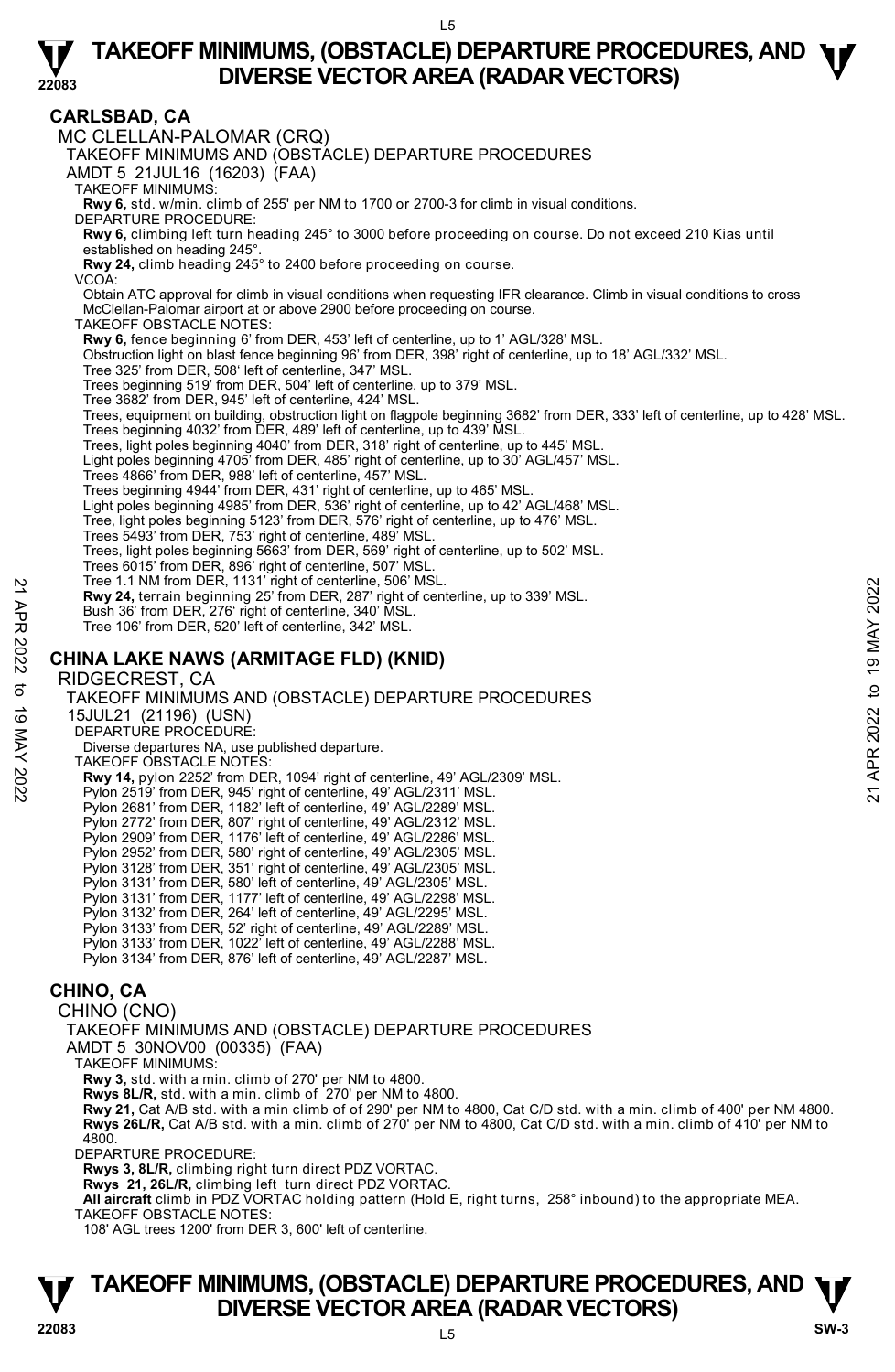#### **CHINO, CA (CON'T)**

**22083** 

CHINO (CNO) (CON'T) DIVERSE VECTOR AREA (RADAR VECTORS) AMDT 1 15OCT15 (15288) (FAA)  **Rwy 3,** heading as assigned by ATC; requires minimum climb of 250' per NM to 4300. **Rwys 8L, 8R,** heading as assigned by ATC; requires minimum climb of 370' per NM to 4100.<br>**Rwy 21,** heading as assigned by ATC; requires minimum climb of 320' per NM to 1800. **Rwys 26L, 26R,** heading as assigned by ATC; requires minimum climb of 270' per NM to 2100.

#### **CORONA, CA**

CORONA MUNI (AJO)

TAKEOFF MINIMUMS AND (OBSTACLE) DEPARTURE PROCEDURES

AMDT 3 26MAY94 (94146) (FAA)

TAKEOFF MINIMUMS:

**Rwy 7,** 1000-2 or std. with a min. climb of 310' per NM to 1700. **Rwy 25,** 600-2 or std. with a min. climb of 280' per NM to 1200.

DEPARTURE PROCEDURE:

**Rwy 7,** climbing left turn.

**Rwy 25,** climbing right turn.

**All aircraft** continue climb direct to PDZ VORTAC. Aircraft departing PDZ R-091 CW R-140 and R-231 CW R-280 climb on course. All others continue climb in PDZ VORTAC holding pattern (Hold NE, right turns, 210° inbound) to cross PDZ VORTAC at or above: R-141 CW R-230 4000, R-281 CW R-090 6700.

#### **DAGGETT, CA**

BARSTOW-DAGGETT (DAG) TAKEOFF MINIMUMS AND (OBSTACLE) DEPARTURE PROCEDURES AMDT 3 29JUL10 (10210) (FAA) DEPARTURE PROCEDURE: Use DAGGETT DEPARTURE.

#### **DELANO, CA**

#### DELANO MUNI (DLO)

TAKEOFF MINIMUMS AND (OBSTACLE) DEPARTURE PROCEDURES AMDT 3A 08MAY08 (08129) (FAA) Use DAGGETT DEPARTURE.<br>
22 DELANO, CA<br>
DELANO MUNI (DLO)<br>
TAKEOFF MINIMUMS AND (OBSTACLE) DEPARTURE PROCEDURES<br>
22 TAKEOFF MINIMUMS:<br>
32 AMDIT 3A 08MAY 08 (08129) (FAA)<br>
32 TAKEOFF MINIMUMS:<br>
23 TAKEOFF MINIMUMS:<br>
23 TAKE

TAKEOFF MINIMUMS:

**Rwy 32,** 400-1 or std. with a min. climb rate of 390' per NM to 400.

DEPARTURE PROCEDURE:

**Rwy 14,** Climb via heading 140° and EHF VORTAC R-324 to 3000 before proceeding on course.

**Rwy 32,** climb via heading 320° and EHF VORTAC R-324 to 3000 before proceeding on course.

TAKEOFF OBSTACLE NOTES:

65' AGL tree 600' from DER, 500' left of centerline runway 14.

#### **EDWARDS AF AUX NORTH BASE (9L2)**

EDWARDS, CA

TAKEOFF MINIMUMS AND (OBSTACLE) DEPARTURE PROCEDURES  **Rwy 6-24,** climb on course, cross 15 NM from ARP at or above 4500.

#### **EDWARDS AFB (KEDW)**

#### EDWARDS, CA

TAKEOFF MINIMUMS AND (OBSTACLE) DEPARTURE PROCEDURES

10OCT19 (19283)

 **Rwys 5L/R**, RADAR required, climb 340' per NM to 5500, track inbound on EDW R-223 to EDW VORTAC, then out EDW R-043. Climb as instructed, expect RADAR vectors after passing 4500 or climb on course, cross 15 NM from ARP at or above 4500.

**Rwys 23L/R,** RADAR and DME required. CAT A/B/C track outbound EDW R-223. At 12 DME turn right heading 020°, intercept EDW R-247 to EDW VORTAC. Climb as Instructed, expect RADAR vectors after passing 4500 or climb on course, cross 15 NM from ARP at or above 4500. CAT D/E track outbound EDW R-223. At 12 DME turn right, intercept EDW R-247 to EDW VORTAC. Climb as instructed, expect RADAR vectors after passing 4500 or climb on course, cross 15 NM from ARP at or above 4500.

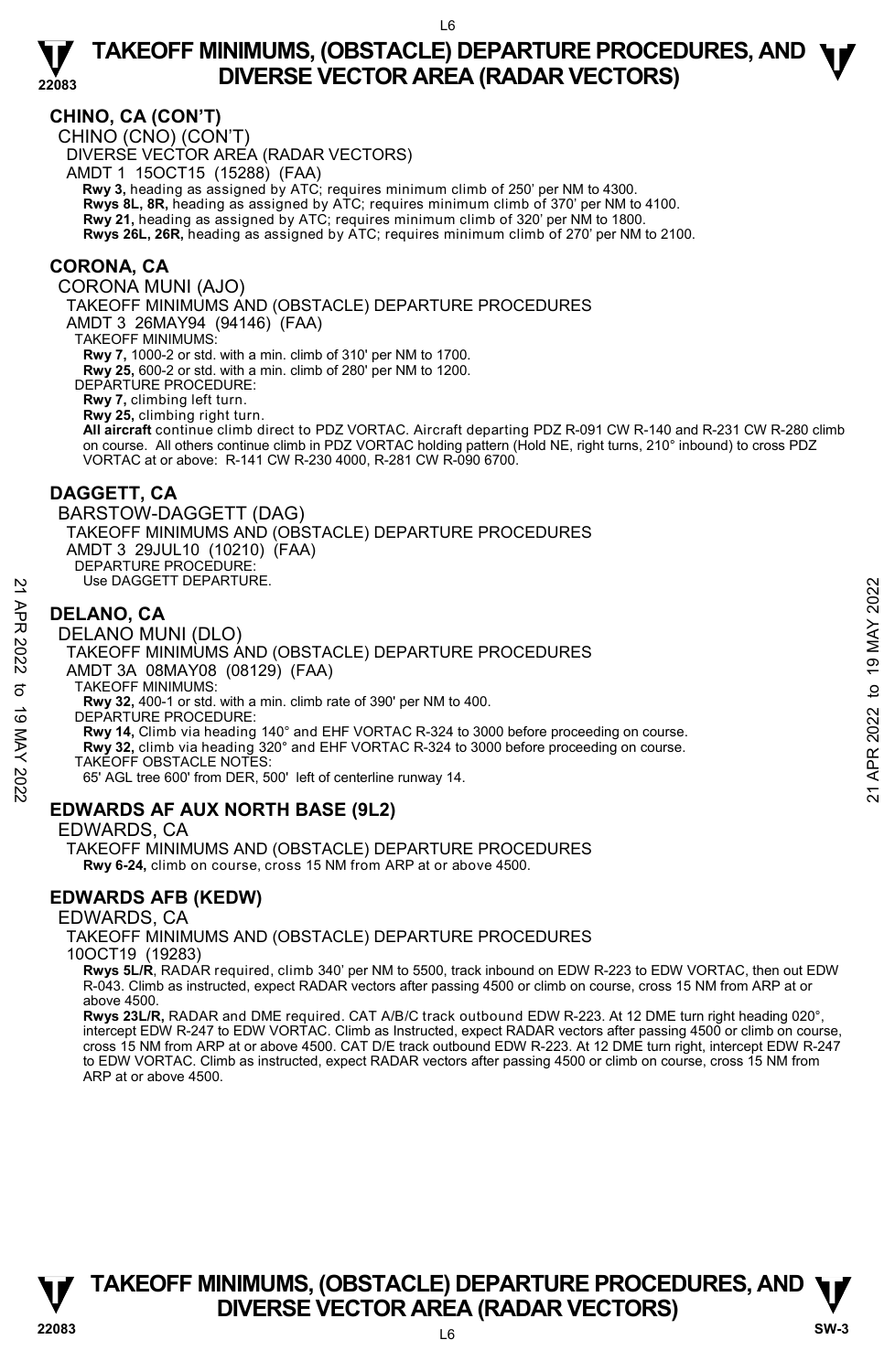#### **22083 TAKEOFF MINIMUMS, (OBSTACLE) DEPARTURE PROCEDURES, AND <b>W**<br>DIVERSE VECTOR AREA (RADAR VECTORS) **DIVERSE VECTOR AREA (RADAR VECTORS)**

### **EL CENTRO NAF (VRACIU FIELD) (KNJK)**

EL CENTRO, CA TAKEOFF MINIMUMS AND (OBSTACLE) DEPARTURE PROCEDURES AMDT 1 18JUN20 (20170) TAKEOFF MINIMUMS: **Rwys 8, 12, 26, 30**, 2000-3 for climb in visual conditions. DEPARTURE PROCEDURE: **Rwys 8, 12, 26,** for climb in visual conditions, cross El Centro airport at or above 1800 before proceeding on course. When executing VCOA, notify ATC prior to departure. TAKEOFF OBSTACLE NOTES: **Rwy 8,** road 182' from DER, 99' left of cntrln, 10' AGL/-37' MSL. Road 183' from DER, 3' right of cntrln, 10' AGL/-37' MSL. Road 183' from DER, 100' right of cntrln, 10' AGL/-37' MSL. **Rwy 12,** terrain 0' from DER, 500' left of cntrln, -39' MSL. Terrain 0' from DER, 500' right of cntrln, -36' MSL. Fence 199' from DER, 305' left of cntrln, 8' AGL/-34' MSL. Fence 289' from DER, 213' left of cntrln, 8' AGL/-34' MSL. Road 278' from DER, 100' left of cntrln, 10' AGL/-35' MSL. Road 372' from DER, 95' right of cntrln, 10' AGL/-35' MSL. Road 338' from DER, 8' left of cntrln, 10' AGL/-35' MSL. Fence 504' from DER, 3' right of cntrln, 8' AGL/-34' MSL. Pole 153' from DER, 884' right of cntrln, -3' MSL. Pylon 1532' from DER, 884' right of cntrln, 41' AGL/-3' MSL. **Rwy 26,** terrain 0' from DER, 500' left of cntrln, -45' MSL. **Rwy 30,** electrical box 176' from DER, 139' left of cntrln, 4' AGL/-45' MSL. **EL MONTE, CA**  SAN GABRIEL VALLEY (EMT) TAKEOFF MINIMUMS AND (OBSTACLE) DEPARTURE PROCEDURES AMDT 7 13SEP18 (18256) (FAA) TAKEOFF MINIMUMS: **Rwy 1,** std. w/min. climb of 290' per NM to 1800, or 1600-3 for VCOA. DEPARTURE PROCEDURE: **Rwy 1,** climb heading 011° to 700 then climbing right turn on heading 128° and on PDZ R-278 to PDZ VORTAC thence. **Rwy 19,** climb heading 191° to 1500 then climbing left turn on heading 068° and on PDZ R-278 to PDZ VORTAC thence. ...aircraft departing PDZ R-078 CW R-292 climb on course. All others continue climb in PDZ VORTAC holding pattern (hold northeast, right turn, 210° inbound) to cross PDZ VORTAC at or above MEA for route of flight. VCOA: **Rwy 1,** obtain ATC approval for VCOA when requesting IFR clearance. Climb in visual conditions to cross San Gabriel Valley airport at or above 1700 then intercept PDZ R-278 to PDZ VORTAC. Aircraft departing PDZ R-078 CW R-292 climb on course. All others continue climb in PDZ VORTAC holding pattern (hold northeast, right turn, 210.00 inbound) to cross PDZ VORTAC at or above MEA for route of flight. TAKEOFF OBSTACLE NOTES: **Rwy 1,** sign 18' from DER, 124' right of centerline, 300' MSL. Building 98' from DER, 269' left of centerline, 334' MSL. Building 273' from DER, 299' right of centerline, 310' MSL. Lighting 525' from DER, 257' left of centerline, 338' MSL. Trees beginning 609' from DER, 277' left of centerline, up to 364' MSL. Traverse way 662' from DER, on centerline, 322' MSL. Tree 791' from DER, 205' right of centerline, 335' MSL. Lighting 942' from DER, 221' right of centerline, 343' MSL. Lighting 943' from DER, 446' right of centerline, 344' MSL. Pole 1698' from DER, on centerline, 365' MSL. Tree 2828' from DER, 23' right of centerline, 404' MSL. **Rwy 19,** sign 16' from DER, 130' left of centerline, 285' MSL. Trees beginning 74' from DER, 179' left of centerline, up to 317' MSL. Tree, lighting, pole beginning 363' from DER, 86' left of centerline, up to 322' MSL. Tower 1019' from DER, 692' left of centerline, 40' AGL/333' MSL. Tree 1051' from DER, 370' right of centerline, 323' MSL. Tree 1133' from DER, 206' left of centerline, 334' MSL. Tree 1466' from DER, 382' left of centerline, 348' MSL. Pole 1661' from DER, 548' left of centerline, 357' MSL. Pole 1774' from DER, 87' right of centerline, 350' MSL. Pole 2033' from DER, 370' right of centerline, 358' MSL. TAKEOFF MINIMUMS:<br>
TAKEOFF MINIMUMS:<br>
TAKEOFF MINIMUMS:<br>
TAKEOFF MINIMUMS:<br>
DEPARTURE PROCEDURE:<br>
New 1, std. w/min. climb of 290' per NM to 1800, or 1600-3 for VCOA.<br>
DEPARTURE PROCEDURE:<br>
New 19, climb heading 191° to 7

DIVERSE VECTOR AREA (RADAR VECTORS)

AMDT 1 27APR17 (17117) (FAA)

 **Rwys 1,** headings as assigned by ATC; requires minimum climb of 290' per NM to 1300. **Rwys 19,** headings assigned by ATC.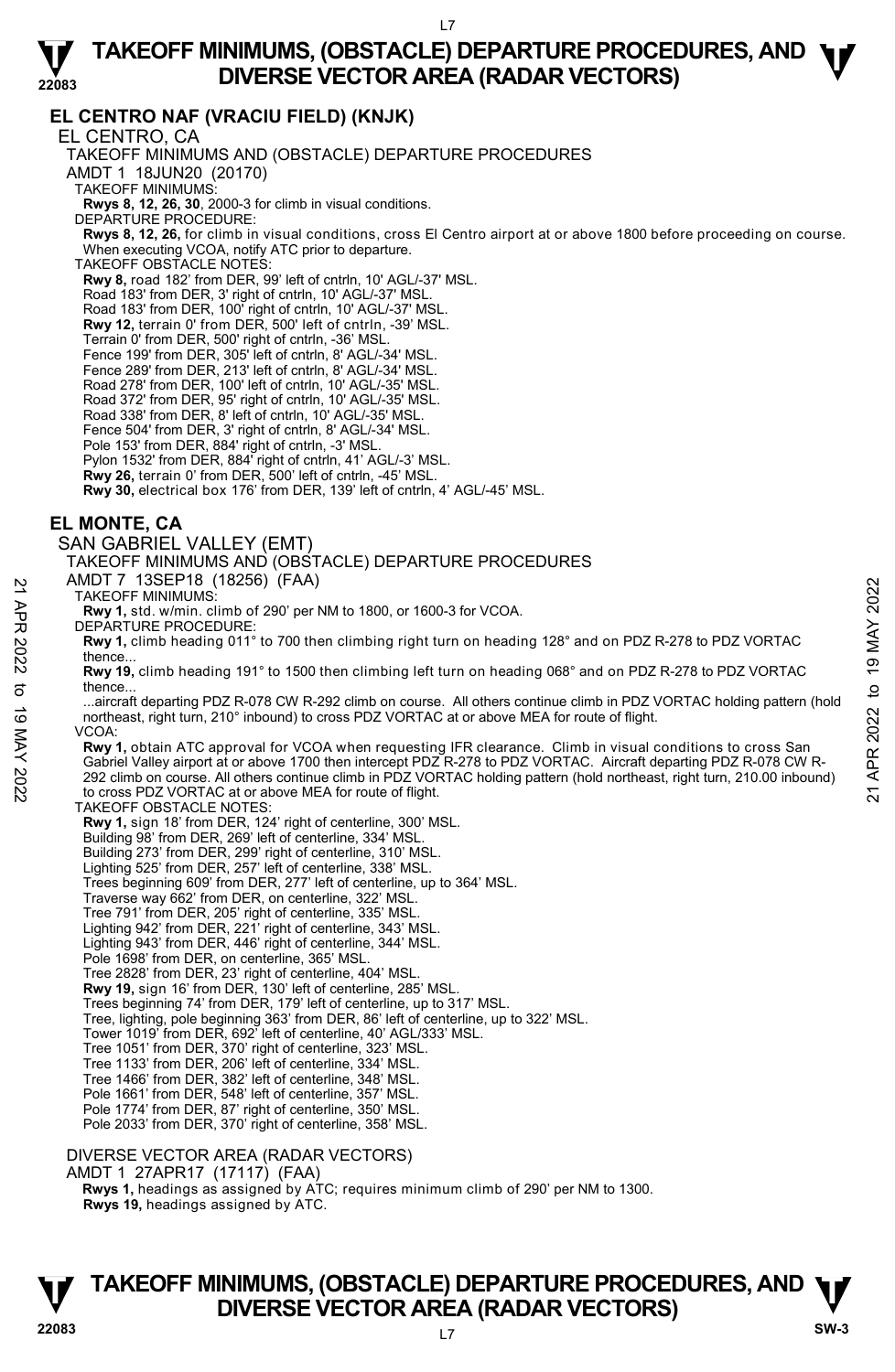### **FALLBROOK, CA**

**22083** 

FALLBROOK COMMUNITY AIRPARK (L18) TAKEOFF MINIMUMS AND (OBSTACLE) DEPARTURE PROCEDURES AMDT 1 10NOV16 (16315) (FAA) DEPARTURE PROCEDURE: Use FALLBROOK DEPARTURE.

#### **FULLERTON, CA**

FULLERTON MUNI (FUL) TAKEOFF MINIMUMS AND (OBSTACLE) DEPARTURE PROCEDURES AMDT 5 03MAY12 (12124) (FAA) TAKEOFF MINIMUMS: **Rwy 6,** std. w/min. climb of 280' per NM to 600. DEPARTURE PROCEDURE: **Rwy 6,** climbing right turn to 2300 direct SLI VORTAC, thence .. .  **Rwy 24,** climbing left turn to 2300 direct SLI VORTAC, thence ... ... Climb in holding pattern (hold South, left turns, 351° inbound) until at or above MEA for direction of flight before proceeding course. TAKEOFF OBSTACLE NOTES: **Rwy 6,** windsock 58' from DER, 189' right of centerline, 12' AGL/109' MSL. Obstruction light on pole 109' from DER, 116' left of centerline, 23' AGL/118' MSL. Multiple poles beginning 115' from DER, left and right of centerline, up to 40' AGL/198' MSL. Trains 221' from DER, left and right of centerline, up to 23' AGL/144' MSL. Light standard 486' from DER, 133' right of centerline, 20' AGL/123' MSL. Hopper on building 977' from DER, 468' left of centerline, 36' AGL/132' MSL. Obstruction light on building 1002' from DER, 31' right of centerline, 25' AGL/128' MSL. Light pole 1247' from DER, 143' left of centerline, 35' AGL/131' MSL. Tree 1462' from DER, 35' left of centerline, 75' AGL/168' MSL. Obstacle light on silo 1620' from DER, 317' right of centerline, 50' AGL/146' MSL. Building 3206' from DER, 820' right of centerline, 112' AGL/217' MSL. Obstruction light on building 3390' from DER, 913' right of centerline, 112' AGL/217' MSL. Tower 6093' from DER, 1936' left of centerline, 94' AGL/267' MSL. **Rwy 24,** vehicles on roadway 82' from DER, left and right of centerline, up to 15' AGL/114' MSL. Light standard 85' from DER, 260' right of centerline, 25' AGL/110' MSL. Light standard 217' from DER, 320' left of centerline, 104' AGL/122' MSL. Antenna on building 272' from DER, 227' left of centerline, 31' AGL/116' MSL. Trees beginning 352' from DER, 227' right of centerline, up to 60' AGL/155' MSL. Pole 395' from DER, 279' left of centerline, 35' AGL/123' MSL. Obstruction light on navaid 399' from DER, on centerline, 5' AGL/103' MSL. Poles beginning 1335' from DER, right and left of centerline, up to 25' AGL/129' MSL. Tree 1377' from DER, 159' left of centerline, 50' AGL/147' MSL. **HAWTHORNE, CA**  Bullding 320° from DER, 920' right of centerline, 112' AGL/217' MSL.<br>
22<br>
23 Obstruction light on building 3390' from DER, 913' right of centerline, 112' AGL/217' MSL.<br>
22<br>
22 Tower 6093' from DER, 1936' left of centerlin

#### JACK NORTHROP FLD/HAWTHORNE MUNI (HHR)

TAKEOFF MINIMUMS AND (OBSTACLE) DEPARTURE PROCEDURES AMDT 5 20JUN19 (21168) (FAA)

TAKEOFF MINIMUMS:

**Rwy 7,** 300-1¾ or std. w/min. climb of 365' per NM to 400.

**Rwy 25,** 300-1 or std. w/min. climb of 290' per NM to 300. DEPARTURE PROCEDURE:

**Rwy 7,** climbing right turn to 3000 heading 220° and the LAX VORTAC R-170 to LIMBO INT.

**Rwy 25,** climbing left turn to 3000 heading 205° and the LAX VORTAC R-170 to LIMBO INT.

TAKEOFF OBSTACLE NOTES:

**Rwy 7,** trees, wall, vehicles on road, fence, lighting, pole, signs, buildings beginning 23' from DER, 3' left of centerline, up to 52' AGL/114' MSL.

Pole 29' from DER, 395' right of centerline, 30' AGL/89' MSL.

Signs, poles, wall, fence, lighting, vehicles on road, tree, building beginning 78' from DER, on and right of centerline, up to 38' AGL/94' MSL.

Trees, poles, vehicles on road, buildings, signs beginning 476' from DER, 39' left of centerline, up to 136' MSL.<br>Buildings, pole beginning 759' from DER, 96' right of centerline, up to 42' AGL/102' MSL.

Pole 1465' from DER, 203' right of centerline, 38' AGL/103' MSL.

Poles beginning 1489' from DER, 20' right of centerline, up to 41' AGL/111' MSL.

Trees beginning 2120' from DER, 110' left of centerline, up to 63' AGL/137' MSL. Trees, poles beginning 2163' from DER, 84' left of centerline, up to 66' AGL/147' MSL.

Buildings beginning 2168' from DER, 264' right of centerline, up to 36' AGL/116' MSL.

Trees, poles beginning 2704' from DER, 112' left of centerline, up to 72' AGL/161' MSL. Poles, trees beginning 2799' from DER, 54' right of centerline, up to 61' AGL/148' MSL.

Trees, poles beginning 2876' from DER, 27' left of centerline, up to 78' AGL/168' MSL

Poles, trees beginning 2915' from DER, 277' right of centerline, up to 59' AGL/149' MSL.

Trees, poles beginning 2971' from DER, 94' right of centerline, up to 157' MSL.

Poles 3192' from DER, 172' right of centerline, 62' AGL/160' MSL.

Trees beginning 3207' from DER, 81' right of centerline, up to 67' AGL/167' MSL.

**CON'T** 

## **TAKEOFF MINIMUMS, (OBSTACLE) DEPARTURE PROCEDURES, AND**  $\Psi$ **DIVERSE VECTOR AREA (RADAR VECTORS) 22083 SW-3**

L8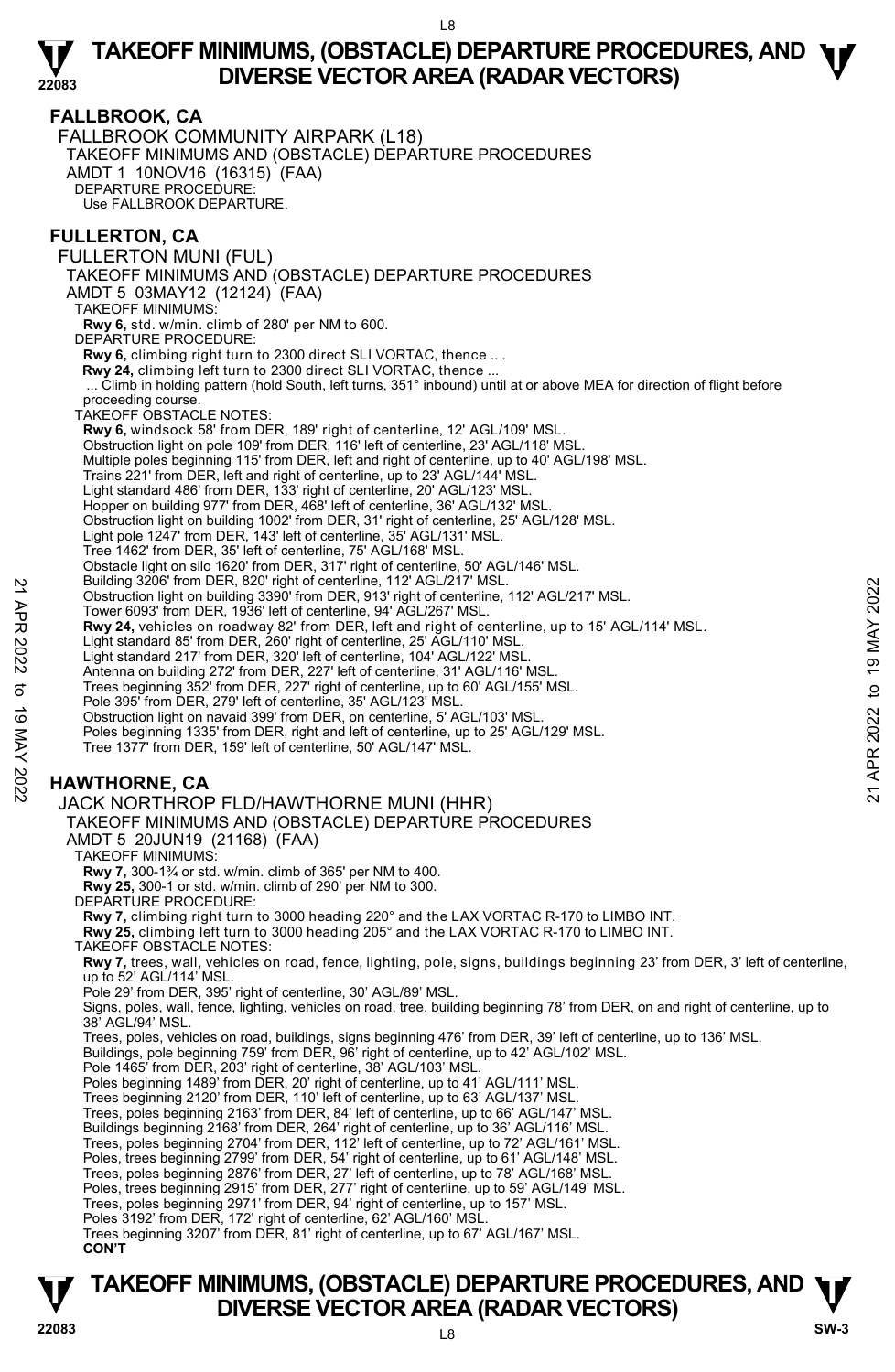### **TAKEOFF MINIMUMS, (OBSTACLE) DEPARTURE PROCEDURES, AND <b>W**<br>DIVERSE VECTOR AREA (RADAR VECTORS) **DIVERSE VECTOR AREA (RADAR VECTORS)**

**HAWTHORNE, CA (CON'T)** 

**22083** 

JACK NORTHROP FLD/HAWTHORNE MUNI (HHR) (CON'T)

**Rwy 7 (CON'T),** trees, poles beginning 3304' from DER, 8' left of centerline, up to 170' MSL.<br>Trees, poles beginning 3497' from DER, 109' right of centerline, up to 71' AGL/178' MSL.

Trees, poles, antenna, building beginning 3712' from DER, 102' left of centerline, up to 65' AGL/179' MSL.

Trees, poles beginning 3719' from DER, 2' right of centerline, up to 74' AGL/188' MSL.

Tree 3850' from DER, 1301' left of centerline, 41' AGL/180' MSL.

Trees, poles beginning 3859' from DER, 23' left of centerline, up to 51' AGL/185' MSL. Trees, poles beginning 4061' from DER, 28' left of centerline, up to 203' MSL.

Tree 4074' from DER, 291' right of centerline, 69' AGL/190' MSL. Tree 4079' from DER, 411' right of centerline, 82' AGL/202' MSL.

Trees, poles beginning 4101' from DER, 17' right of centerline, up to 90' AGL/211' MSL. Trees, poles beginning 4323' from DER, 32' left of centerline, up to 52' AGL/212' MSL.

Trees, poles, building beginning 4484' from DER, 3' left of centerline, up to 66' AGL/235' MSL.

Pole, tree beginning 4932' from DER, 31' left of centerline, up to 46' AGL/236' MSL.

Building, pole beginning 4949' from DER, 46' right of centerline, up to 66' AGL/214' MSL.

Tree, pole, building beginning 4989' from DER, 1' right of centerline, up to 220' MSL. Tree, pole, building beginning 5058' from DER, 44' left of centerline, up to 241' MSL.

Antenna, trees, buildings, sign, fence, tower beginning 5140' from DER, 93' left of centerline, up to 55' AGL/243' MSL.

Trees, poles beginning 5202' from DER, on and right of centerline, up to 78' AGL/227' MSL.

Trees, sign beginning 5356' from DER, 55' left of centerline, up to 54' AGL/249' MSL.

Trees, poles beginning 5383' from DER, 62' right of centerline, up to 102' AGL/257' MSL.

Towers, transmission lines, poles, sign, buildings, trees, elevator beginning 5428' from DER, 35' left of centerline, up to 139' AGL/307' MSL.

Tower, tree beginning 1.2 NM from DER, 1711' left of centerline, up to 115' AGL/322' MSL.

Building, monument, trees, towers, antenna, transmission line, pole beginning 1.2 NM from DER, 205' left of centerline, up to 104' AGL/328' MSL.

Tree 1.3 NM from DER, 16' right of centerline, 76' AGL/278' MSL.

Tower 1.4 NM from DER, 824' right of centerline, 116' AGL/289' MSL.

Tower 1.4 NM from DER, 317' right of centerline, 119' AGL/302' MSL. **Rwy 25,** sign 24' from DER, 100' left of centerline, 3' AGL/67' MSL.

Pole, building beginning 51' from DER, 302' right of centerline, up to 38' AGL/105' MSL.

NAVAID 72' from DER, 1' left of centerline, 8' AGL/73' MSL.

Building, poles, fence beginning 112' from DER, 183' left of centerline, up to 30' AGL/95' MSL.<br>Trees, lighting, fence, vehicles on road, poles, sign, building, antenna beginning 128' from DER, on and right of centerline, up to 48' AGL/114' MSL. 22 November 1, the model of center ine, up to 38' AGL/105' MSL.<br>
22 Pole, building beginning 51' from DER, 302' right of centerline, up to 38' AGL/105' MSL.<br>
22 Hom DER, 1' left of centerline, and Castled of centerline, up

Pole, fence, tree, sign beginning 158' from DER, 5' left of centerline, up to 38' AGL/102' MSL.

Pole, vehicles on road, tree, signs beginning 206' from DER, 38' left of centerline, up to 39' AGL/103' MSL.

Tree, vehicles on road, signs, buildings, poles beginning 258' from DER, 5' left of centerline, up to 40' AGL/105' MSL.

Pole, antenna, building, trees beginning 423' from DER, 39' left of centerline, up to 41' AGL/107' MSL.

Tree, antennas, buildings, vehicles on road, poles beginning 449' from DER, 5' left of centerline, up to 122' MSL.

Poles, trees, antenna beginning 670' from DER, 7' right of centerline, up to 54' AGL/120' MSL.

Trees, poles beginning 1031' from DER, 27' left of centerline, up to 62' AGL/128' MSL.

Trees, poles beginning 1054' from DER, 12' right of centerline, up to 136' MSL.<br>Trees beginning 2208' from DER, 32' right of centerline, up to 78' AGL/144' MSL.<br>Trees beginning 2218' from DER, 41' left of centerline, up to

Tree, building beginning 2222' from DER, 3' right of centerline, up to 79' AGL/145' MSL. Trees beginning 2229' from DER, 152' left of centerline, up to 66' AGL/132' MSL.

Tree 2239' from DER, 344' left of centerline, 67' AGL/135' MSL.

Trees beginning 2249' from DER, 11' left of centerline, up to 80' AGL/147' MSL.

Buildings, fence, tree beginning 2423' from DER, 148' left of centerline, up to 83' AGL/154' MSL.<br>Pole, tree beginning 2740' from DER, 360' right of centerline, up to 77' AGL/149' MSL.

Trees beginning 3179' from DER, 207' right of centerline, up to 74' AGL/150' MSL.

Tree 3222' from DER, 228' right of centerline, 76' AGL/153' MSL. Tank 4537' from DER, 1313' left of centerline, 137' AGL/227' MSL.

Water tower 4539' from DER, 1321' left of centerline, 132' AGL/229' MSL.

#### DIVERSE VECTOR AREA (RADAR VECTORS)

ORIG 07DEC17 (17341) (FAA)

 **Rwy 7,** heading as assigned by ATC; requires minimum climb of 370' per NM to 400.

**Rwy 25,** heading as assigned by ATC; requires minimum climb of 290' per NM to 300.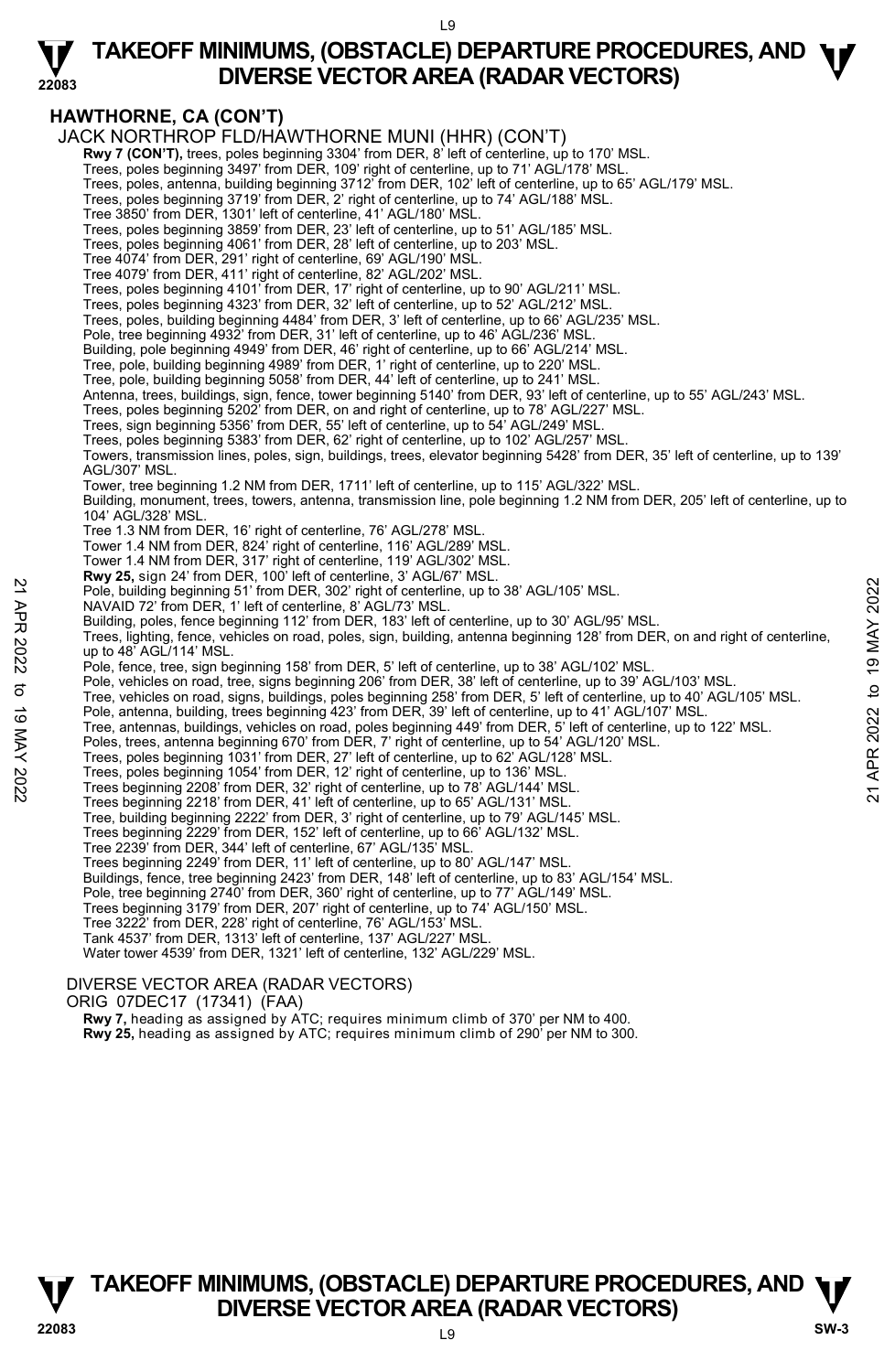#### **HEMET, CA**

**22083** 

HEMET-RYAN (HMT)

TAKEOFF MINIMUMS AND (OBSTACLE) DEPARTURE PROCEDURES

AMDT 3 10NOV16 (16315) (FAA)

TAKEOFF MINIMUMS:

**Rwy 5,** Std. w/min. climb of 440' per NM to 3500, or 1700-3 for climb in visual conditions. Aircraft shall advise ATC prior to executing the VCOA.

**Rwy 23,** std. w/min. climb of 495' per NM to 3000, or 1700-3 for climb in visual conditions.

DEPARTURE PROCEDURE:

**Rwy 5,** climbing left turn direct HDF VOR thence... **Rwy 23,** climb heading 230° to 3000 then right turn direct HDF VOR thence…

…continue climb in HDF holding pattern (hold se, right turn, 315° inbound) to cross HDF VOR at or above MEA/MCA for route of flight.

VCOA:

**Rwy 5, 23,** obtain ATC approval for VCOA when requesting IFR clearance. Climb in visual conditions to cross Hemet -Ryan airport westbound at or above 3100 then proceed direct HDF VOR and continue climb in HDF holding Pattern (hold se, right turn, 315° inbound) to cross HDF VOR at or above MEA/MCA for route of flight.

TAKEOFF OBSTACLE NOTES:

**Rwy 5,** vehicles on roadway, 199' from DER, crossing centerline, up to 15' AGL/1534' MSL.

**Rwy 23,** trees beginning 1.1 NM from DER, 2166' right of centerline, up to 100' AGL/1859' MSL.<br>Trees beginning 1.3 NM from DER, 2249' right of centerline, up to 100' AGL/2019' MSL.

Trees beginning 1.5 NM from DER, 1686' left of centerline, up to 100' AGL/1808' MSL.

#### **IMPERIAL, CA**

IMPERIAL COUNTY (IPL)

TAKEOFF MINIMUMS AND (OBSTACLE) DEPARTURE PROCEDURES

AMDT 2A 27AUG09 (09239) (FAA)

TAKEOFF MINIMUMS:

**Rwy 14,** 400-2¼ or std. w/ min. climb of 220' per NM to 400, or alternatively, with standard TAKEOFF minimums and a normal 200' per NM climb gradient, TAKEOFF must occur no later than 1800' prior to DER.

DEPARTURE PROCEDURE:

**Rwys 8, 32,** turn right. **Rwy 14,** climb runway heading.

**Rwy 26,** turn left.

**All aircraft** climb direct IPL VORTAC.

TAKEOFF OBSTACLE NOTES:

**Rwy 8,** multiple VASI beginning 687' from DER, 31' right of centerline, up to 5' AGL/-52' MSL.

Antenna on building 1033' from DER, 703' left of centerline, 45' AGL/ -12' MSL.

Light on pole, 1984' from DER, 386' left of centerline, 55 ft AGL/-2' MSL.

**Rwy 14,** building 1770' from DER, 38' left of centerline, 45' AGL/-11' MSL.

Road 430' from DER, 291' left of centerline, 15' AGL/-41' MSL.

Sign 1733' from DER, 35' left of centerline, 45' AGL/-11' MSL.

Pole 1457' from DER, 393' right of centerline, 37' AGL/-19' MSL

**Rwy 26,** multiple obstruction lights on poles beginning 1509' from DER, 15' left of centerline, up to 60' AGL/3' MSL. Obstruction light on pole 1511' from DER, 459' right of centerline, 59' AGL/2' MSL. NOMINIO PET NIM climb gradient, TAKEOFF must occur no later than 1800' prior to DER.<br>
21 Rwy 8, 32, turn right.<br>
22 Rwy 26, turn left.<br>
22 Rwy 26, turn left.<br>
22 MA climb univery heading.<br>
22 MAY 20, turn left.<br>
23 MAY 2

**Rwy 32**, obstruction light on tank, 823' from DER, 574' right of centerline 110' AGL/53' MSL.

Numerous tanks beginning 3580' from DER, 296' right of centerline, up to 109' AGL/53' MSL.

- Tree 373' from DER, 387' right of centerline, 80' AGL/-24' MSL.
- Multiple lights beginning 243' from DER, 361' right of centerline, up to 28' AGL/-29' MSL.
- Pole 657' from DER, 370' left of centerline, 27' AGL/-30' MSL.
- Road 191' from DER, 237' left of centerline, 13' AGL/-44' MSL.

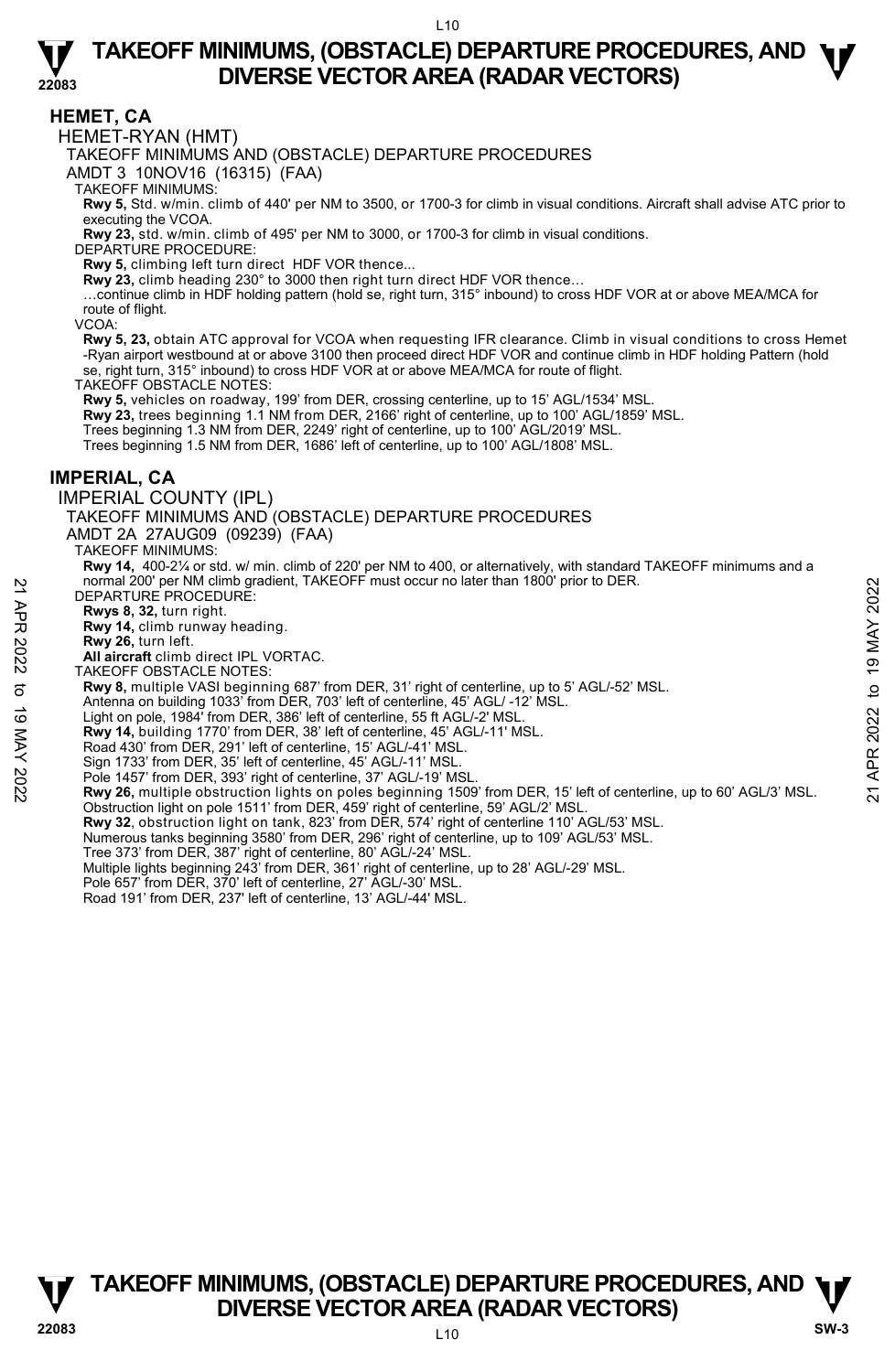#### **22083 TAKEOFF MINIMUMS, (OBSTACLE) DEPARTURE PROCEDURES, AND <b>W**<br>DIVERSE VECTOR AREA (RADAR VECTORS) **DIVERSE VECTOR AREA (RADAR VECTORS)**

### **IMPERIAL BEACH NOLF (REAM FIELD) (KNRS)**

IMPERIAL BEACH, CA TAKEOFF MINIMUMS AND (OBSTACLE) DEPARTURE PROCEDURES 20AUG15 (15232)  **Rwy 8, 9, 26,** departures not authorized.  **Rwy 27,** diverse departure not authorized. Departures authorized for military rotorcraft only. Climb to 2000 via heading 274° to intercept NRS TACAN R-273. Cross NRS 1.5 DME at or above 800. Minimum ATC climb rate of 600'/NM till 800 with takeoff occurring NLT 3038' prior to DER or cross DER at or above 320. TAKEOFF OBSTACLE NOTES: **Rwy 27,** pylon 186' inward of DER, 552' right of cntrln, 30' AGL/43' MSL.<br>Pylon 79' inward of DER, 521' right of cntrln, 30' AGL/42' MSL. Pylon 61' inward of DER, 587' right of cntrln, 39' AGL/51' MSL. Pylon 30' inward of DER, 704' right of cntrln, 39' AGL/50' MSL. Pylon 2' from DER, 499' right of cntrln, 32' AGL/43' MSL. Pylon 2' from DER, 498' right of cntrln, 32' AGL/42' MSL. Light pole 12' from DER, 502' right of cntrln, 40' MSL. Terrain 50' from DER, 500' right of cntrln, 11' MSL. Terrain 63' from DER, 517' right of cntrln, 11' MSL. Fence 96' from DER, 19' right of cntrln, 9' AGL/10' MSL. Tree 141' from DER, 540' right of cntrln, 34' AGL/44' MSL. Pylon 228' from DER, 515' right of cntrln, 30' AGL/42' MSL. Pylon 229' from DER, 515' right of cntrln, 30' AGL/39' MSL. ylon 305' from DER, 802' right of cntrln, 39' AGL/48' MSL. Bldg 2840' from DER, 979' left of cntrln, 60' MSL. **INYOKERN, CA**  INYOKERN (IYK) TAKEOFF MINIMUMS AND (OBSTACLE) DEPARTURE PROCEDURES ORIG 04SEP03 (03247) (FAA) TAKEOFF MINIMUMS: **Rwys 2, 10, 15, 28, 33,** NA. DEPARTURE PROCEDURE: **Rwy 20,** use LAKE HUGHES RNAV DEPARTURE. **LA VERNE, CA**  BRACKETT FLD (POC) TAKEOFF MINIMUMS AND (OBSTACLE) DEPARTURE PROCEDURES AMDT 6 03JAN19 (21112) (FAA) TAKEOFF MINIMUMS: **Rwy 26L,** 300-1 or std. w/min. climb of 713' per NM to 1400. **Rwy 26R,** 300-1 or std. w/min. climb of 676' per NM to 1400. DEPARTURE PROCEDURE: **Rwys 8L, 8R,** climb heading 079° to 1500 then climbing right turn on heading 215° and POM R-164 to PRADO INT thence. **Rwys 26L, 26R,** climb heading 259° to 1400 then climbing left turn on heading 130° and POM R-164 to PRADO INT thence... ...continue climb in PRADO holding pattern (hold south, right turn, 344° inbound) to cross PRADO INT at or above MEA for route of flight. TAKEOFF OBSTACLE NOTES: **Rwy 8L,** sign 24' from DER, 98' left of centerline, 1015' MSL. Vehicles on road beginning 46' from DER, 479' left of centerline, up to 1030' MSL. Vehicles on road 161' from DER, 477' left of centerline, 1031' MSL. Vehicles on road, sign beginning 187' from DER, 462' left of centerline, up to 1032' MSL. Vehicles on road beginning 327' from DER, 449' left of centerline, up to 1037' MSL. Building, vehicles on road beginning 394' from DER, 418' left of centerline, up to 1061' MSL.<br>Building, tree beginning 561' from DER, 397' left of centerline, up to 1062' MSL. Vehicles on road 602' from DER, 6' right of centerline, 1029' MSL. Building, vehicles on road, pole beginning 683' from DER, 187' left of centerline, up to 1069' MSL. Pole 1210' from DER, 518' right of centerline, 1047' MSL. Transmission line 1299' from DER, 673' right of centerline, 55' AGL/1057' MSL. Pole beginning 1401' from DER, 164' right of centerline, up to 1064' MSL. Pole 1566' from DER, 294' right of centerline, 1065' MSL. Pole beginning 1719' from DER, 24' right of centerline, up to 54' AGL/1067' MSL. Pole beginning 1803' from DER, 148' left of centerline, up to 72' AGL/1094' MSL. Tree, pole beginning 1806' from DER, 24' right of centerline, up to 1090' MSL. **Rwy 8R,** sign 43' from DER, 239' right of centerline, 1016' MSL. Vehicles on road 118' from DER, 463' right of centerline, 1017' MSL. Vehicles on road 346' from DER, 7' right of centerline, 1021' MSL. Vehicles on road 527' from DER, 294' left of centerline, 1029' MSL. Vehicles on road 715' from DER, 641' left of centerline, 1034' MSL. Pole 900' from DER, 515' left of centerline, 32' AGL/1049' MSL Pole beginning 1048' from DER, 217' right of centerline, up to 56' AGL/1052' MSL. **CON'T** 22 TAKEOFF MINIMUMS:<br>
22 **EXECUTE:**<br>
22 **EXECUTE:**<br>
23 **EXECUTE:**<br>
23 **EXECUTE:**<br>
23 **EXECUTE:**<br>
23 **EXECUTE:**<br>
24 **EXECUTE:**<br>
24 **EXECUTE:**<br>
24 **EXECUTE:**<br>
25 **EXECUTE:**<br>
25 **EXECUTE:**<br>
20 **EXECUTE:**<br>
20 **EXECUTE:**<br>
20

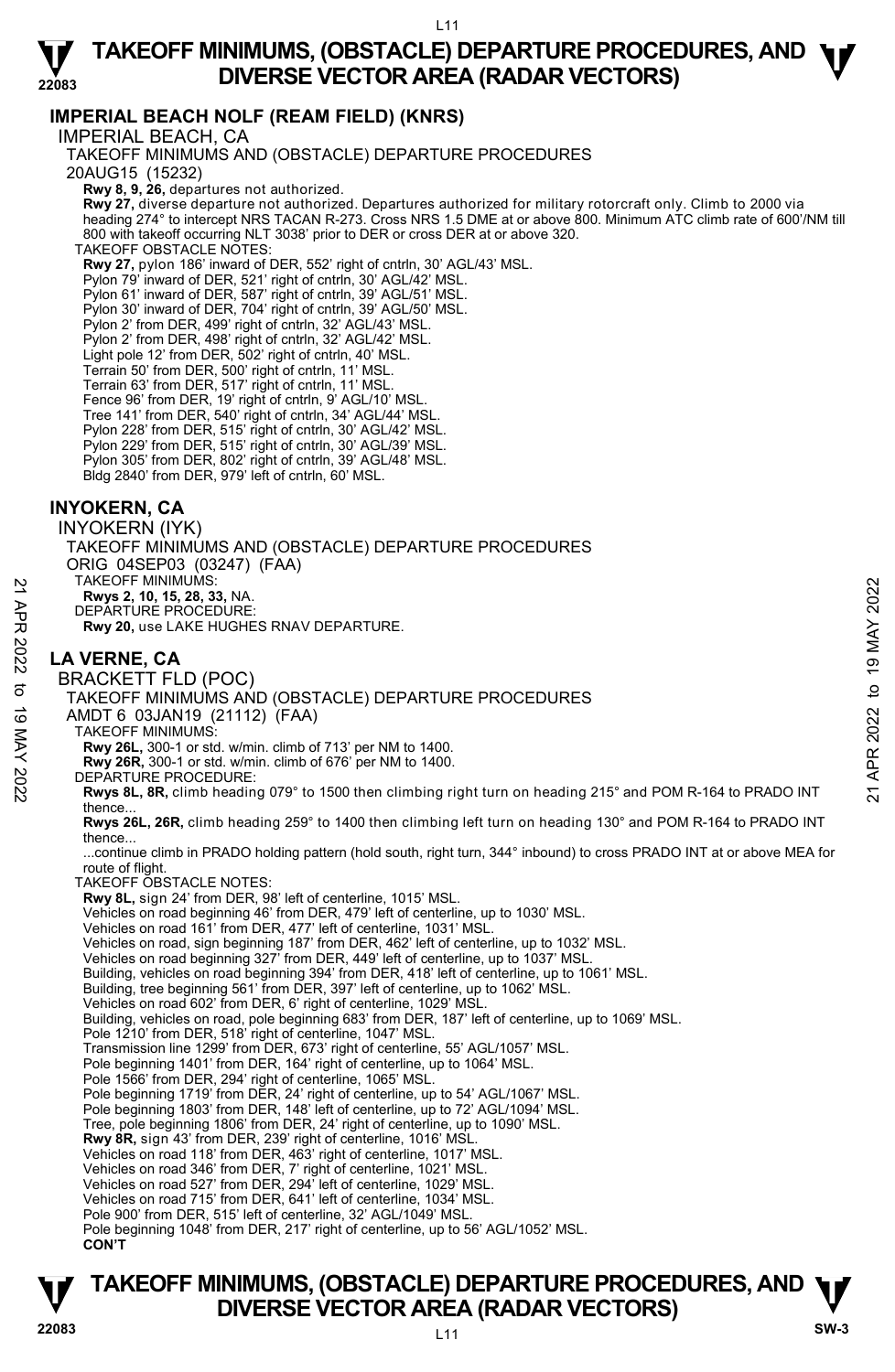

**LA VERNE, CA (CON'T)**  BRACKETT FLD (POC) (CON'T) **Rwy 8R (CON'T),** transmission line 1223' from DER, 372' right of centerline, 55' AGL/1057' MSL. Pole beginning 1326' from DER, 131' left of centerline, up to 1064' MSL. Pole beginning 1347' from DER, 74' right of centerline, up to 1062' MSL. Pole 1490' from DER, 5' left of centerline, 1065' MSL. Pole beginning 1517' from DER, 275' left of centerline, up to 51' AGL/1067' MSL. Pole, tree beginning 1727' from DER, 24' left of centerline, up to 72' AGL/1094' MSL. Trees beginning 1730' from DER, 669' right of centerline, up to 1090' MSL. Pole, transmission line beginning 3447' from DER, 982' left of centerline, up to 1100' MSL. Tree 3586' from DER, 14' left of centerline, 1101' MSL. Tree 4027' from DER, 403' left of centerline, 1114' MSL. **Rwy 26L,** sign 46' from DER, 199' left of centerline, 967' MSL. Tree 159' from DER, 477' left of centerline, 989' MSL. Tree 191' from DER, 482' left of centerline, 1003' MSL. Vegetation 359' from DER, 498' left of centerline, 1010' MSL. Vegetation, terrain, tree, building beginning 359' from DER, 225' left of centerline, up to 1028' MSL. Trees beginning 561' from DER, 231' left of centerline, up to 1037' MSL. Tree 814' from DER, 96' right of centerline, 990' MSL. Trees beginning 824' from DER, 217' right of centerline, up to 1017' MSL. Tree 851' from DER, 271' right of centerline, 1018' MSL. Trees beginning 889' from DER, 66' right of centerline, up to 1021' MSL. Trees beginning 998' from DER, 85' left of centerline, up to 1041' MSL. Trees beginning 1027' from DER, 114' right of centerline, up to 1022' MSL. Tree 1100' from DER, 330' right of centerline, 1023' MSL. Trees beginning 1158' from DER, 0' right of centerline, up to 1026' MSL. Trees beginning 1428' from DER, 20' left of centerline, up to 1042' MSL. Trees beginning 1495' from DER, 51' right of centerline, up to 1028' MSL. Tree, building beginning 1767' from DER, 697' right of centerline, up to 1033' MSL. Building, terrain beginning 2358' from DER, 897' right of centerline, up to 1131' MSI Antenna, tree, vehicles on road, building, terrain, vegetation beginning 2404' from DER, 482' right of centerline, up to 1156' **MSL** Tree 2760' from DER, 1102' right of centerline, 1197' MSL. Tree, vehicles on road, terrain, building beginning 2768' from DER, 483' right of centerline, up to 1212' MSL. Tree, vehicles on road, terrain, building beginning 3147' from DER, 228' right of centerline, up to 1224' MSL. Tank, vehicles on road, pole, tree, building, vegetation beginning 3429' from DER, 323' right of centerline, up to 50' AGL/1233' MSL. Tree 3470' from DER, 10' left of centerline, 1065' MSL. **Rwy 26R,** building beginning 7' from DER, 356' right of centerline, up to 1003' MSL. Building 72' from DER, 488' right of centerline, 1004' MSL. Building, sign beginning 72' from DER, 210' right of centerline, up to 1005' MSL. Trees beginning 1405' from DER, 523' right of centerline, up to 1034' MSL. Vegetation, terrain beginning 1463' from DER, 807' left of centerline, up to 1028' MSL. Trees beginning 1526' from DER, 541' right of centerline, up to 1067' MSL. Trees beginning 1664' from DER, 699' left of centerline, up to 1037' MSL. Tree, vehicles on road beginning 1887' from DER, 942' right of centerline, up to 1068' MSL. Trees beginning 2102' from DER, 716' left of centerline, up to 1041' MSL. Trees beginning 2233' from DER, 723' right of centerline, up to 1100' MSL. Trees beginning 2485' from DER, 987' right of centerline, up to 1109' MSL. Tree, vehicles on road beginning 2974' from DER, 791' right of centerline, up to 1125' MSL. Tree, vehicles on road beginning 3005' from DER, 796' right of centerline, up to 1133' MSL. Tree, vehicles on road beginning 3256' from DER, 919' right of centerline, up to 1251' MSL. Tree, vehicles on road, building, antenna, terrain, tank, pole, vegetation beginning 3300' from DER, 22' right of centerline, up to 1258' MSL. NET THE 2020 from DER, 102 right of center ine, up to 1032 in the 11022 VISL.<br>
Tree, vehicles on road, termin, building beginning 2768' from DER, 483' right of centerline, up to 1212' MSL.<br>
Tree, vehicles on road, termin,

#### **LANCASTER, CA**

GENERAL WM. J. FOX AIRFIELD (WJF)

TAKEOFF MINIMUMS AND (OBSTACLE) DÉPARTURE PROCEDURES

- ORIG-A 24SEP09 (09267) (FAA)
- DEPARTURE PROCEDURE:

Climb southeast bound on R-299 to PMD VORTAC. Depart PMD at published MCA for direction of flight.

- TAKEOFF OBSTACLE NOTES:
- **Rwy 6,** trees beginning 1170' from DER, 590' right of centerline, up to 44' AGL/2374' MSL.



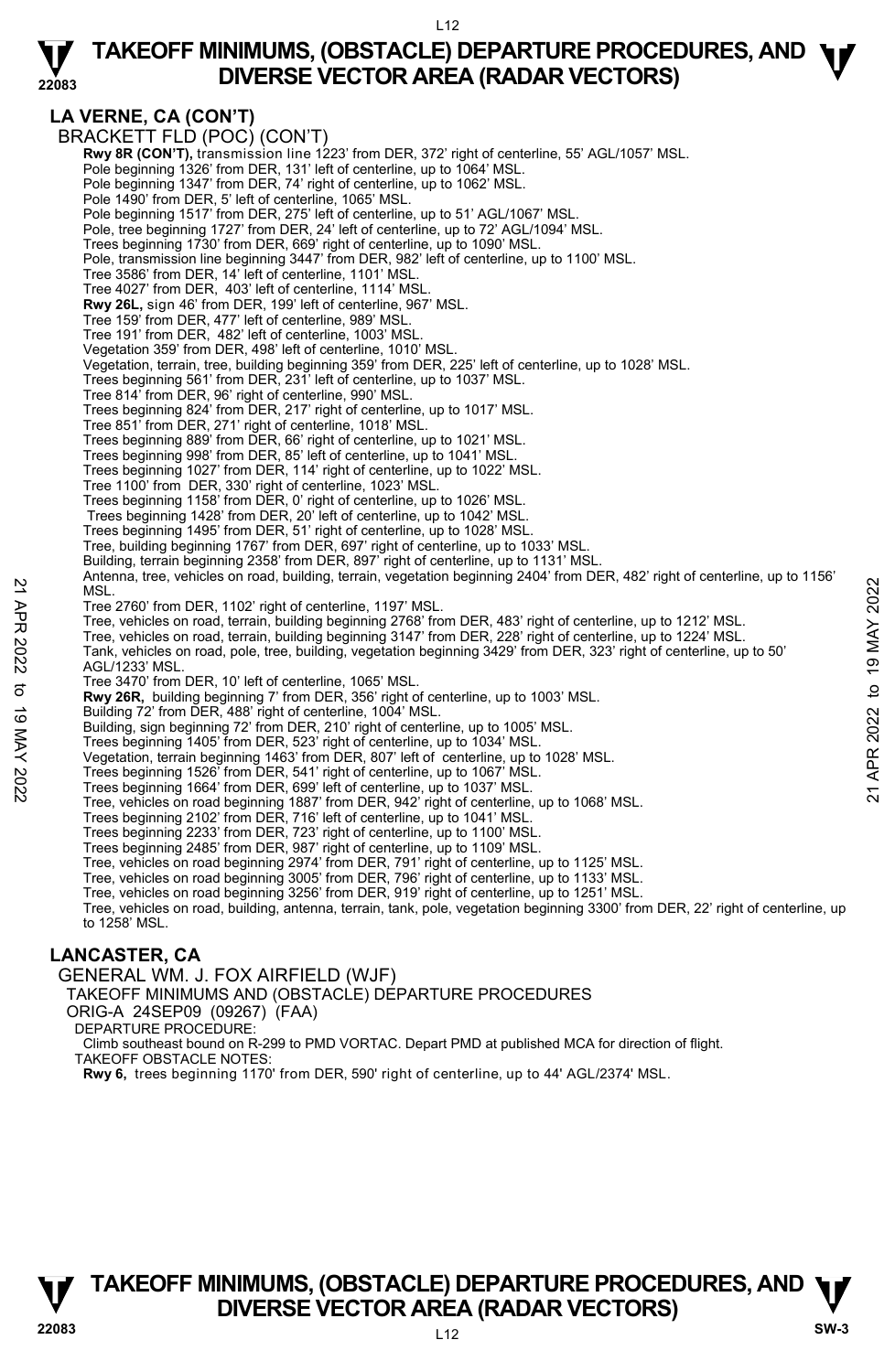**LOMPOC, CA** 

**22083** 

LOMPOC (LPC)

TAKEOFF MINIMUMS AND (OBSTACLE) DEPARTURE PROCEDURES

AMDT 2A 04FEB16 (16035) (FAA)

TAKEOFF MINIMUMS:

**Rwy 7,** std. w/min. climb of 425' per NM to 1400, or 1300-3 for climb in visual conditions. DEPARTURE PROCEDURE:

**Rwy 7,** climbing right turn. For climb in visual conditions: cross Lompoc Airport eastbound at or above 1200 MSL. **Rwy 25,** turn right heading 130°.

All aircraft climb to 6000 via GVO R-278 to GVO VORTAC. Aircraft departing GVO R-120 CW R-020 climb on course, all<br>others climb in GVO holding pattern (NW, right turns, 127° inbound) to depart GVO VORTAC at or above MEA fo flight.

TAKEOFF OBSTACLE NOTES:

**Rwy 7,** trees 3583' from DER, 2.3 NM right of centerline, 50' AGL/889' MSL.

Trees 1.2 NM from DER, 2.2 NM right of centerline, 50' AGL/791' MSL.

Trees 1.6 NM from DER, 1.9 NM right of centerline, 50' AGL/743' MSL.

#### **LONG BEACH, CA**

LONG BEACH (DAUGHERTY FLD) (LGB) TAKEOFF MINIMUMS AND (OBSTACLE) DEPARTURE PROCEDURES AMDT 6B 10SEP20 (21168) (FAA)

TAKEOFF MINIMUMS:

**Rwy 26L,** std. w/min. climb of 225' per NM to 2300.

**Rwy 26R**, std. w/min. climb of 230' per NM to 2300.

DEPARTURE PROCEDURE:

**Rwys 8L/R,** climb on heading 076° to 800, then climbing right turn direct SLI VORTAC then on SLI VORTAC R-210 to<br>PADDR INT.

**Rwy 12,** climb on heading 121° to intercept SLI VORTAC R-210 to PADDR INT.

**Rwys 26L/R,** climb on heading 256° to 800, then climbing left turn on heading 200 and LAX VORTAC R-145 to<br>PADDR INT.

**Rwy 30,** climb on heading 301° to 800, then climbing left turn on heading 200 and LAX VORTAC R-145 to PADDR **INT** PADUN: INI.<br> **PADUN: INI.** APP<br> **EVALUS ON THE SET OF OBSTACLE NOTES:**<br>
TAKEOFF OBSTACLE NOTES:<br>
TAKEOFF OBSTACLE NOTES:<br> **EVALUS ON THE SET OF A SET OF A SET OF A SET OF A SET OF A SET ON THE SET ON THE SET ON THE SET ON** 

TAKEOFF OBSTACLE NOTES:

**Rwy 8L,** vehicles on road 1' from DER, 272' left of centerline, 52' MSL.

Pole 10' from DER, 489' left of centerline, 27' AGL/66' MSL.

Building, tree, vehicles on road, and poles beginning 63' from DER, 15' left of centerline, up to 41' AGL/77' MSL.

Vehicles on road 121' from DER, 278' right of centerline, 52' MSL. Buildings and vehicles on road beginning 193' from DER, 2' right of centerline, up to 53' MSL.

Buildings, vehicles on road, poles, and trees beginning 440' from DER, 13' left of centerline, up to 43' AGL/79' MSL.<br>Building and tree beginning 514' from DER, 13' right of centerline, up to 67' MSL.

Building, poles, and trees beginning 590' from DER, 47' right of centerline, up to 73' MSL.

Tree 716' from DER, 20' right of centerline, 34' AGL/76' MSL.

Trees beginning 769' from DER, 36' right of centerline, up to 80' AGL/116' MSL.

Building and trees beginning 1088' from DER, 22' left of centerline, up to 52' AGL/89' MSL.

Trees beginning 1789' from DER, 280' right of centerline, up to 83' AGL/118' MSL.

Trees beginning 2102' from DER, 180' left of centerline, up to 60' AGL/98' MSL. Tree 2399' from DER, 612' left of centerline, 112' MSL.

Trees beginning 2427' from DER, 101' left of centerline, up to 123' MSL.

Trees beginning 2739' from DER, 711' right of centerline, up to 121' MSL.

**Rwy 8R,** wind indicator 715' from DER, 227' left of centerline, 21' AGL/54' MSL.

Tower 746' from DER, 566' right of centerline, 26' AGL/58' MSL.

Building 1038' from DER, 575' left of centerline, 39' AGL/73' MSL.

Buildings beginning 1126' from DER, 570' left of centerline, up to 76' MSL. Buildings beginning 1528' from DER, 902' left of centerline, up to 58' AGL/90' MSL.

Tree 2755' from DER, 1058' right of centerline, 93' AGL/110' MSL.

Buildings beginning 2978' from DER, 803' right of centerline, up to 85' AGL/118' MSL. Buildings beginning 3038' from DER, 903' right of centerline, up to 90' AGL/120' MSL.

Buildings beginning 3500' from DER, 1095' right of centerline, up to 133' AGL/162' MSL.

Buildings beginning 3651' from DER, 1203' right of centerline, up to 145' AGL/163' MSL.

**Rwy 12,** vehicles on road beginning 5' from DER, 432' right of centerline, up to 39' MSL.<br>Pole and trees beginning 474' from DER, 619' left of centerline, up to 53' MSL.

Tree 678' from DER, 659' right of centerline, 60' MSL.

Trees beginning 981' from DER, 127' right of centerline, up to 89' AGL/92' MSL.

General utility, poles, and trees beginning 990' from DER, 334' left of centerline, up to 71' MSL.

Trees beginning 1341' from DER, 361' left of centerline, up to 50' AGL/72' MSL.

Tree 2055' from DER, 890' left of centerline, 82' MSL.

Trees beginning 2332' from DER, 470' left of centerline, up to 81' AGL/101' MSL.

Tree 2553' from DER, 762' left of centerline, 83' AGL/103' MSL.

Tree 2918' from DER, 1249' right of centerline, 99' MSL.

Tree 3004' from DER, 1205' left of centerline, 109' MSL.

Spire 3095' from DER, 1181' right of centerline, 98' AGL/118' MSL. Tree 3394' from DER, 1063' left of centerline, 95 ' AGL/121' MSL.

 **CON'T**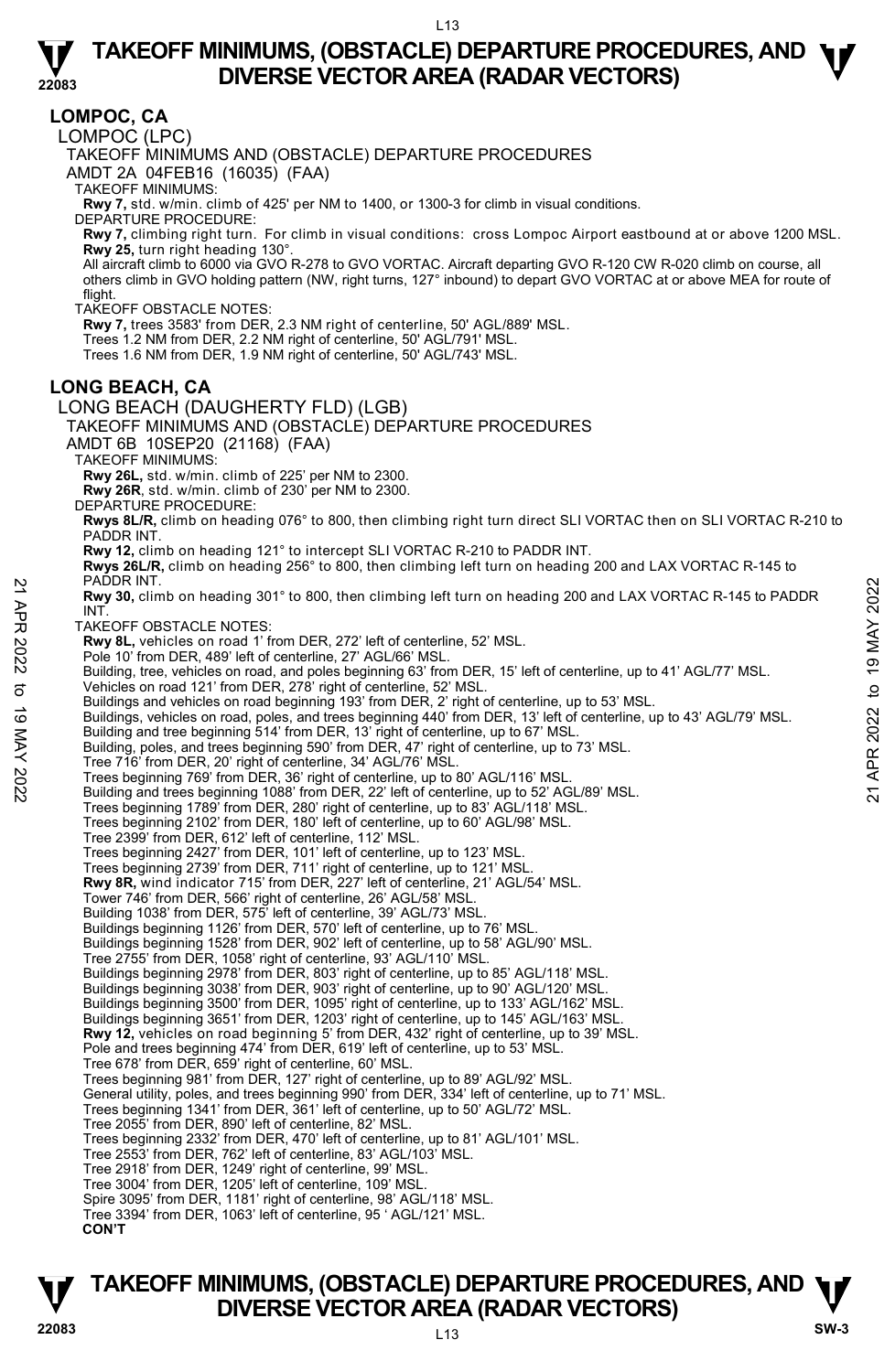## **TAKEOFF MINIMUMS, (OBSTACLE) DEPARTURE PROCEDURES, AND <b>W**<br>DIVERSE VECTOR AREA (RADAR VECTORS) **DIVERSE VECTOR AREA (RADAR VECTORS)**

### **LONG BEACH, CA (CON'T)**

**22083** 

LONG BEACH (DAUGHERTY FLD) (LGB) (CON'T)  **Rwy 26L,** buildings beginning 110' from DER, 505' left of centerline, up to 81' MSL. Pole 227' from DER, 554' left of centerline, 87' MSL. Buildings beginning 261' from DER, 520' right of centerline, up to 73' MSL. Trees and poles beginning 482' from DER, 369' left of centerline, up to 93' MSL. Building 722' from DER, 672' right of centerline, 122' MSL. Building and sign beginning 1040' from DER, 235' left of centerline, up to 118' MSL. Building 1112 ' from DER, 745' left of centerline, 123' MSL. Buildings, poles, stack, tower, and trees beginning 1149' from DER, 96' right of centerline, up to 105' AGL/163' MSL.<br>Trees, buildings, sign, poles, transmission line, and tower beginning 1161' from DER, 123' left of cente AGL/153' MSL. Tree 3909' from DER, 1450' left of centerline, 161' MSL. Pole 4520' from DER, 1646' left of centerline, 175' MSL. **Rwy 26R,** vehicles on road and pole beginning 9' from DER, 276' left of centerline, up to 72' MSL. Vehicles on road beginning 95' from DER, 165' right of centerline, up to 78' MSL. Vehicles on road 109' from DER, 467' left of centerline, 73' MSL. Vehicles on road 192' from DER, 374' left of centerline, 76' MSL. Vehicles on road beginning 237' from DER, 289' left of centerline, up to 77' MSL. Trees, buildings, vehicles on road, and poles beginning 241' from DER, 5' right of centerline, up to 97' MSL.<br>Poles and vehicles on road beginning 320' from DER, 195' left of centerline, up to 34' AGL/95' MSL. Poles and vehicles on road beginning 475' from DER, 15' left of centerline, up to 96 ' MSL. Tree, poles, vehicles on road, and buildings beginning 612' from DER, 52' left of centerline, up to 97' MSL. Trees, buildings, and poles beginning 622' from DER, on centerline, up to 59' AGL/122' MSL. Signs, poles, and trees beginning 1151' from DER, 7' left of centerline, up to 77' AGL/139' MSL. Trees and poles beginning 1262' from DER, on centerline, up to 65' AGL/124' MSL. Trees and poles beginning 1306' from DER, 76' right of centerline, up to 84' AGL/144' MSL. Trees beginning 1886' from DER, 33' right of centerline, up to 147' MSL. Trees beginning 2604' from DER, 303' right of centerline, up to 78' AGL/150' MSL. Trees beginning 2918' from DER, 7' right of centerline, up to 82 ' AGL/156' MSL. Trees beginning 3536' from DER, 69' left of centerline, up to 73' AGL/154' MSL. Building 3955' from DER, 1343' right of centerline, 173' MSL. Building 1.0 NM from DER, 963' right of centerline, 154' AGL/243' MSL. Buildings beginning 1.1 NM from DER, 935' right of centerline, up to 156' AGL/248' MSL. Building 1.2 NM from DER, 651' right of centerline, 157' AGL/259' MSL. **Rwy 30,** vehicles on road 15' from DER, 480' right of centerline, 74' MSL. Vehicles on road 190' from DER, 456' right of centerline, 75' MSL. Pole and vehicles on road beginning 193' from DER, on centerline, up to 34' AGL/93' MSL. Building 350' from DER, 554' left of centerline, 18' AGL/82' MSL. Building and vehicles on road beginning 440' from DER, 25' left of centerline, up to 21' AGL/86' MSL. Pole, building, and vehicles on road beginning 678' from DER, 17' left of centerline, up to 22' AGL/89' MSL. Tree and poles beginning 878' from DER, 122' left of centerline, up to 92' MSL. Pole 953' from DER, 564' right of centerline, 94' MSL. Poles beginning 983' from DER, 516' left of centerline, up to 25' AGL/93' MSL Pole and tree beginning 1009' from DER, 69' left of centerline, up to 33' AGL/101' MSL. Terrain, tree, poles, and vehicles on road beginning 1024' from DER, 8' left of centerline, up to 33' AGL/102' MSL. Poles and trees beginning 1057' from DER, 23' right of centerline, up to 102' MSL. Terrain, building, poles, and trees beginning 1207' from DER, 63' left of centerline, up to 66' AGL/133' MSL. Poles and buildings beginning 1302' from DER, 52' right of centerline, up to 35' AGL/103' MSL. Poles beginning 1472' from DER, 294' right of centerline, up to 36' AGL/105' MSL. Trees beginning 1614' from DER, 103' right of centerline, up to 44' AGL/112' MSL. Tree 1701' from DER, 363' right of centerline, 121' MSL. Trees beginning 1874' from DER, 196' right of centerline, up to 57' AGL/125' MSL. Trees and poles beginning 2183' from DER, 169' left of centerline, up to 134' MSL. Building 2520' from DER, 776' right of centerline, 128' MSL. Building 2617' from DER, 802' right of centerline, 66' AGL/139' MSL. Trees beginning 2738' from DER, 417' left of centerline, up to 142' MSL. Poles beginning 2992' from DER, 311' right of centerline, up to 72' AGL/145' MSL. Tree 3379' from DER, 839' right of centerline, 150' MSL. Tree 3528' from DER, 1000' left of centerline, 160' MSL. Tree 3643' from DER, 1074' left of centerline, 166' MSL. Trees beginning 3769' from DER, 873' left of centerline, up to 174' MSL. Tree 3779' from DER, 1222' right of centerline, 158' MSL. DIVERSE VECTOR AREA (RADAR VECTORS) AMDT 2 19JUL18 (18200) (FAA)  **Rwys 8L/R, 12, 30** heading as assigned by ATC. **Rwy 26L,** heading as assigned by ATC; requires minimum climb of 330' per NM to 700. 22 Building 3955' from DER, 1343' right of centerline, 173' MSL.<br>
Building 3955' from DER, 933' right of centerline, 154' AGL/243' MSL.<br>
Building 3955' from DER, 1343' right of centerline, 154' AGL/248' MSL.<br>
Building 1.0

### $114$ **TAKEOFF MINIMUMS, (OBSTACLE) DEPARTURE PROCEDURES, AND**  $\Psi$ **DIVERSE VECTOR AREA (RADAR VECTORS) 22083 SW-3**

**Rwy 26R,** heading as assigned by ATC; requires minimum climb of 230' per NM to 1600.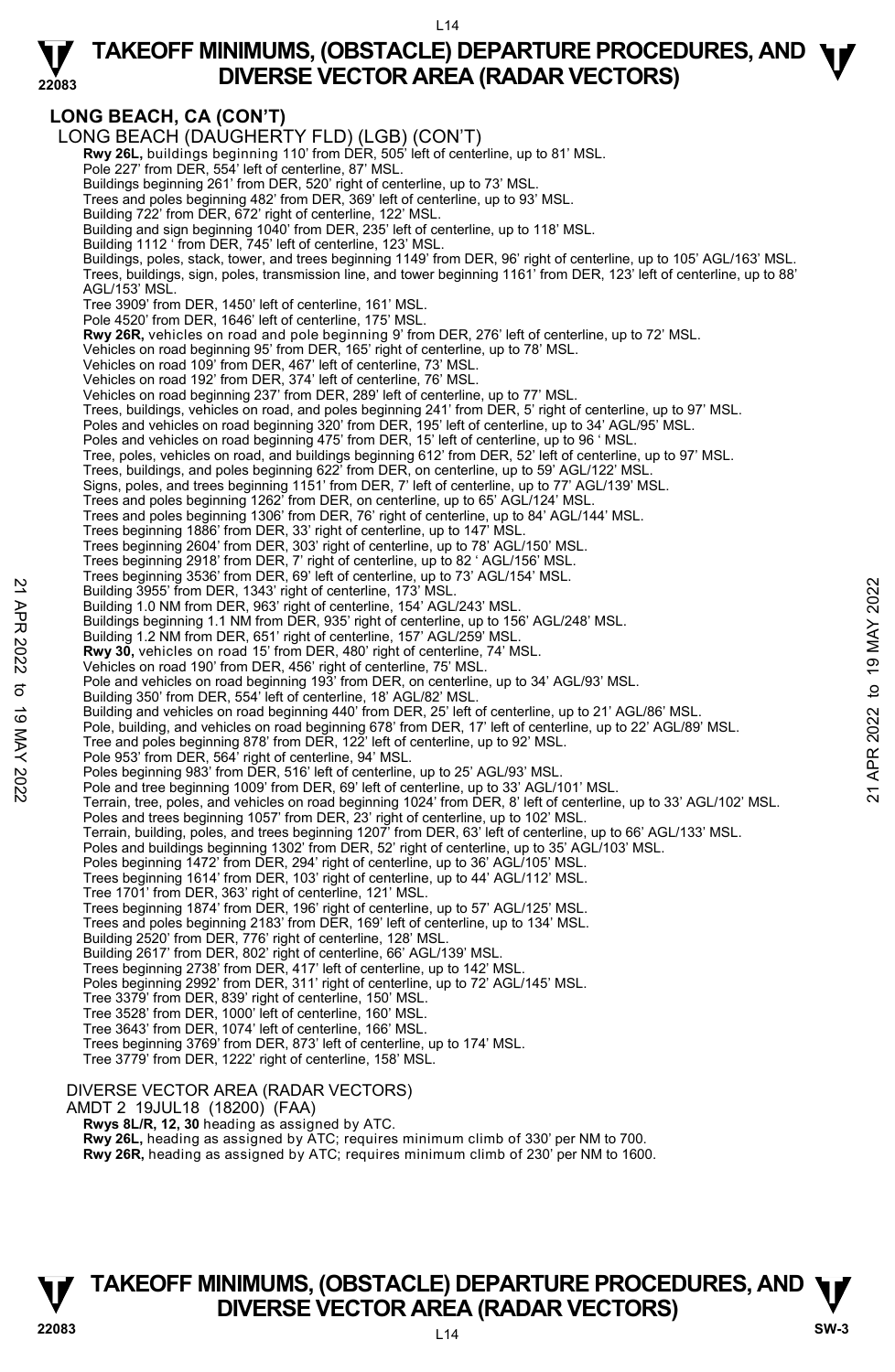#### **22083 LOS ALAMITOS AAF (KSLI)**  LOS ALAMITOS,CA TAKEOFF MINIMUMS AND (OBSTACLE) DEPARTURE PROCEDURES ORIG-A 17JUN21 (21168) (USA) DEPARTURE PROCEDURE: **All aircraft,** climb direct SLI VORTAC. Aircraft departing SLI VORTAC R-040 CW 345° climb on course. All others continue climb via the SLI R-171 southbound then climbing right turn direct SLI VORTAC to cross at or above 4600.  **Rwys 4L/R,** climbing right turn.  **Rwys 22L/R,** 300-1 or std. w/min. climb of 230'/NM to 400, climbing left turn. TAKEOFF OBSTACLE NOTES: **Rwy 4R,** trees 1062' from DER, 615' left of cntrln, 66' AGL/100' MSL. Bldg 3548' from DER, 770' left of cntrln, 85' AGL/126' MSL. DIVERSE VECTOR AREA (RADAR VECTORS) AMDT 1 20JUN19 (19171) (FAA)  **Rwys 4L, 4R, 22L, 22R,** heading as assigned by ATC. **LOS ANGELES, CA**  LOS ANGELES INTL (LAX) TAKEOFF MINIMUMS AND (OBSTACLE) DEPARTURE PROCEDURES AMDT 14 17AUG17 (17229) (FAA) DEPARTURE PROCEDURE: **Rwys 6L/R, 7L/R,** climb to 2000 heading 071°, then climbing right turn, thence... **Rwys 24L/R,** climb to 2000 heading 251°, then climbing left turn, thence... **Rwys 25L/R,** turbojet climb to 2000 heading 251°, then climbing left turn, thence…<br>non-turbojet climb to 2000 heading 251°, at the SMO R-154 turn left heading 200°, thence… .climb direct SLI VORTAC, then climb on course. TAKEOFF OBSTACLE NOTES: **Rwy 6L,** runway light 7' from DER, 4' left of centerline, 1' AGL/120' MSL. Vehicles on road beginning 12' from DER, 170' left of centerline, up to 131' MSL. Buildings beginning 1761' from DER, 920' left of centerline, up to 92' AGL/203' MSL. **Rwy 6R,** NAVAID 79' from DER, 321' left of centerline, 20' AGL/123' MSL. NAVAID 83' from DER, 1' right of centerline, 19' AGL/126' MSL. Pole and light pole beginning 323' from DER, on centerline, up to 16' AGL/138' MSL. Light poles beginning 528' from DER, 58' left of centerline, up to 30' AGL/137' MSL. Pole 779' from DER, 1' right of centerline, 34' AGL/140' MSL. Light pole 779' from DER, on centerline, 35' AGL/142' MSL. Pole 793' from DER, 459' right of centerline, 39' AGL/145' MSL. Approach light and light pole beginning 797' from DER, 305' left of centerline, up to 39' AGL/148' MSL.<br>Approach lights beginning 1006' from DER, 697' left of centerline, up to 42' AGL/149' MSL. Tree 1057' from DER, 400' left of centerline, 41' AGL/150' MSL. Trees beginning 1160' from DER, 320' left of centerline, up to 49' AGL/157' MSL. Tree 1374' from DER, 309' left of centerline, 47' AGL/159' MSL. Tree 1385' from DER, 317' left of centerline, 50' AGL/163' MSL. Tree 1699' from DER, 101' right of centerline, 57' AGL/164' MSL. Rwy 7L, fences beginning 168' from DER, 31' left of centerline, up to 14' AGL/107' MSL Fence and vehicles on road beginning 168' from DER, on centerline, up to 14' AGL/107' MSL. Vehicles on road 182' from DER, 480' left of centerline, 109' MSL. Vehicles on road, fence, tower, railroad, and pole beginning 197' from DER, 24' left of centerline, up to 24' AGL/118' MSL.<br>Railroad and vehicles on road beginning 309' from DER, 14' right of centerline, up to 117' MSL. Runway light, NAVAID, vehicles on road, and pole beginning 444' from DER, on centerline, up to 29' AGL/121' MSL. Sign 494' from DER, 478' left of centerline, 32' AGL/124' MSL. Sign and light pole beginning 508' from DER, 263' left of centerline, up to 32' AGL/126' MSL.<br>Runway light, pole, and building beginning 700' from DER, 53' left of centerline, up to 58' AGL/152' MSL. **Rwy 7R,** runway light 10' from DER, 5' right of centerline, 2' AGL/99' MSL. Runway light 10' from DER, 5' left of centerline, 2' AGL/99' MSL. Building 792' from DER, 701' right of centerline, 37' AGL/130' MSL. Tree 1250' from DER, 746' right of centerline, 129' AGL/155' MSL. **Rwy 24L,** vehicles on road 1927' from DER, 1010' right of centerline, 163' MSL. Light pole 2163' from DER, 915' right of centerline, 32' AGL/169' MSL. **Rwy 24R,** windsock 137' from DER, 400' left of centerline, 21' AGL/128' MSL. Tower 211' from DER, 401' left of centerline, 66' AGL/151' MSL. Tower 212' from DER, 402' left of centerline, 47' AGL/154' MSL. **Rwy 25L,** vehicles on road 35' from DER, 422' left of centerline, 130' MSL. Pole 2365' from DER, 766' left of centerline, 57' AGL/184' MSL. Tree and transmission tower beginning 2488' from DER, 757' left of centerline, up to 66' AGL/200' MSL.<br>**Rwy 25R,** building 74' from DER, 364' left of centerline, 27' AGL/135' MSL. Tree 2959' from DER, 569' left of centerline, 7' AGL/189' MSL. Pole and antenna beginning 3073' from DER, 212' left of centerline, up to 30' AGL/203' MSL. Vehicles on road beginning 12' from DER, 170' left of centerline, up to 131' MSL.<br>
Buyidings beginning 1761' from DER, 320' left of centerline, 20' AGU/123' MSL.<br>
Rwy 6R, NAVAID 79' from DER, 321' left of centerline, 20'

DIVERSE VECTOR AREA (RADAR VECTORS)

AMDT 6 14SEP17 (17257)

 **Rwys 6L/R, 7L/R, 24L/R**, **25L/R,** headings as assigned by ATC.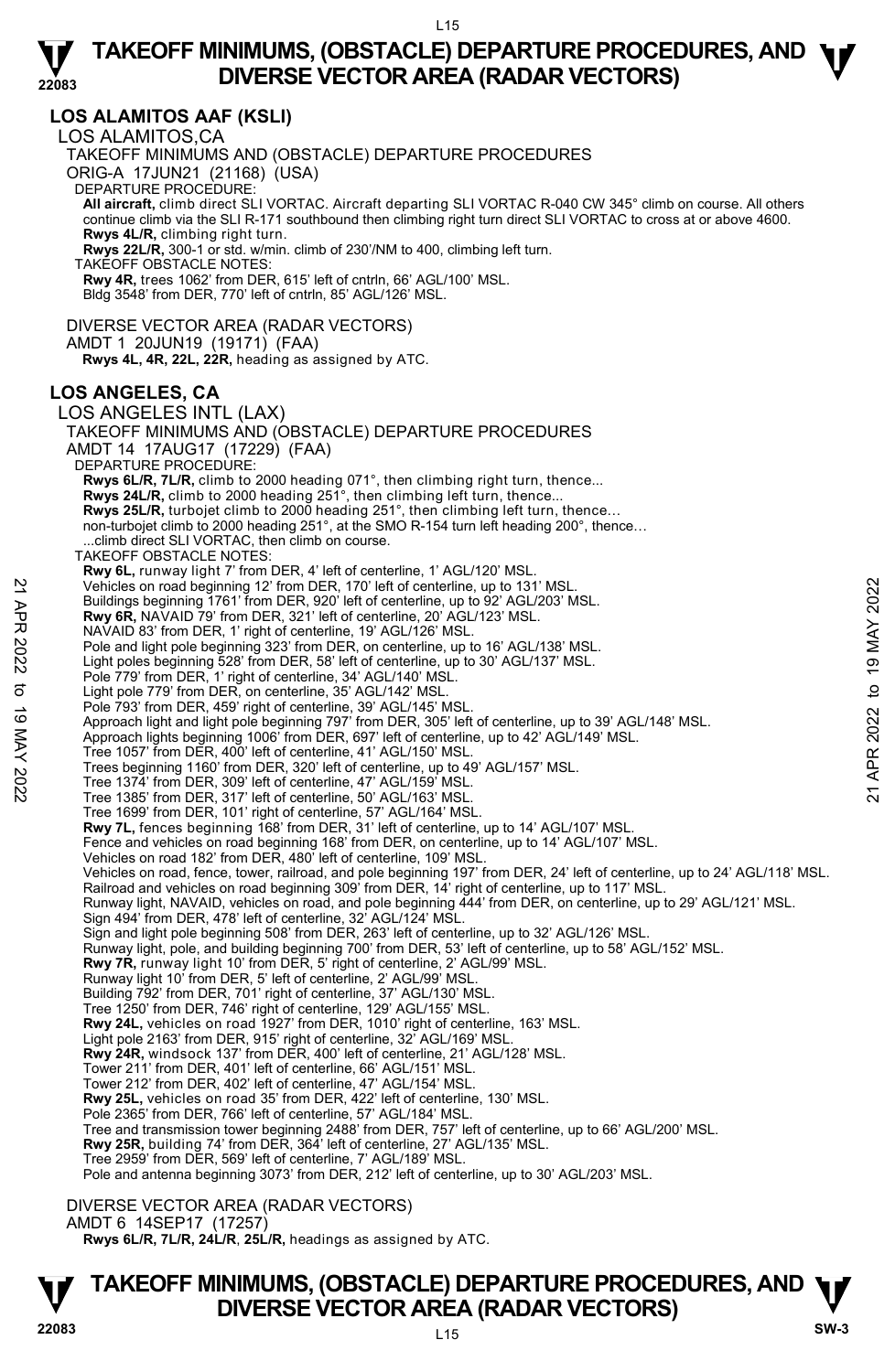#### **LOS ANGELES, CA (CON'T)**

WHITEMAN (WHP)

**22083** 

TAKEOFF MINIMUMS AND (OBSTACLE) DEPARTURE PROCEDURES AMDT 1 24MAY18 (18144) (FAA) DEPARTURE PROCEDURE: Use WHITEMAN DEPARTURE. TAKEOFF OBSTACLE NOTES: **Rwy 12,** pole beginning 34' from DER, 276' right of centerline, up to 20' AGL/979' MSL. Building 180' from DER, 9' left of centerline, 22' AGL/978' MSL. Tower, pole beginning 489' from DER, 278' right of centerline, up to 60' AGL/1012' MSL. Stack 1 NM from DER, 1131' left of centerline, 250' AGL/1183' MSL. **Rwy 30,** pole 29' from DER, 277' left of centerline, 20' AGL/1024' MSL. Pole 152' from DER, 282' left of centerline, 20' AGL/1025' MSL. Pole 262' from DER, 282' left of centerline, 20' AGL/1027' MSL. Pole 372' from DER, 283' left of centerline, 20' AGL/1028' MSL. Pole beginning 482' from DER, 282' left of centerline, up to 20' AGL/1029' MSL. Pole 703' from DER, 283' left of centerline, 20' AGL/1030' MSL. Pole 812' from DER, 283' left of centerline, 20' AGL/1031' MSL. Pole beginning 922' from DER, 283' left of centerline, up to 20' AGL/1032' MSL. Pole 1141' from DER, 283' left of centerline, 20' AGL/1033' MSL Tower 1700' from DER, 511' right of centerline, 49' AGL/1075' MSL. Tower 3532' from DER, 1118' right of centerline, 54' AGL/1098' MSL.

#### **MARCH ARB (KRIV)**

RIVERSIDE, CA

TAKEOFF MINIMUMS AND (OBSTACLE) DEPARTURE PROCEDURES AMDT 6 24MAY18 (18144) TAKEOFF MINIMUMS:

**Rwys 12, 30,** not authorized.

**Rwy 32,** 1200-3, or std. w/ min. climb rate of 240' per NM to 3100.

DEPARTURE PROCEDURE:

**Rwy 14,** climb direct HDF VOR, then climbing right turn on hdg between 155° CW to 181°. Max airspeed 250K. Use caution when departing, rapid rising terrain within 3.5 NM se of March ARB.

**Rwy 32,** climb left turn HDG between 150° to 135° CCW from DER. Maximum 250K or 2300-3 **For Climb in Visual conditions** within 4.5 NM of March ARB, cross March ARB at or above 3700' MSL, then climb and maintain 6000 direct HDF VOR, then via HDF R-153 to HDF R-153/PDZ R-130, direct SKYES int. Do not exceed 250K until passing SKYES. Aircraft shall advise ATC prior to executing VCOA. VCOA not available for Cat E aircraft. EXAM 32, 1200 John State Monteville, 612 ABC With SS Ween 155° CW to 181°. Max airspeed 250K. Use<br>
221 DEPARTURE PROCEDURE:<br> **Rwy 14**, climb direct HDF VOR, then climbing right turn on hdg between 155° CW to 181°. Max air

TAKEOFF OBSTACLE NOTES:

**Rwy 14,** tree 2248' from DER, 1000' right of centerline, 150' AGL/1630' MSL.

Tree 1920' from DER, 1000' right of centerline, 150' AGL/1630' MSL.

Tree 1789' from DER, 1000' right of centerline, 150' AGL/1630' MSL.

Tree 2278' from DER, 1002' left of centerline, 150' AGL/1622' MSL.

Aircraft 28' inward of DER, 542' left of centerline, 65' AGL/1550' MSL. Aircraft 31' inward of DER, 298' left of centerline, 30' AGL/1516' MSL.

**Rwy 32**, aircraft 30' from DER, 526' right of centerline, 65' AGL/1600' MSL.

Aircraft 5' from DER, 282' right of centerline, 30' AGL/1565' MSL.

### **MIRAMAR MCAS (JOE FOSS FLD) (KNKX)**

#### SAN DIEGO, CA

TAKEOFF MINIMUMS AND (OBSTACLE) DEPARTURE PROCEDURES 13SEP18 (18256)

TAKEOFF MINIMUMS:

**Rwys 6L/R,** 340° through 150° CW-Civil, std w/min climb of 300'/NM to 7600; Military, std w/min climb of 280'/NM to 7600. **Rwys 24L/R,** 100° through 340° CW-Civil, std w/min climb of 290'/NM to 7600; Military, std w/min climb of 270'/NM to 7600. TAKEOFF OBSTACLE NOTES:

**Rwy 6L,** building 2321' from DER, 1084' left of cntrln, 0' AGL/539' MSL.

Twr 2322' from DER, 1083' left of cntrln, 53' AGL/538' MSL.

Twr 2366' from DER, 1083' left of cntrln, 53' AGL/538' MSL.

**Rwy 24L,** terrain 0' from DER, 500' left of cntrln, 458' MSL.

Terrain 384' from DER, 549' right of cntrln, 459' MSL.

Terrain 50' from DER, 507' right of cntrln, 459' MSL.

Landfill 3091' from DER, 1243' left of cntrln, 40' AGL/525' MSL. Landfill 3312' from DER, 1197' left of cntrln, 40' AGL/525' MSL.

Landfill 3388' from DER, 1023' left of cntrln, 40' AGL/525' MSL.

Landfill 3792' from DER, 1225' left of cntrln, 40' AGL/525' MSL.

Pylon 3978' from DER, 1295' left of cntrln, 50' AGL/498' MSL.

Pylon 4087' from DER, 1363' left of cntrln, 50' AGL/505' MSL.



| J      |
|--------|
|        |
|        |
|        |
| ₹      |
| ೦<br>Ņ |
| t<br>٢ |
|        |
|        |

## **TAKEOFF MINIMUMS, (OBSTACLE) DEPARTURE PROCEDURES, AND**  $\Psi$ **DIVERSE VECTOR AREA (RADAR VECTORS) 22083 SW-3**

 $116$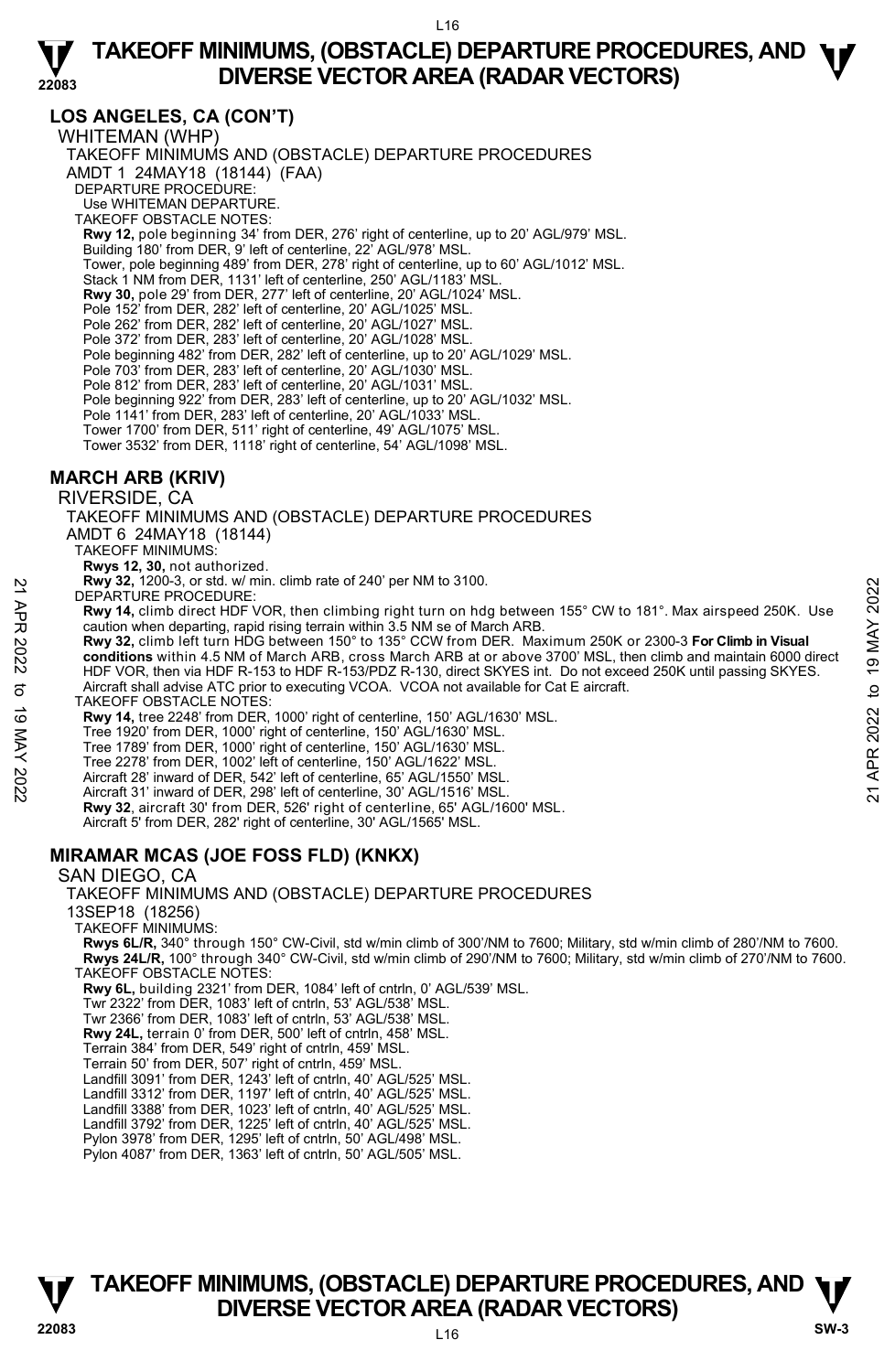

#### **MOJAVE, CA**

MOJAVE AIR AND SPACE PORT (MHV)

TAKEOFF MINIMUMS AND (OBSTACLE) DEPARTURE PROCEDURES

AMDT 2A 26JUN14 (14177) (FAA)

TAKEOFF MINIMUMS:

**Rwys 4, 8, 12,** NA - restricted airspace.

**Rwys 22, 26,** std. w/min. climb of 415' per NM to 6800 or 4100-3 for climb in visual conditions.

- **Rwy 30,** std. w/min. climb of 510' per NM to 5600 or 4100-3 for climb in visual conditions.
- DEPARTURE PROCEDURE:

**Rwy 22,** climb to 8000 heading 218° and LHS R-023 to LHS VORTAC.

**Rwy 26,** climbing left turn to 8000 heading 218° and LHS R-023 to LHS VORTAC.

**Rwy 30,** climbing left turn to 8000 heading 200° and LHS R-023 to LHS VORTAC.

VCOA:

**Rwy 22,** obtain ATC approval for climb in visual conditions when requesting IFR clearance. Climb in visual conditions cross Mojave airport southwest bound at or above 6800, then climb to 8000 on LHS R-023 to LHS VORTAC. **Rwy 26,** obtain ATC approval for climb in visual conditions when requesting IFR clearance. Climb in visual conditions cross Mojave airport at or above 6800, then climb to 8000 on LHS R-023 to LHS VORTAC.

**Rwy 30,** obtain ATC approval for climb in visual conditions when requesting IFR clearance. Climb in visual conditions cross Mojave airport at or above 6800, then climb to 8000 on LHS R-023 to LHS VORTAC.

TAKEOFF OBSTACLE NOTES:

**Rwy 22,** antenna on tower 2260' from DER, 812' right of centerline, 60' AGL/2838' MSL.

Sign 283' from DER, 466' right of centerline, 10' AGL/2788' MSL.

**Rwy 26**, antenna on tower 1797' from DER, 615' left of centerline, 58' AGL/2838' MSL.

Sign 32' from DER, 341' right of centerline, 8' AGL/2788' MSL.

Tree 258' from DER, 120' left of centerline, 8' AGL/2788' MSL.

**Rwy 30,** multiple poles beginning 3083' from DER, 306' right of centerline, up to 91' AGL/2892' MSL.

Road and railroad beginning 1241' from DER, right and left of centerline, up to 44' AGL/2845' MSL. Bush 305' from DER, 457' right of centerline, 16' AGL/2817' MSL.

#### **MURRIETA/TEMECULA, CA**

FRENCH VALLEY (F70)

TAKEOFF MINIMUMS AND (OBSTACLE) DEPARTURE PROCEDURES

ORIG 11SEP97 (97254) (FAA)

TAKEOFF MINIMUMS:

**Rwy 18,** NA.

**Rwy 36,** 700-2 or std. with a min. climb of 340' per NM to 2200. DEPARTURE PROCEDURE:

**Rwy 36,** climb runway heading to 2200, then climbing left turn via HDF R-145 to HDF VOR. Aircraft departing HDF VOR 065° CW 352° climb on course. Aircraft departing northeast bound, climb in HDF holding pattern, (SE, right turns, 315°<br>inbound) to depart HDF VOR at or above: 353° CW 054°, 6800; 055° CW 064°, 5800; before proceeding on co FRENCH VALLEY (F70)<br>
TAKEOFF MINIMUMS AND (OBSTACLE) DEPARTURE PROCEDURES<br>
ORIG 11SEP97 (97254) (FAA)<br>
NO TRIGE PROCEDURE:<br>
TAKEOFF MINIMUMS:<br>
TAKEOFF MINIMUMS:<br>
TAKEOFF MINIMUMS:<br>
TAKEOFF MINIMUMS:<br>
TAKEOFF MINIMUMS:<br>
TA

#### **NEEDLES, CA**

NEEDLES (EED)

## TAKEOFF MINIMUMS AND (OBSTACLE) DEPARTURE PROCEDURES

AMDT 1 09JAN14 (14009) (FAA)

TAKEOFF MINIMUMS:

**Rwy 11,** std. w/min. climb of 235' per NM to 2800, or 2600-3 for climb in visual conditions.<br>**Rwy 20,** std. w/min. climb of 420' per NM to 3700, or 2600-3 for climb in visual conditions.<br>**Rwy 29,** std. w/min. climb of 390

DEPARTURE PROCEDURE:

**Rwy 2,** climb heading 015° to 1700, then climbing right turn direct EED VORTAC, thence . . .

**Rwys 11, 20,** climbing left turn direct EED VORTAC, thence . . .

**Rwy 29,** climbing right turn direct EED VORTAC, thence . . .

 . . . Climb in EED holding pattern (hold NW, right turns, 139° inbound) to cross EED VORTAC at or above MEA for route of flight before proceeding on course. Or for climb in visual conditions cross Needles airport at or above 3400 before proceeding on course. When executing VCOA, notify ATC prior to departure.

TAKEOFF OBSTACLE NOTES:

**Rwy 11,** terrain 20' from DER, 301' right of centerline, 920' MSL.

**Rwy 20,** building 73' from DER, 451' left of centerline, 21' AGL/976' MSL. Windsock 181' from DER, 409' left of centerline, 23' AGL/972' MSL.

Terrain beginning 295' from DER, 341' right of centerline up to 1079' MSL.

**Rwy 29,** terrain 92' from DER, 328' left of centerline 1000' MSL.



L17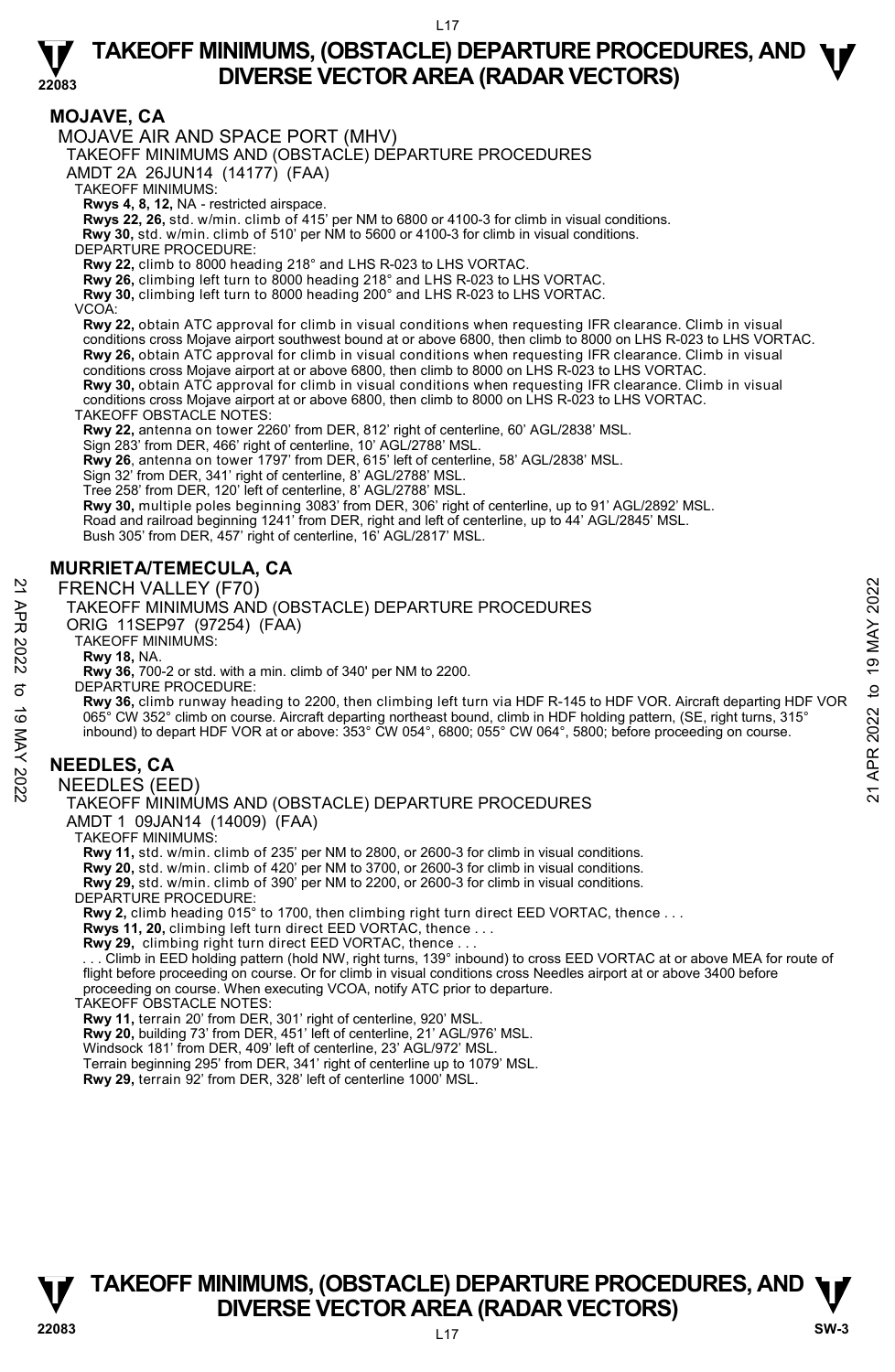## **TAKEOFF MINIMUMS, (OBSTACLE) DEPARTURE PROCEDURES, AND <b>W**<br>DIVERSE VECTOR AREA (RADAR VECTORS) **DIVERSE VECTOR AREA (RADAR VECTORS)**

### **NORTH ISLAND NAS (HALSEY FIELD) (KNZY)**

SAN DIEGO, CA

**22083** 

**TAKEOFF MINIMUMS, (OBSTACLE) DEPARTURE PROCEDURES, AND**  $\Psi$ TAKEOFF MINIMUMS AND (OBSTACLE) DEPARTURE PROCEDURES 05NOV20 (20310) DEPARTURE PROCEDURE: **Rwy 11**, diverse departures authorized 131° CW 184°. Std. w/min. climb of 223' per NM to 500. Make immediate right turn to assigned heading within 1.4 DME of NZY TACAN to avoid over flying the city of Coronado. **Rwy 18,** diverse departures authorized 131° CW 177°. **Rwy 29,** diverse departures not authorized. Use published departure procedure. **Rwy 36,** departure not authorized. TAKEOFF OBSTACLE NOTES: **Rwy 11,** numerous trees left and right of Rwy cntrln from 9' prior to DER to 2018', 33' MSL to 95' MSL. Golf ball fencing 2226' from DER, 1215' left of cntrln, 74' AGL/88' MSL. Tree 8' inward of DER, 429' right of cntrln, 48' AGL/74' MSL. Tree 11' from DER, 525' right of cntrln, 46' AGL/73' MSL. Multiple trees 159' from DER, 433' right of cntrln, 43' AGL/71' MSL. Tree 78' from DER, 371' right of cntrln, 29' AGL/56' MSL. Tree 91' from DER, 460' right of cntrln, 28' AGL/55' MSL. Palm 90' from DER, 468' right of cntrln, 27' AGL/54' MSL. **Rwy 18,** top of light pole 1031' from DER, 626' right of cntrln, 40' MSL.<br>Top of light pole 1209' from DER, 625' right of cntrln, 41' MSL. Top of light pole 491' from DER, 627' right of cntrln, 39' MSL. Top of light pole 669' from DER, 625' right of cntrln, 38' MSL. Top of light pole 850' from DER, 627' right of cntrln, 40' MSL. **Rwy 29,** shipping channel accommodating vessels, starting 2577' from DER, on cntrln, up to 200' AGL (206' MSL with tidal range). Twin twrs 1.4 NM from DER, 2645' left of cntrln, 145' AGL/534' MSL. Twr 1.5 NM from DER, 1969' left of cntrln, 479' MSL. Twr 1.5 NM from DER, 2054' left of cntrln, 100' AGL/455' MSL. Twr 1139' from DER, 2.1 NM left of cntrln, 120' AGL/544' MSL. **OCEANSIDE, CA**  BOB MAXWELL MEML AIRFIELD (OKB) TAKEOFF MINIMUMS AND (OBSTACLE) DEPARTURE PROCEDURES AMDT 4A 28APR16 (21112) FAA TAKEOFF MINIMUMS: **Rwy 6,** 400-1 or std. w/min. climb of 320' per NM to 500. **Rwy 24,** 300-1 or std. w/min. climb of 670' per NM to 300. DEPARTURE PROCEDURE: **Rwy 6,** climbing right turn. **Rwy 24,** climbing left turn. **All aircraft,** climb via heading 235° to 1500, then climbing right turn direct OCN VORTAC. **ONTARIO, CA**  ONTARIO INTL (ONT) TAKEOFF MINIMUMS AND (OBSTACLE) DEPARTURE PROCEDURES AMDT 9A 24MAR22 (22083) (FAA) TAKEOFF MINIMUMS: **Rwys 8L/R** std. w/min. climb of 285' per NM to 3000. DEPARTURE PROCEDURE: **Rwys 8L/R,** climb on heading 078° to 2600 then climbing right turn direct PDZ VORTAC thence… Rwys 26L/R, climb on heading 258° to 2600 then climbing left turn direct PDZ VORTAC thence. …climb in PDZ holding pattern (hold northeast, right turn, 210° inbound) to cross PDZ VORTAC at or above MEA for route of flight before proceeding on course. TAKEOFF OBSTACLE NOTES: **Rwy 8L,** vehicle on road 3' from DER, 196' left of centerline, 934' MSL. Vehicle on road, sign beginning 4' from DER, 398' left of centerline, up to 937' MSL. Sign, terrain beginning 65' from DER, 195' left of centerline, up to 2' AGL/939' MSL. Building 1606' from DER, 846' left of centerline, 975' MSL. Tree 2035' from DER, 248' left of centerline, 41' AGL/983' MSL. Tree 2037' from DER, 303' left of centerline, 46' AGL/988' MSL. Tree 2039' from DER, 514' left of centerline, 54' AGL/999' MSL. Tree, pole beginning 2039' from DER, 483' left of centerline, up to 59' AGL/1005' MSL. **Rwy 8R,** vehicle on road 11' from DER, 502' left of centerline, 928' MSL. Trees beginning 2035' from DER, 948' left of centerline, up to 46' AGL/988' MSL. Tree 2089' from DER, 334' right of centerline, 53' AGL/979' MSL. **Rwy 26L,** vehicle on road 12' from DER, 392' right of centerline, 937' MSL. Sign 87' from DER, 440' right of centerline, 4' AGL/943' MSL. Tower, terrain beginning 124' from DER, 339' right of centerline, up to 46' AGL/982' MSL. Pole 754' from DER, 670' left of centerline, 964' MSL. Tree 1049' from DER, 708' left of centerline, 985' MSL. Tree 1986' from DER, 329' left of centerline, 986' MSL.  **CON'T CORANSIDE, CA**<br> **21 BOB MAXWELL MEML AIRFIELD (OKB)**<br>
TAKEOFF MINIMUMS AND (OBSTACLE) DEPARTURE PROCEDURES<br>
AMDT 4A 28APR16 (21112) FAA<br>
TAKEOFF MINIMUMS:<br>
AMDT 4A 28APR16 (21112) FAA<br>
TAKEOFF MINIMUMS:<br>
TAKEOFF MINIMUMS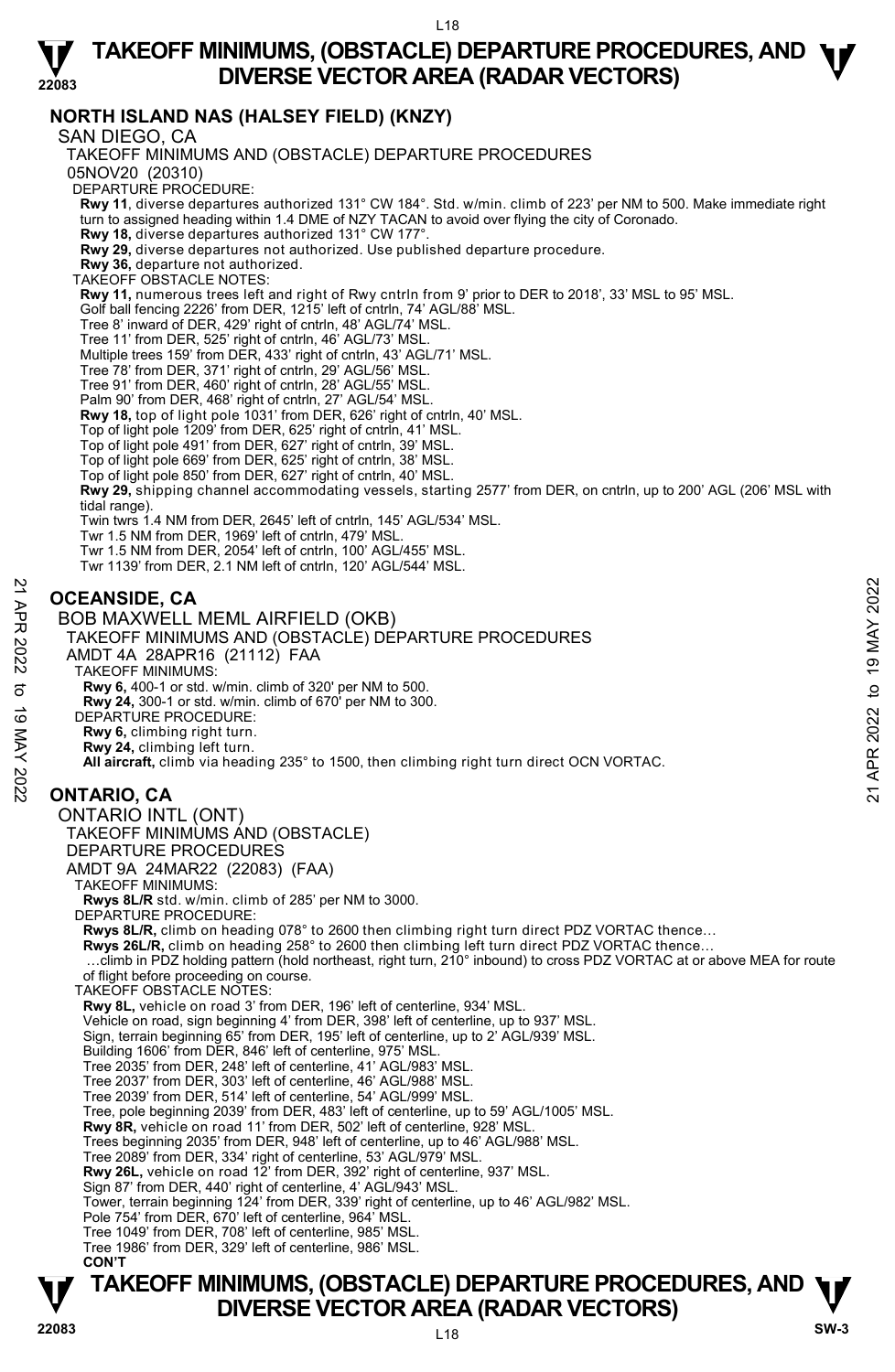

### **ONTARIO, CA (CON'T)**

ONTARIO INTL (ONT) (CON'T)

**Rwy 26R,** terrain beginning 34' from DER, 393' right of centerline, up to 950' MSL.<br>Building 193' from DER, 397' left of centerline, 950' MSL.

Lighting 223' from DER, 5' right of centerline, 7' AGL/951' MSL.

NAVAID, lighting beginning 368' from DER, 2' left of centerline, up to 962' MSL.

NAVAID 380' from DER, on centerline, 953' MSL.

Pole, vehicle on road beginning 483' from DER, 265' left of centerline, up to 973' MSL.

Pole, lighting beginning 579' from DER, on centerline, up to 978' MSL.

Pole 1144' from DER, 210' right of centerline, 981' MSL.

Pole 1243' from DER, 215' right of centerline, 986' MSL.

Tree 1671' from DER, 695' right of centerline, 996' MSL.

Trees beginning 2881' from DER, 672' right of centerline, up to 1030' MSL.

#### DIVERSE VECTOR AREA (RADAR VECTORS)

AMDT 2 26MAY16 (16147) (FAA)

 **Rwy 8L,** headings as assigned by ATC; requires min. climb of 280' per NM to 2900. **Rwy 8R,** headings as assigned by ATC; requires min. climb of 285' per NM to 2900. **Rwys 26L/R,** headings as assigned by ATC.

#### **OXNARD, CA**

OXNARD (OXR)

TAKEOFF MINIMUMS AND (OBSTACLE) DEPARTURE PROCEDURES

AMDT 6 15JUN00 (00167) (FAA)

TAKEOFF MINIMUMS: **Rwy 7,** 2100-5 or std. with a min. climb of 290' per NM to 2600. DEPARTURE PROCEDURE:

**Rwy 7,** climbing left turn.

**Rwy 25,** climb runway heading.

**All aircraft** continue climb to 6000 (or assigned altitude) via CMA R-249 to SQUID INT Aircraft departing SQUID INT 040° CW 300° climb on course. All others continue climb in SQUID holding pattern (hold W, right turns, 069° inbound) to cross SQUID INT at or above 2300.

TAKEOFF OBSTACLE NOTES:

**Rwy 7,** 59' AGL tree 527' from DER, 501' left of centerline.

#### **PALM SPRINGS, CA**

BERMUDA DUNES (UDD) TAKEOFF MINIMUMS AND (OBSTACLE) DEPARTURE PROCEDURES AMDT 1 15SEP16 (16259) (FAA) DEPARTURE PROCEDURE: Use BERMUDA DUNES DEPARTURE. 21 **All aircraft** continue climb to 6000 (or assigned altitude) via CMA R-249 to SQUID INT Aircraft departing SQUID INT<br>
2022 to 2022<br>
TAKEOFF OBSTACLE NOTES:<br>
22 TAKEOFF OBSTACLE NOTES:<br>
22 TAKEOFF OBSTACLE NOTES:<br>
22 TA

#### JACQUELINE COCHRAN RGNL (TRM)

TAKEOFF MINIMUMS AND (OBSTACLE) DEPARTURE PROCEDURES

AMDT 3 15SEP16 (16259) (FAA)

TAKEOFF MINIMUMS:

**Rwy 12,** std. w/min. climb of 364' per NM to 3400.

**Rwy 17,** std. w/min. climb of 374' per NM to 3400. **Rwy 30,** std. w/min. climb of 340' per NM to 3400.

**Rwy 35,** std. w/min. climb of 402' per NM to 3400.

DEPARTURE PROCEDURE:

**Rwy 12,** climbing right turn to intercept TRM VORTAC R-136 to MECCA, thence…

Rwy 17, climbing left turn heading 100° to intercept TRM VORTAC R-136 to MECCA, thence..

**Rwys 30, 35,** climbing right turn heading 180° to intercept TRM VORTAC R-136 to MECCA, thence…

…aircraft departing MECCA on TRM VORTAC R-101 CW R-139, climb on course. All others turn left direct TRM VORTAC<br>and climb in TRM VORTAC holding pattern (hold east, right turns, 289° inbound) until reaching MEA/MCA for rou DME required.

TAKEOFF OBSTACLE NOTES:

**Rwy 12,** tree 52' from DER, 495' left of centerline, 14' AGL/-117' MSL.

Tree 131' from DER, 455' right of centerline, 20' AGL/-111' MSL.

Windsock 195' from DER, 444' left of centerline, 22' AGL/-109' MSL.

Tree 623' from DER, 403' right of centerline, 18' AGL/-113' MSL. Tree 1427' from DER, 814' left of centerline, 60' AGL/- 71' MSL.

**Rwy 17,** tree 58' from DER, 491' right of centerline, 6' AGL/-129' MSL.

Tree 82' from DER, 188' right of centerline, 34' AGL/-101' MSL. Tree 168' from DER, 432' left of centerline, 18' AGL/-117' MSL.

Tree 235' from DER, 429' left of centerline, 16' AGL/-119' MSL.

**Rwy 30,** bush 11' from DER, 150' left of centerline, 4' AGL/-112' MSL.

Tree 104' from DER, 496' right of centerline, 26' AGL/-112' MSL.

- Tree 145' from DER, 458' left of centerline, 9' AGL/-107' MSL. Tree 258' from DER, 281' left of centerline, 19' AGL/-97' MSL.
- Tree 701' from DER, 278' right of centerline, 22' AGL/-94' MSL.

 **CON'T**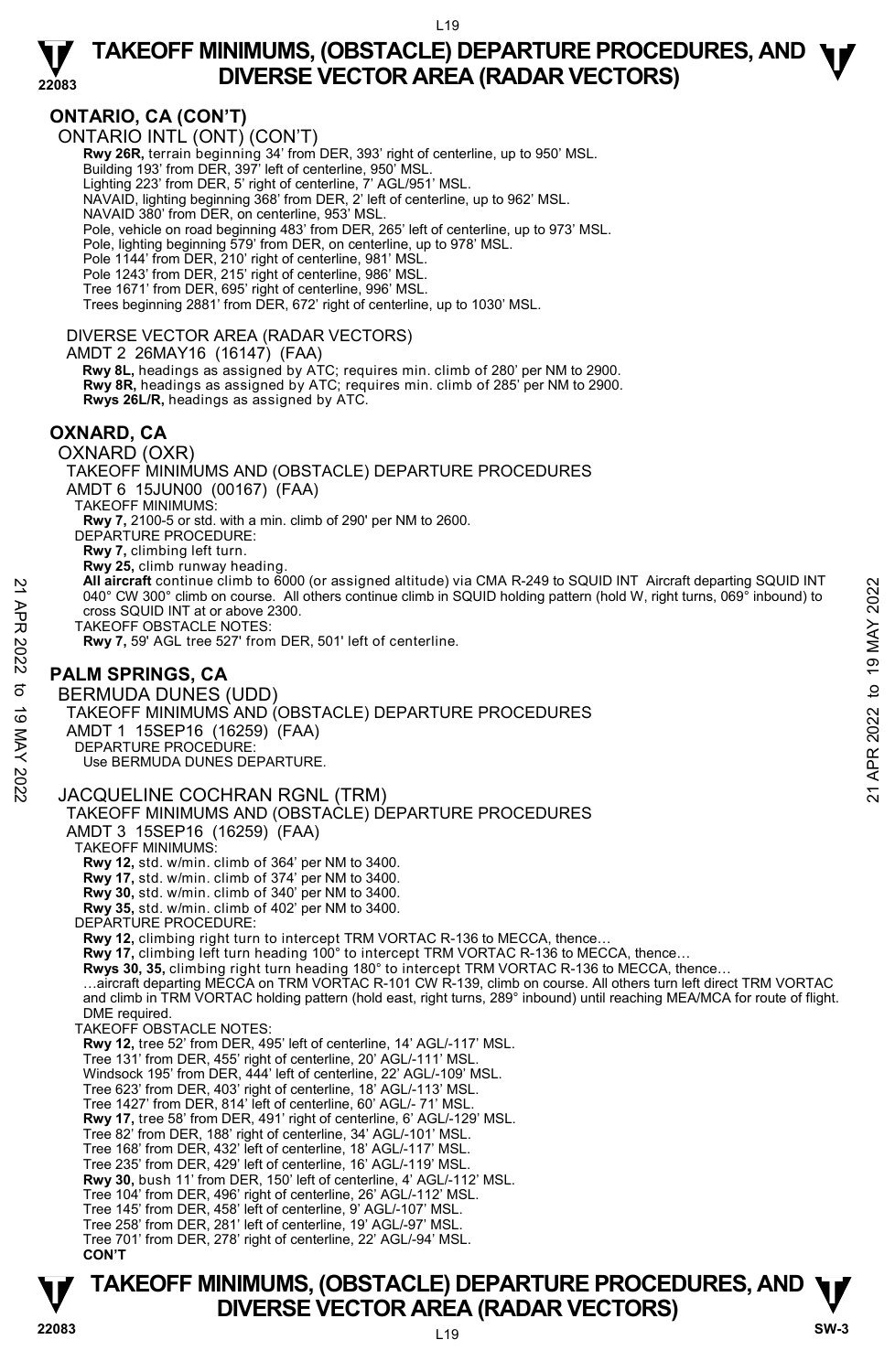# **22083**

## **TAKEOFF MINIMUMS, (OBSTACLE) DEPARTURE PROCEDURES, AND <b>W**<br>DIVERSE VECTOR AREA (RADAR VECTORS) **DIVERSE VECTOR AREA (RADAR VECTORS)**

#### **PALM SPRINGS, CA (CON'T)**

JACQUELINE COCHRAN RGNL (TRM) (CON'T)

- **Rwy 30 (CON'T),** tree 896' from DER, 223' left of centerline, 26' AGL/-90 MSL.
- **Rwy 35,** windsock 54' from DER, 190' right of centerline, 8' AGL/-107' MSL.

Tree 102' from DER, 258' right of centerline, 19' AGL/-96' MSL.

- Tree 196' from DER, 295' right of centerline, 18' AGL/-97' MSL. Tree 318 ' from DER, 372' right of centerline, 31' AGL/-84' MSL.
- Tree 445' from DER, 418' left of centerline, 18' AGL/- 97' MSL.

Tree 464' from DER, 337' left of centerline, 14' AGL/-101' MSL.

Tree 697' from DER, 265' right of centerline, 22' AGL/-93' MSL. Tree 1778' from DER, 964' left of centerline, 93' AGL/-22' MSL.

#### PALM SPRINGS INTL (PSP)

#### TAKEOFF MINIMUMS AND (OBSTACLE) DEPARTURE PROCEDURES

AMDT 5A 27JUN13 (13178) (FAA)

#### TAKEOFF MINIMUMS:

**Rwy 13L,** minimum climb of 440' per NM to 2300' or 5900-3 for climb in visual conditions.

**Rwy 13R,** minimum climb of 422' per NM to 2300' or 5900-3 for climb in visual conditions.

**Rwy 31L,** minimum climb of 386' per NM to 4500' or 5900-3 for climb in visual conditions. **Rwy 31R,** minimum climb of 405' per NM to 4500' or 5900-3 for climb in visual conditions.

#### DEPARTURE PROCEDURE:

**Rwys 13L/R,** climbing left turn heading 090° to intercept TRM R-304 to TRM VORTAC or for climb in visual conditions cross Palm Springs Intl airport at or above 6300 then direct PSP VORTAC thence ...

**Rwy's 31L/R,** climbing right turn direct PSP VORTAC thence ..., or for climb in visual conditions cross Palm Springs Intl airport at or above 6300 then direct PSP VORTAC thence ...

via PSP R-124 and TRM R-304 to TRM VORTAC.

**All Rwys** if not at MEA/MCA at TRM VORTAC, climb in TRM holding pattern (hold E, right turns, 289° inbound) until reaching MEA/MCA for assigned route of flight. When executing VCOA, notify ATC prior to departure.

TAKEOFF OBSTACLE NOTES:

**Rwy 13L,** trees beginning 299' from DER, 530' left of centerline, up to 66' AGL/465' MSL. HGR 935' from DER, 552' left of centerline, 31' AGL/440' MSL.

**Rwy 13R,** trees beginning 1170' from DER, 239' right of centerline, up to 100' AGL/599' MSL.

Poles beginning 815' from DER, 209' right of centerline, up to 44' AGL/433' MSL. Light 843' from DER, 441' right of centerline, 38' AGL/427' MSL.

Antenna 1642' from DER, 26' right of centerline, 53' AGL/442' MSL.

**Rwy 31L,** poles beginning 1641' from DER, 125' right of centerline, up to 31' AGL/550' MSL.

Towers beginning 2418' from DER, 402' left of centerline, up to 59' AGL/560' MSL. Tree 3016' from DER, 66' right of centerline, 43' AGL/562' MSL.

**Rwy 31R,** multiple trees and bushes beginning 305' from DER, 233' right of centerline, up to 48' AGL/507' MSL. Vent on building 919' from DER, 399' right of centerline, 15' AGL/474' MSL. HGR 935' from DER, 552' left of centerline, 31' AGL/440' MSL.<br>
Row 13R, tees beginning 1170' from DER, 209' right of centerline, up to 100' AGL/599' MSL.<br>
Poles beginning 815' from DER, 202' right of centerline, up to 44'

#### DIVERSE VECTOR AREA (RADAR VECTORS)

ORIG 12NOV15 (15316) (FAA)

 **Rwy 13L,** heading as assigned by ATC; requires minimum climb of 310' per NM to 4800. **Rwy 13R,** heading as assigned by ATC; requires minimum climb of 340' per NM to 2700. **Rwy 31L,** heading as assigned by ATC; requires minimum climb of 480' per NM to 7000. **Rwy 31R,** heading as assigned by ATC; requires minimum climb of 490' per NM to 7000.

#### **PALMDALE, CA**

PALMDALE USAF PLANT 42 (PMD)

#### TAKEOFF MINIMUMS AND (OBSTACLE) DEPARTURE PROCEDURES

AMDT 2 03JUN10 (10154) (FAA)

TAKEOFF MINIMUMS:

**Rwy 22,** std. with a min. climb of 300' per NM to 3800 or 1300-3 for climb in visual conditions. DEPARTURE PROCEDURE:

**Rwys 4, 7,** climbing left turn intercept PMD VORTAC R-298 to cross FISCH INT at or above MEA/MCA for route of flight, if not at MEA/MCA continue climb in FISCH INT holding pattern (hold Southeast, left turns, 298° inbound) to cross FISCH INT at or above 6500 or MCA for route of flight.

**Rwy 22,** climbing right turn intercept PMD VORTAC R-298 to cross FISCH INT at or above MEA/MCA for route of flight, if not at MEA/MCA continue climb in FISCH INT holding pattern (hold Southeast, left turns, 298° inbound) to cross FISCH INT at or above 6500 or MCA for route of flight, or for climb in visual conditions cross Palmdale Rgnl/USAF Plant 42 at or above 3700 then via PMD VORTAC R-298 to cross FISCH INT at or above MEA/MCA for route of flight, if not at MEA/MCA continue climb in FISCH INT holding pattern (hold Southeast, left turns, 298° inbound) to cross FISCH INT at or above 6500 or MCA for route of flight.

**Rwy 25,** climbing right turn intercept PMD VORTAC R-298 to cross FISCH INT at or above MEA/MCA for route, if not at MEA/MCA continue climb in FISCH INT holding pattern (hold Southeast, left turns, 298° inbound) to cross FISCH INT at or above 6500 or MCA for route of flight.

TAKEOFF OBSTACLE NOTES:

**Rwy 25,** tree 2395' from DER 986' left of centerline, 100' AGL/2659' MSL.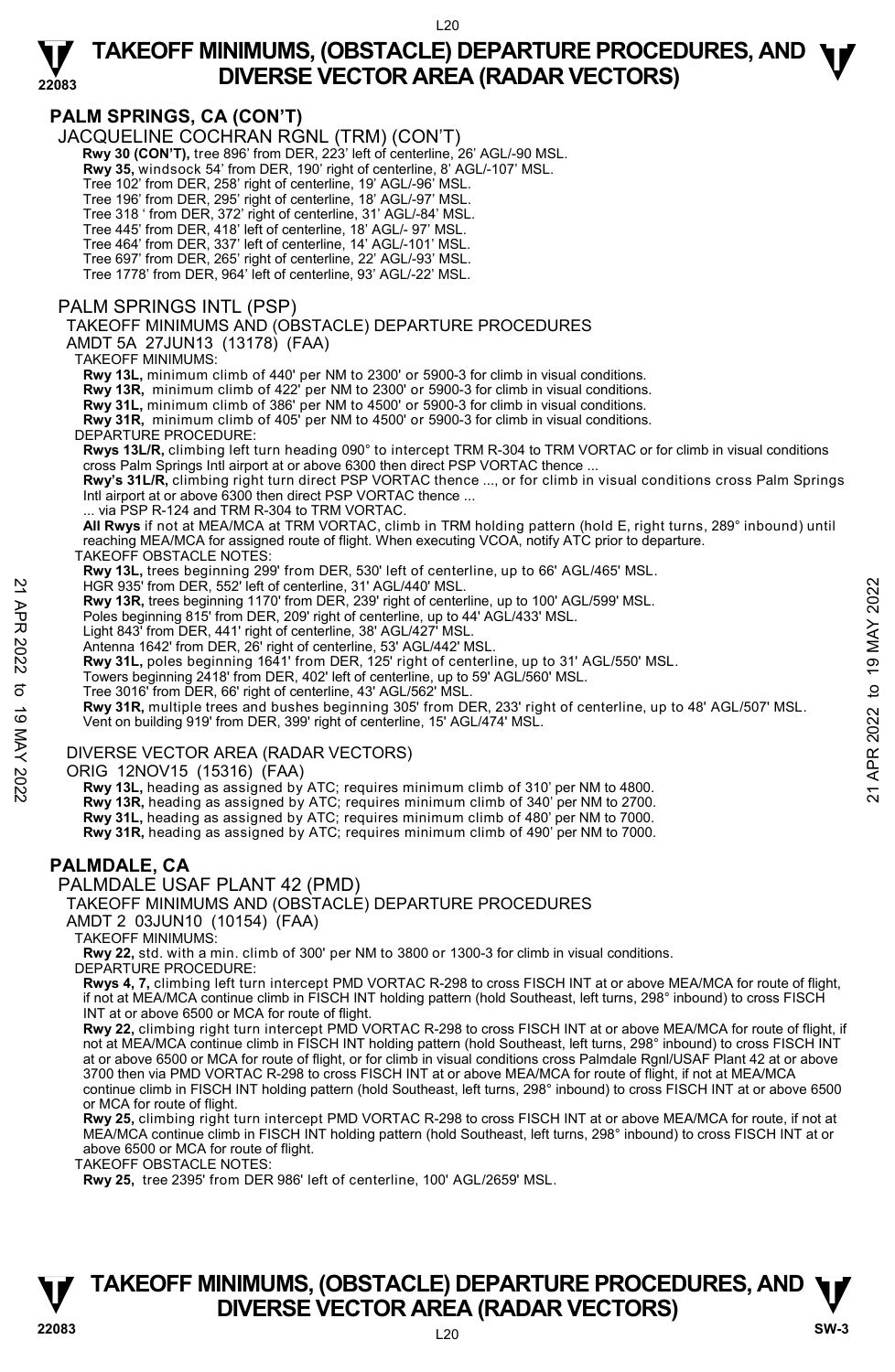#### **PASO ROBLES, CA**

**22083** 

PASO ROBLES MUNI (PRB) TAKEOFF MINIMUMS AND (OBSTACLE) DEPARTURE PROCEDURES AMDT 2 21MAY20 (20142) (FAA) DEPARTURE PROCEDURE: Use PASO ROBLES DEPARTURE. TAKEOFF OBSTACLE NOTES: **Rwy 1,** lighting 9' from DER, 115' right of centerline, 804' MSL. Lighting 10' from DER, 113' left of centerline, 805' MSL. Tree 301' from DER, 425' left of centerline, 812' MSL. **Rwy 13,** pole 34' from DER, 29' left of centerline, 840' MSL. Trees, pole beginning 766' from DER, 395' left of centerline, up to 900' MSL. Trees beginning 1656' from DER, 389' left of centerline, up to 906' MSL. Trees beginning 1746' from DER, 13' left of centerline, up to 910' MSL. Tree 1948' from DER, 1' right of centerline, 907' MSL. Trees beginning 2045' from DER, 56' left of centerline, up to 911' MSL. Trees beginning 2256' from DER, 409' left of centerline, up to 915' MSL. Tree 2581' from DER, 511' left of centerline, 917' MSL. Trees beginning 2601' from DER, 635' left of centerline, up to 923' MSL. Tree 3261' from DER, 856' left of centerline, 932' MSL. Tree 3860' from DER, 952' left of centerline, 944' MSL. Tree 3961' from DER, 784' left of centerline, 950' MSL. **Rwy 19,** pole 10' from DER, 39' left of centerline, 815' MSL. Tree 992' from DER, 705' left of centerline, 851' MSL. Trees beginning 1098' from DER, 618' left of centerline, up to 876' MSL. **Rwy 31,** wind indicator 78' from DER, 334' right of centerline, 823' MSL.

### **POINT MUGU NAS (NAVAL BASE VENTURA CO) (KNTD)**

OXNARD, CA TAKEOFF MINIMUMS AND (OBSTACLE) DEPARTURE PROCEDURES

AMDT 1 31DEC20 (20366) (USN)

DEPARTURE PROCEDURE:

**Rwy 3,** diverse departures authorized 220° to 270° CW. Right turns on departure NA. Turn left to assigned hdg within 3 DME of NTD TACAN. Do not exceed 300K until established on assigned hdg.  **Rwy 9,** diverse departures NA. 21 AMDT 1 31DEC20 (20366) (USN)<br>
21 AMDT 1 31DEC20 (20366) (USN)<br>
22 BEPARTURE PROCEDURE:<br>
22 Way 3, diverse departures authorized 220° to 270° CW. Right turns on departure NA. Turn left to assigned hdg<br>
22 Way 3, diverse

**Rwy 21,** diverse departures authorized 140° to 290°.

**Rwy 27,** diverse departures authorized 140° to 290° CW. Right turns on departure NA. Turn left to assigned hdg. Do not exceed 310K until established on assigned hdg.

**CAUTION:** Mountainous terrain NW thru SE.

TAKEOFF OBSTACLE NOTES:

**Rwy 3,** trees 2921' from DER, 1197' left of cntrln, 90' MSL.

 Twr 3006' from DER, 1235' left of cntrln, 90' MSL. **Rwy 27,** DASR antenna 960' from DER, 983' right of cntrln, 56' AGL/66' MSL.

Pole 1318' from DER, 582' right of cntrln, 44' MSL.

### **RAMONA, CA**

#### RAMONA (RNM)

TAKEOFF MINIMUMS AND (OBSTACLE) DEPARTURE PROCEDURES

AMDT 3A 25JUL13 (13206) (FAA)

TAKEOFF MINIMUMS:

**Rwy 9,** std. w/ min. climb of 500' per NM to 4000, or 3800-3 for climb in visual conditions.

**Rwy 27,** std. w/ min. climb of 332' per NM to 2600, or 3800-3 for climb in visual conditions.

DEPARTURE PROCEDURE:

**Rwy 9,** climb via heading 088° to 4000, then climbing left turn via heading 330° and JLI VORTAC R-263/OCN<br>VORTAC R-083 to ROBNN INT before proceeding on course, or for climb in visual conditions, cross Ramona airport at o above 5000 before proceeding on course. When executing VCOA, notify ATC prior to departure. **Rwy 27,** climb via heading 268° to 2600, then climbing right turn via PGY VORTAC R-336 to ROBNN INT before

proceeding on course, or for climb in visual conditions, cross Ramona airport at or above 5000 before proceeding on course. When executing VCOA, notify ATC prior to departure.

TAKEOFF OBSTACLE NOTES:

**Rwy 9,** sign 23' from DER, 178' left of centerline, 9' AGL/1399' MSL. Tree 94' from DER, 343' right of centerline, 20' AGL/1403' MSL.

Trees beginning 2468' from DER, 180' right of centerline, up to 100' AGL/1539' MSL.

Trees beginning 2637' from DER, 305' left of centerline, up to 100' AGL/1487' MSL. **Rwy 27,** tree 657' from DER, 12' left of centerline, 100' AGL/1499' MSL.

Trees 1.85 NM from DER, 92' left of centerline, up to 100' AGL/1719' MSL.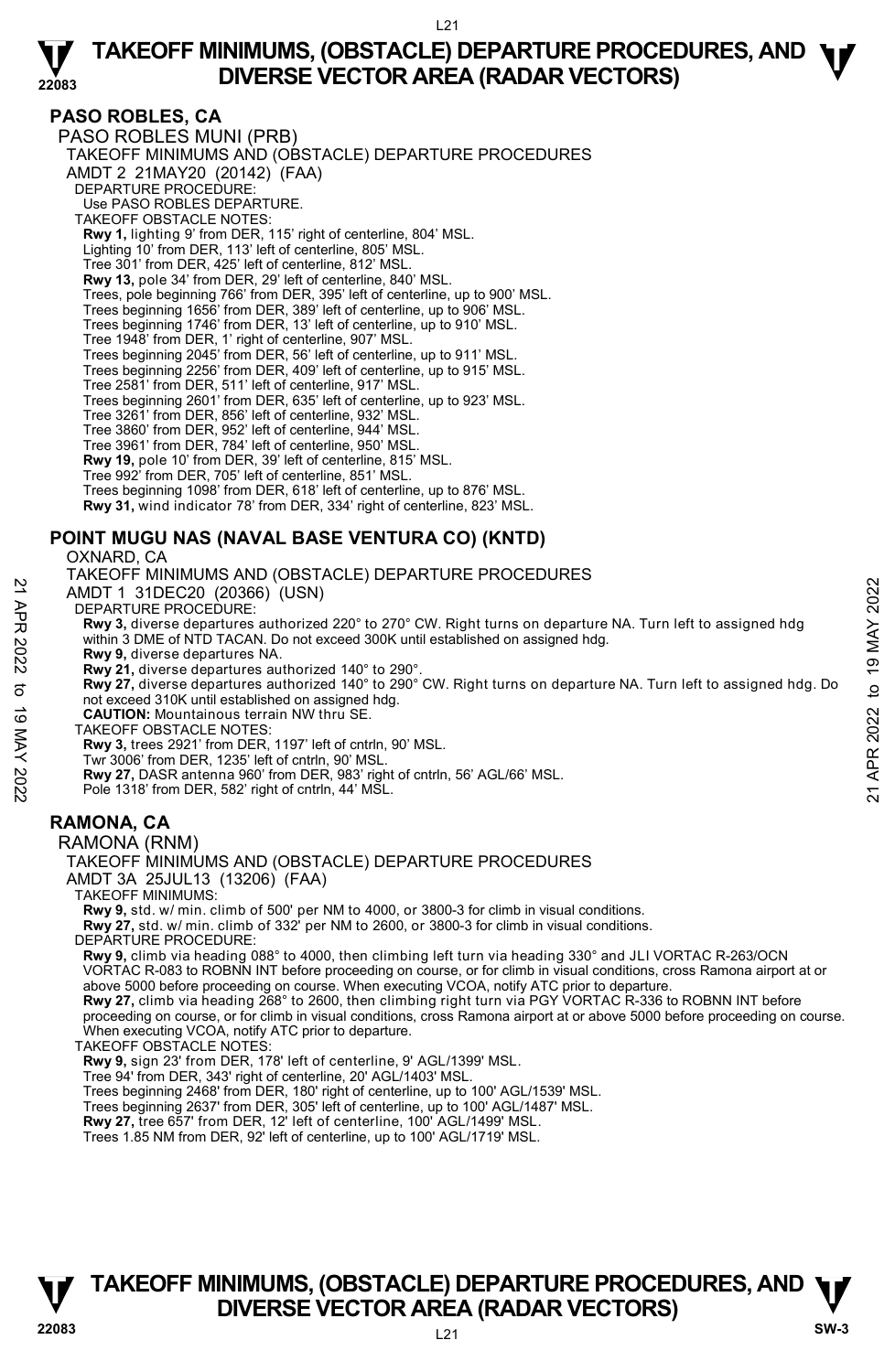

**REDLANDS, CA** 

REDLANDS MUNI (REI)

TAKEOFF MINIMUMS AND (OBSTACLE) DEPARTURE PROCEDURES

ORIG-B 07OCT21 (21280) (FAA)

TAKEOFF MINIMUMS:

**Rwy 8,** NA-Terrain.

**Rwy 26,** 1700-2 or std. w/min. climb of 300' per NM to 4000.

DEPARTURE PROCEDURE:

**Rwy 26,** climbing left turn direct PDZ VORTAC. Aircraft departing PDZ VORTAC R-091 CW R-140 and R-231 CW R-280 climb on course. All others continue to PDZ VORTAC holding pattern (hold NE, right turns, 210° inbound) to cross PDZ<br>VORTAC at or above, R-281 CW R-090, 7700 and continue climb on course; R-141 CW R-230, 4900 and conti course.

TAKEOFF OBSTACLE NOTES:

**Rwy 26,** vegetation 16' from DER, 278' left of centerline, 1477' MSL.

Tree 1114' from DER, 229' left of centerline, 1502' MSL.

Tree 1268' from DER, 289' left of centerline, 1506' MSL.

#### **RIVERSIDE, CA**

RIVERSIDE MUNI (RAL) TAKEOFF MINIMUMS AND (OBSTACLE) DEPARTURE PROCEDURES AMDT 12 31DEC20 (20366) (FAA) TAKEOFF MINIMUMS: **Rwy 16,** NA - Terrain. DEPARTURE PROCEDURE: **Rwys 9, 27, 34,** use RIVERSIDE DEPARTURE. TAKEOFF OBSTACLE NOTES: **Rwy 9,** terrain 4' from DER, 497' left of centerline, 836' MSL. Fence, vegetation, terrain beginning 77' from DER, 496' left of centerline, up to 843' MSL. Tree 604' from DER, 590' right of centerline, 856' MSL. Trees beginning 989' from DER, 594' right of centerline, up to 867' MSL. **Rwy 27,** tree 600' from DER, 548' right of centerline, 786' MSL. Pole 609' from DER, 484' left of centerline, 40' AGL/783' MSL Pole 758' from DER, 680' right of centerline, 41' AGL/790' MSL. Tree 1073' from DER, 650' left of centerline, 803' MSL. **Rwy 34,** building 29' from DER, 306' right of centerline, 13' AGL/800' MSL. Poles, trees, buildings beginning 62' from DER, 200' right of centerline, up to 811' MSL. Building 62' from DER, 350' left of centerline, 35' AGL/796' MSL. Pole 300' from DER, 287' left of centerline, 38' AGL/799' MSL. Tree 543' from DER, 291' left of centerline, 814' MSL. Tree, building beginning 829' from DER, 420' right of centerline, up to 854' MSL. Building 1214' from DER, 376' left of centerline, 70' AGL/832' MSL. Transmission line, pole beginning 1914' from DER, 134' left of centerline, up to 66' AGL/834' MSL. Building 1.7 NM from DER, 1237' right of centerline, 23' AGL/1369' MSL. **RIVERSIDE/RUBIDOUX, CA**  Free Segmining 989' from DER, 494' right of centerline, 26' MSL.<br> **21** Roy 27, tree 600' from DER, 548' right of centerline, 786' MSL.<br>
Pole 609' from DER, 649' right of centerline, 40' AGL/783' MSL.<br>
Pole 758' from DER,

#### FLABOB (RIR)

TAKEOFF MINIMUMS AND (OBSTACLE) DEPARTURE PROCEDURES

ORIG 30JUN11 (11181) (FAA)

TAKEOFF MINIMUMS:

**Rwy 6,** std. w/min. climb of 670' per NM to 4000 or 400-2 w/min. climb of 480' per NM to 4000 or 2100-3 for climb in visual conditions.

**Rwy 24,** std. w/min. climb of 630' per NM to 3000 or 800-2¾ w/min. climb of 305' per NM to 4600 or 2100-3 for climb in visual conditions.

DEPARTURE PROCEDURE:

**Rwy 6,** climb via heading 064° to 4000 then right turn direct PDZ VORTAC, or for climb in visual conditions cross Flabob Airport Southwest bound at or above 2700 then via PDZ R-039 to PDZ VORTAC.

**Rwy 24,** climb via heading 244° and PDZ R-031 to PDZ VORTAC, or for climb in visual conditions cross Flabob airport Southwest bound at or above 2700 then via PDZ R-039 to PDZ VORTAC.

All aircraft climb in PDZ VORTAC holding pattern (hold East, right turns, 258° inbound) to cross PDZ VORTAC at or above MEA for direction of flight before proceeding on course.

TAKEOFF OBSTACLE NOTES:

**Rwy 6,** trees beginning 3763' from DER, 1152' right of centerline, up to 40' AGL/1119' MSL. **Rwy 24,** antenna on tank 6193' from DER, 2057' right of centerline, 38' AGL/1237' MSL.

Trees beginning 2494' from DER, 434' right of centerline, up to 40' AGL/1519' MSL.

Pole 6261' from DER, 1950' right of centerline, 30' AGL/1230' MSL.

Building 1.52 NM from DER, 1154' right of centerline, up to 29' AGL/1369' MSL.

Antenna on tank 1.26 NM from DER, 2047' right of centerline, 54' AGL/1254' MSL.

Tank 4043' from DER, 794' right of centerline, 66' AGL/961' MSL.

Tree 1.79 NM from DER, 434' right of centerline, 58' AGL/1138' MSL.

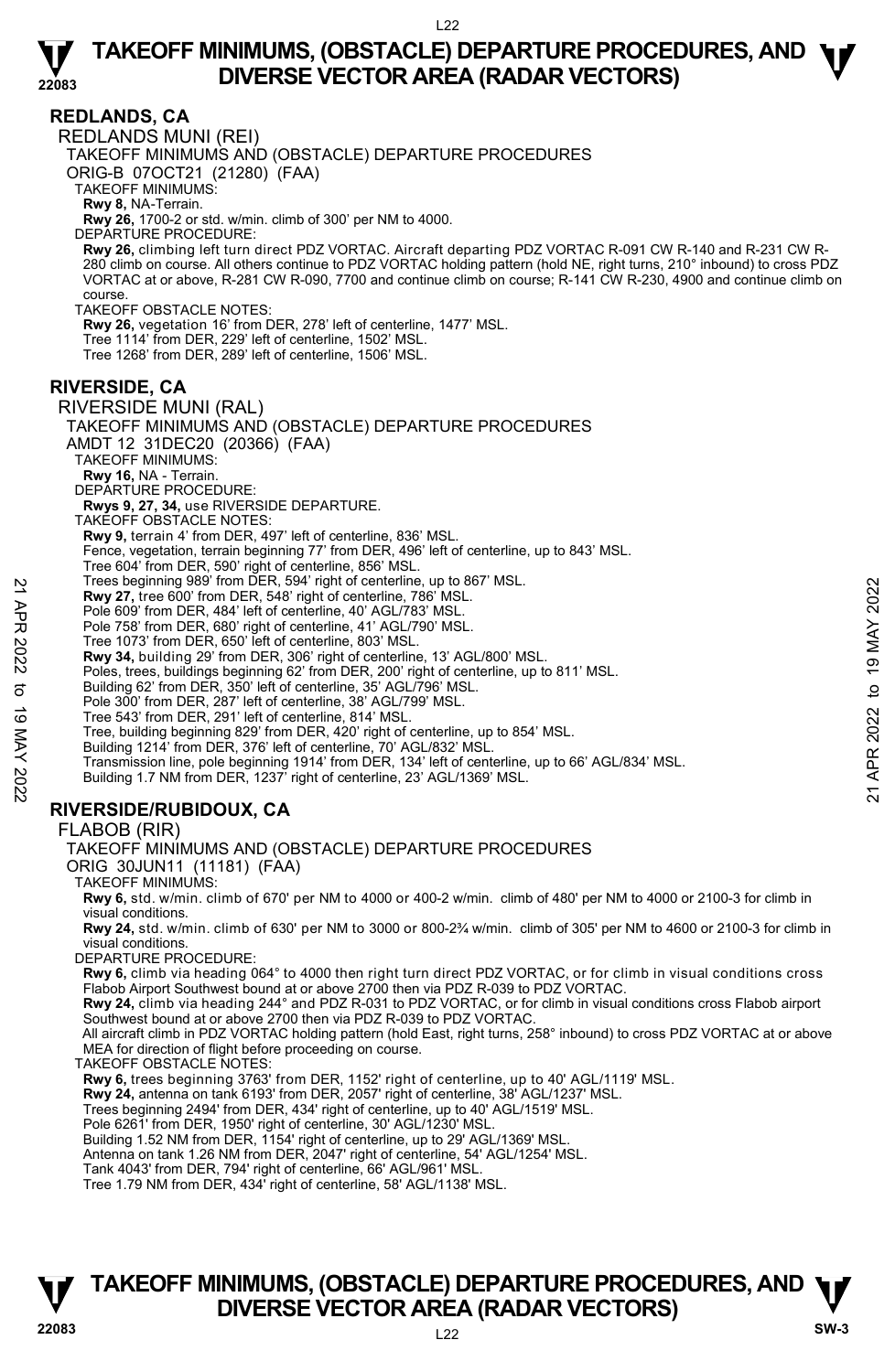

#### **SAN BERNARDINO, CA**

SAN BERNARDINO INTL (SBD) TAKEOFF MINIMUMS AND (OBSTACLE) DEPARTURE PROCEDURES ORIG 09DEC93 (93343) (FAA) TAKEOFF MINIMUMS: **Rwy 6,** CAT A, B 2100-2 or std. with a min. climb of 340' per NM to 3700. CAT C, D 3100-2 or std. with a min. climb of 480'<br>per NM to 4600. DEPARTURE PROCEDURE: **Rwy 6,** climbing right turn. **Rwy 24,** climbing left turn. **All aircraft** climb direct PDZ VORTAC. Aircraft departing PDZ R-091 CW R-140 and R-231 CW R-280 climb on course. All others continue climb in PDZ holding pattern (Hold NE, right turns, 210° inbound) to cross PDZ VORTAC at or above: R-281 CW R-090, 7700; R-141 CW R-230, 4900.

#### **SAN CLEMENTE ISLAND NALF (FREDERICK SHERMAN FLD) (KNUC)**

SAN CLEMENTE ISLAND, CA TAKEOFF MINIMUMS AND (OBSTACLE) DEPARTURE PROCEDURES 25APR19 (19115) DEPARTURE PROCEDURE: **Rwy 6,** diverse departures authorized 235° to 092° CW. **Rwy 24,** diverse departures authorized 162° to 055° CW. TAKEOFF OBSTACLE NOTES: **Rwy 6,** terrain 958' from DER, 613' right of cntrln, 199' MSL.

#### **SAN DIEGO, CA**

BROWN FLD MUNI (SDM) TAKEOFF MINIMUMS AND (OBSTACLE) DEPARTURE PROCEDURES AMDT 4 03JUN10 (21168) (FAA) TAKEOFF MINIMUMS: **Rwy 8L,** std. w/min. climb of 570' per NM to 3100. **Rwys 8R, 26L,** NA-ATC. DEPARTURE PROCEDURE: **Rwy 8L,** climbing left turn, thence… Rwy 26R, climbing right turn, thence. .via heading 280° to intercept MZB R-160 to MZB VORTAC. TAKEOFF OBSTACLE NOTES: **Rwy 26R,** tree 1284' from DER, 778' left of centerline, 52' AGL/561' MSL. MONTGOMERY-GIBBS EXEC (MYF) TAKEOFF MINIMUMS AND (OBSTACLE) DEPARTURE PROCEDURES AMDT 4A 08NOV18 (21168) (FAA) TAKEOFF MINIMUMS: **Rwy 5,** NA-Environmental. DEPARTURE PROCEDURE: **Rwys 10L/R,** climbing right turn. **Rwys 28L/R,** climbing left turn. **All aircraft,** climb direct to MZB VORTAC. Aircraft departing MZB VORTAC R-090 CW R-360 climb on course. All others climb in MZB holding pattern (hold west, right turns, 075° inbound) to cross MZB VORTAC at or above 2300. TAKEOFF OBSTACLE NOTES: **Rwy 23,** trees beginning 958' from DER, 549' left of centerline, up to 456' MSL. Tree 1070' from DER, 719' left of centerline, 458' MSL. Tree 1093' from DER, 558' right of centerline, 62' AGL/468' MSL. Tree 1152' from DER, 532' left of centerline, 459' MSL. Trees beginning 1165' from DER, 531' left of centerline, up to 473' MSL. Trees beginning 1255' from DER, 125' right of centerline, up to 472' MSL. Trees, vehicles on road beginning 1560' from DER, 79' right of centerline, up to 81' AGL/483' MSL. Tree 1824' from DER, 189' left of centerline, 87' AGL/485' MSL. Tree, pole beginning 1854' from DER, 131' right of centerline, up to 86' AGL/485' MSL. Trees beginning 1954' from DER, 22' right of centerline, up to 95' AGL/489' MSL. Trees, antenna beginning 1955' from DER, 333' left of centerline, up to 493' MSL. Tree 2400' from DER, 867' left of centerline, 500' MSL. Transmission lines, trees beginning 2618' from DER, 414' left of centerline, up to 102' AGL/529' MSL. Tree 2703' from DER, 831' right of centerline, 491' MSL. Trees beginning 2732' from DER, 321' right of centerline, up to 74' AGL/495' MSL. Transmission lines, poles, tree beginning 2786' from DER, 17' right of centerline, up to 106' AGL/535' MSL.<br>Transmission line, trees beginning 2996' from DER, 15' right of centerline, up to 114' AGL/548' MSL. **Rwy 10L,** vegetation 48' from DER, 495' right of centerline, 430' MSL. Vegetation beginning 68' from DER, 76' left of centerline, up to 7' AGL/434' MSL. Trees beginning 209' from DER, 493' left of centerline, up to 8' AGL/439' MSL. Tree 826' from DER, 680' left of centerline, 478' MSL. Trees beginning 832' from DER, 632' right of centerline, up to 45' AGL/466' MSL. Trees beginning 951' from DER, 671' left of centerline, up to 479' MSL. **CON'T**  22 TAKEOFF MINIMUMS:<br>
22 ERVS 8R, 26L, NA-ATC.<br>
22 ERVS 8R, 26L, NA-ATC.<br>
22 DEPARTURE PROCEDURE:<br>
22 ERVS 8R, climbing left turn, thence...<br>
22 ERV 26R, climbing right turn, thence...<br>
32 MONTGOMERY-GIBBS EXEC (MYF)<br>
32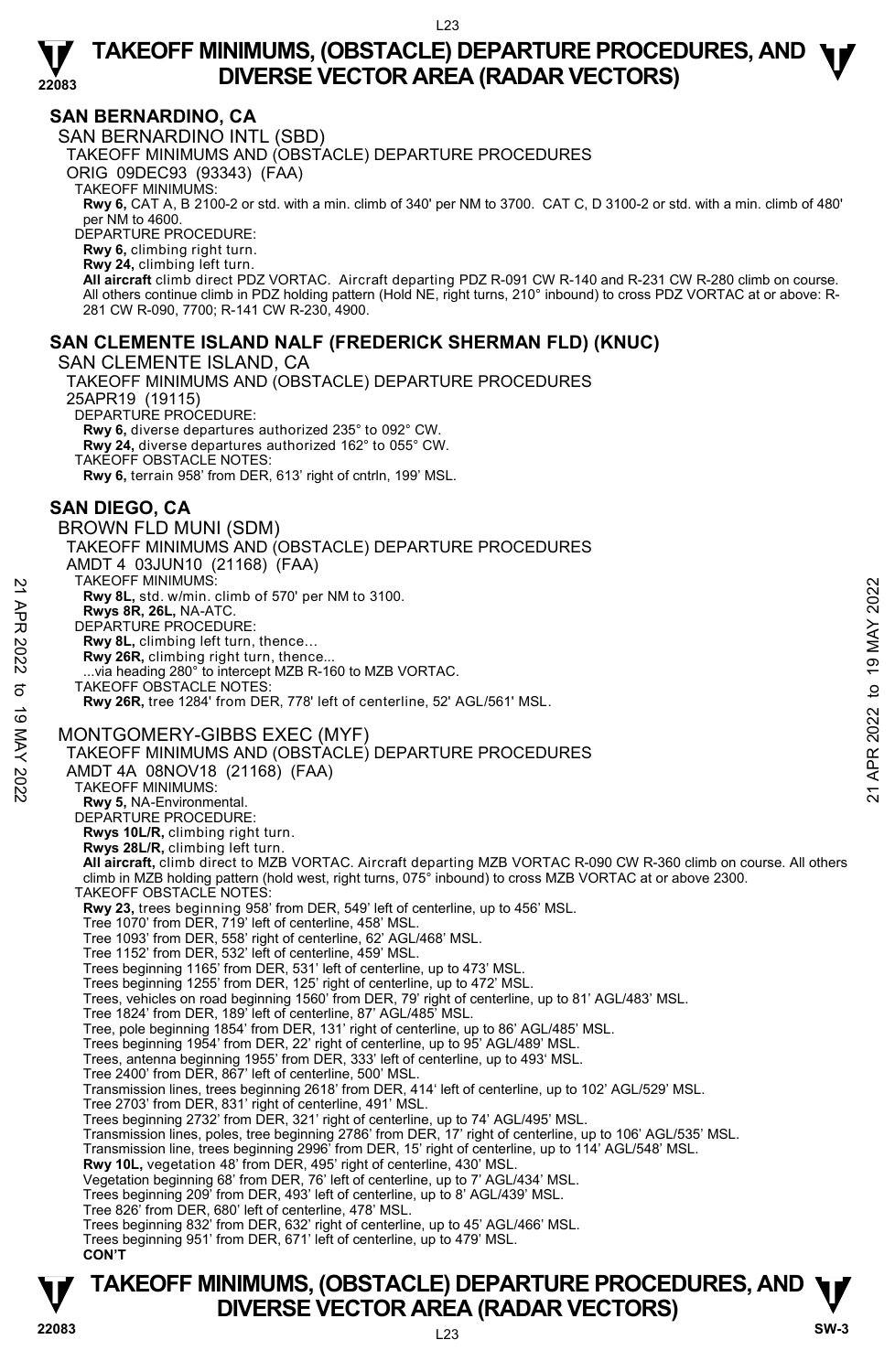

## **TAKEOFF MINIMUMS, (OBSTACLE) DEPARTURE PROCEDURES, AND <b>W**<br>DIVERSE VECTOR AREA (RADAR VECTORS) **DIVERSE VECTOR AREA (RADAR VECTORS)**

### **SAN DIEGO, CA (CON'T)**

MONTGOMERY-GIBBS EXEC (MYF) (CON'T) **Rwy 10L (CON'T),** trees beginning 1063' from DER, 578' right of centerline, up to 55' AGL/472' MSL.<br>Trees beginning 1149' from DER, 492' right of centerline, up to 77' AGL/493' MSL. Trees beginning 1610' from DER, 677' left of centerline, up to 69' AGL/498' MSL. Trees beginning 1728' from DER, 664' left of centerline, up to 501' MSL. **Rwy 10R,** lighting 39' from DER, 69' left of centerline, 3' AGL/423' MSL. Electrical system 40' from DER, 65' left of centerline, 6' AGL/426' MSL. Building, tree beginning 233' from DER, 106' right of centerline, up to 441' MSL. Tree, vegetation beginning 284' from DER, 230' left of centerline, up to 433' MSL. Tree 1039' from DER, 719' right of centerline, 462' MSL. Tree 1135' from DER, 670' right of centerline, 465' MSL. Tree 1183' from DER, 805' right of centerline, 476' MSL.<br>Trees beginning 1247' from DER, 582' right of centerline, up to 479' MSL.<br>Trees beginning 1536' from DER, 342' right of centerline, up to 482' MSL. Trees beginning 1925' from DER, 86' right of centerline, up to 88' AGL/497' MSL. Trees beginning 2808' from DER, 1185' left of centerline, up to 69' AGL/498' MSL.<br>**Rwy 28L,** sign, vegetation beginning 11' from DER, 247' right of centerline, up to 2' AGL/415' MSL. Sign beginning 12' from DER, 125' left of centerline, up to 2' AGL/418' MSL. Vehicles on helicopter ramp 523' from DER, 523' left of centerline, up to 429' MSL. Antenna 788' from DER, 570' left of centerline, 450' MSL. Trees, sign beginning 903' from DER, 8' left of centerline, up to 461' MSL. Trees, pole beginning 954' from DER, 263' right of centerline, up to 53' AGL/460' MSL. Trees, building beginning 1265' from DER, 135' right of centerline, up to 59' AGL/470' MSL. Tree 1349' from DER, 546' left of centerline, 464' MSL. Tree 1405' from DER, 496' right of centerline, 62' AGL/473' MSL. Tree 1513' from DER, 541' left of centerline, 467' MSL. Trees, tower beginning 1676' from DER, 224' right of centerline, up to 474' MSL. Tree 2034' from DER, 236' right of centerline, 67' AGL/475' MSL. Trees beginning 2092' from DER, 174' right of centerline, up to 68' AGL/477' MSL. **Rwy 28R,** sign 11' from DER, 251' left of centerline, 2' AGL/415' MSL. Pole 594' from DER, 615' right of centerline, 449' MSL. Pole, sign beginning 735' from DER, 323' right of centerline, up to 450' MSL Trees, poles beginning 862' from DER, 253' right of centerline, up to 469' MSL. Trees beginning 988' from DER, 215' left of centerline, up to 33' AGL/444' MSL. Tree 1006' from DER, 507' left of centerline, 451' MSL. Poles, trees beginning 1206' from DER, 17' right of centerline, up to 64' AGL/475' MSL. Trees beginning 1278' from DER, 12' left of centerline, up to 56' AGL/467' MSL. Sign, tree, building beginning 1303' from DER, 26' right of centerline, up to 62' AGL/483' MSL. Sign, trees beginning 1324' from DER, 12' right of centerline, up to 68' AGL/488' MSL. Trees, tower beginning 1406' from DER, 2' left of centerline, up to 62' AGL/473' MSL.<br>Trees, pole beginning 1487' from DER, 319' right of centerline, up to 71' AGL/493' MSL.<br>Tree 2034' from DER, 263' left of centerline, 67 Trees beginning 2092' from DER, 290' left of centerline, up to 68' AGL/477' MSL. SAN DIEGO INTL (SAN) TAKEOFF MINIMUMS AND (OBSTACLE) DEPARTURE PROCEDURES AMDT 9 10NOV16 (16315) (FAA) TAKEOFF MINIMUMS: **Rwy 9,** 400-1¾ w/min. climb of 290' per NM to 900. **Rwy 27,** 400-2½ or std. w/min. climb of 353' per NM to 500. DEPARTURE PROCEDURE: **Rwy 9,** climb heading 095° to 900, then climbing left turn direct MZB VORTAC. Thence ... **Rwy 27,** climb heading 275° to 900, then climbing right turn direct MZB VORTAC. Thence ... ...Aircraft departing MZB VORTAC R-180 CW R-360 climb on course. All others climb in MZB VORTAC holding pattern (hold West, right turn, 075° inbound) to cross MZB VORTAC at or above 2300 before proceeding on course. TAKEOFF OBSTACLE NOTES: **Rwy 9,** fence, terrain, beginning 14' from DER, 67' left of centerline, up to 14' AGL/35' MSL.<br>Pole, building, terrain, fence, beginning 21' from DER, 8' right of centerline, up to 35' AGL/50' MSL. Sign, terrain, beginning 268' from DER, 137' left of centerline, up to 50' AGL/77' MSL. Tree, building, beginning 781' from DER, 265' right of centerline, up to 91' MSL. Building, terrain, beginning 877' from DER, 180' left of centerline, up to 66' AGL/106' MSL. Building 1385' from DER, 356' right of centerline, 55' AGL/95' MSL. Electric sys, terrain, beginning 1395' from DER, 319' left of centerline, up to 44' AGL/138' MSL. Tree, terrain, beginning 1822' from DER, 561' left of centerline, up to 196' MSL. Tree 1857' from DER, 45' right of centerline, 45' AGL/144' MSL. Tree, terrain, building, beginning 2140' from DER, 119' left of centerline, up to 198' MSL. Building, terrain, beginning 2596' from DER, 101' right of centerline, up to 89' AGL/158' MSL.<br>Trees, terrain, beginning 2681' from DER, 190' left of centerline, up to 215' MSL. T-l tower, terrain, building, pole, tree, beginning 2948' from DER, 40' left of centerline, up to 67' AGL/272' MSL. Tree, terrain, building, beginning 2965' from DER, 30' right of centerline, up to 211' MSL. Building, terrain, beginning 3857' from DER, 39' right of centerline, up to 44' AGL/216' MSL. Building 4376' from DER, 1295' left of centerline, 117' AGL/364' MSL. **CON'T**  22 Pole 594 from DER, 615 Fight of centerline, 449 MSL.<br>
Pole 594 from DER, 615 Fight of centerline, 449 MSL.<br>
Trees, poles highining 862 from DER, 213 Fight of centerline, up to 469 'MSL.<br>
Trees beginning 862 from DER, 21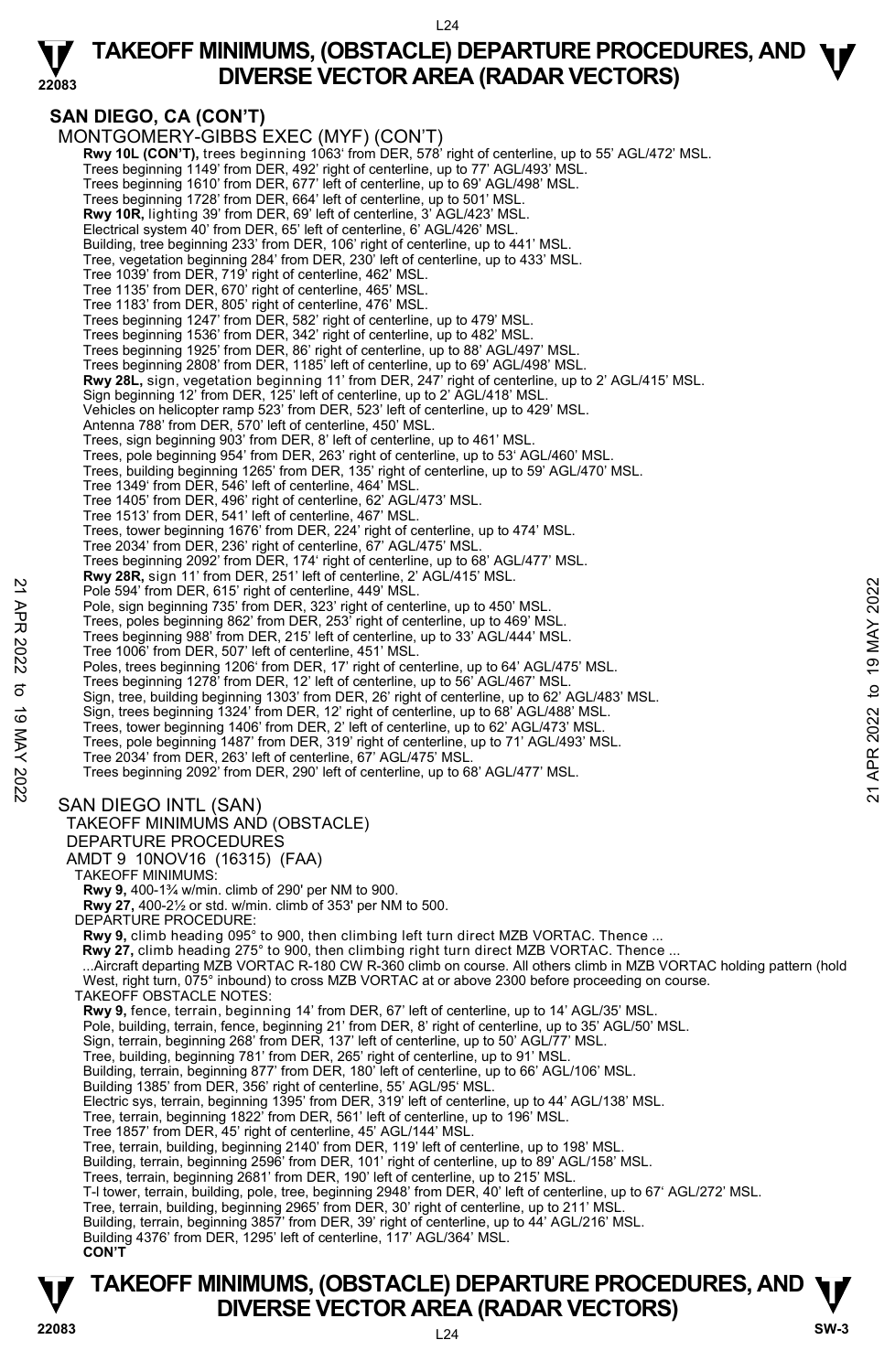

### **SAN DIEGO, CA (CON'T)**

**22083** 

SAN DIEGO INTL (SAN) (CON'T) **Rwy 9 (CON'T),** building, terrain, beginning 4410' from DER, 322' left of centerline, up to 128' AGL/389' MSL.<br>Building, beginning 4433' from DER, 1207' right of centerline, up to 165' AGL/296' MSL. Ant on ol building 4460' from DER, 1482' left of centerline, 403' MSL. Terrain, Building, tree, pole, beginning 4510' from DER, 213' left of centerline, up to 132' MSL. Tree, building, beginning 5159' from DER, 325' right of centerline, up to 113' AGL/301' MSL. Building 6023' from DER, 1934' right of centerline, 224' AGL/370' MSL. Building 1 NM from DER, 1543' right of centerline, 234' AGL/372' MSL. Building, tree, beginning 1 NM from DER, 21' right of centerline, up to 287' AGL/401' MSL. Monument 1.3 NM from DER, 1339' left of centerline, 53' AGL/310' MSL. Pole 1.3 NM from DER, 1721' left of centerline, 35' AGL/306' MSL. Stack, tree, beginning 1.4 NM from DER, 501' left of centerline, up to 170' AGL/374' MSL. Tree 1.9 NM from DER, 490' left of centerline, 330' MSL. **Rwy 27,** pole 192' from DER, 347' right of centerline, 17' AGL/29' MSL. NAVAID 284' from DER, 317' left of centerline, 19' AGL/28' MSL. Tree 754' from DER, 156' right of centerline, 24' AGL/34' MSL. Tree 1021' from DER, 620' right of centerline, 71' MSL. Pole 2515' from DER, 707' left of centerline, 103' AGL/118' MSL. Tree 2594' from DER, 353' right of centerline, 90' AGL/107' MSL. Tree 3179' from DER, 410' right of centerline, 111' MSL. Tree 3494' from DER, 947' right of centerline, 169' MSL. Tower 3675' from DER, 14' right of centerline, 60' AGL/115' MSL. Tree 4248' from DER, 403' left of centerline, 75' AGL/150' MSL. Tree 4441' from DER, 1199' right of centerline, 111' AGL/199' MSL. Trees, beginning 5046' from DER, 7' left of centerline, up to 96' AGL/235' MSL. Tree, building, beginning 5693' from DER, 272' right of centerline, up to 227' MSL. Tree 6050' from DER, 1703' left of centerline, 256' MSL. Trees, beginning 1 NM from DER, 532' left of centerline, up to 65' AGL/261' MSL. Building lt, tree, beginning 1 NM from DER, 257' right of centerline, up to 40' AGL/238' MSL. Tree 1.9 NM from DER, 3367' left of centerline, 65' AGL/328' MSL. DIVERSE VECTOR AREA (RADAR VECTORS) AMDT 1 20AUG15 (15232) (FAA)  **Rwy 27,** headings as assigned by ATC; requires minimum climb of 360' per NM to 800. **SAN DIEGO/EL CAJON, CA**  GILLESPIE FLD (SEE) TAKEOFF MINIMUMS AND (OBSTACLE) DEPARTURE PROCEDURES AMDT 7 22APR21 (21168) (FAA) DEPARTURE PROCEDURE: Use MISSION BAY DEPARTURE. TAKEOFF OBSTACLE NOTES: **Rwy 9L,** terrain 11' from DER, 202' left of centerline, 395' MSL. Terrain 189' from DER, 236' left of centerline, 398' MSL. Vehicle on road beginning 604' from DER, 12' right of centerline, up to 428' MSL. Sign, bridge, vehicle on road, pole beginning 739' from DER, on centerline, up to 42' AGL/448' MSL. Building 916' from DER, 354' left of centerline, 24' AGL/448' MSL. Tree, pole beginning 940' from DER, 314' left of centerline, up to 468' MSL. Tree 1259' from DER, 676' right of centerline, 451' MSL. Tree, pole, building, vehicle on road beginning 1287' from DER, 4' right of centerline, up to 480' MSL. Tree, building, pole beginning 1413' from DER, 420' left of centerline, up to 486' MSL. Tree, poles beginning 1423' from DER, 176' left of centerline, up to 499' MSL. Tree 1630' from DER, 620' left of centerline, 519' MSL. Tree, poles beginning 1634' from DER, 8' left of centerline, up to 522' MSL. Poles beginning 2125' from DER, 39' right of centerline, up to 42' AGL/485' MSL. Pole 2226' from DER, 19' right of centerline, 43' AGL/488' MSL. Trees, poles beginning 2333' from DER, 55' right of centerline, up to 509' MSL. Tree, poles, transmission line beginning 2601' from DER, 1' left of centerline, up to 530' MSL. Trees, transmission line, poles, building beginning 2949' from DER, 88' left of centerline, up to 566' MSL.<br>Tree, poles beginning 3042' from DER, 26' right of centerline, up to 532' MSL. Poles beginning 3611' from DER, 246' left of centerline, up to 44' AGL/575' MSL. Poles, transmission line beginning 3802' from DER, 119' left of centerline, up to 43' AGL/583' MSL.<br>Poles, transmission line beginning 3920' from DER, 38' left of centerline, up to 43' AGL/589' MSL. Transmission line, poles beginning 4371' from DER, 362' left of centerline, up to 62' AGL/594' MSL. Poles beginning 4389' from DER, 131' right of centerline, up to 45' AGL/533' MSL. Tree, poles beginning 4443' from DER, 14' left of centerline, up to 624' MSL. Pole 4576' from DER, 53' right of centerline, 45' AGL/541' MSL. Poles beginning 4720' from DER, 102' right of centerline, up to 50' AGL/545' MSL. Transmission line, pole beginning 5111' from DER, 246' right of centerline, up to 55' AGL/548' MSL.<br>Poles beginning 5145' from DER, 340' left of centerline, up to 39' AGL/641' MSL. Tree, poles beginning 5412' from DER, 5' left of centerline, up to 654' MSL. Transmission line 5476' from DER, 374' right of centerline, 55' AGL/552' MSL. Tree, poles beginning 5712' from DER, 23' left of centerline, up to 672' MSL. **CON'T** 22<br>
22 DIVERSE VECTOR AREA (RADAR VECTORS)<br>
22 DIVERSE VECTOR AREA (RADAR VECTORS)<br>
22 AMDIT 1 20AUG15 (15232) (FAA)<br>
22 Rwy 27, headings as assigned by ATC; requires minimum climb of 360' per NM to 800.<br>
22 **SAN DIEGO/EL**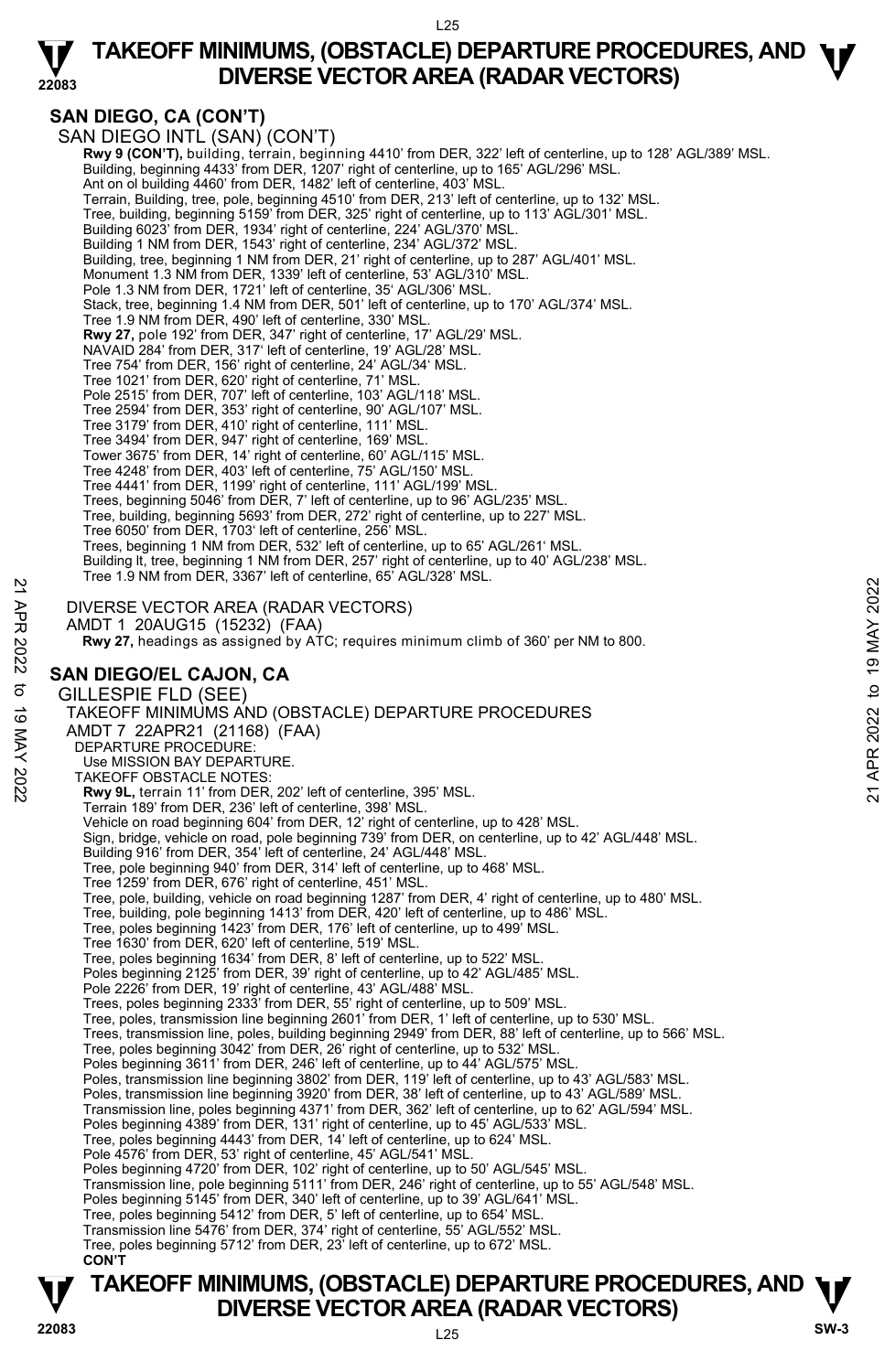## **TAKEOFF MINIMUMS, (OBSTACLE) DEPARTURE PROCEDURES, AND <b>W**<br>DIVERSE VECTOR AREA (RADAR VECTORS) **DIVERSE VECTOR AREA (RADAR VECTORS)**

### **SAN DIEGO/EL CAJON, CA (CON'T)**

**22083** 

GILLESPIE FLD (SEE) (CON'T) **Rwy 9L (CON'T),** trees, poles, transmission line beginning 5782' from DER, 67' right of centerline, up to 628' MSL.<br>Pole 1.1 NM from DER, 2123' left of centerline, 40' AGL/1219' MSL. Tower 1.1 NM from DER, 2086' left of centerline, 60' AGL/1236' MSL. Tower, poles, trees, terrain, fence, vegetation, transmission lines beginning 1.1 NM from DER, 51' left of centerline, up to 63' AGL/1242' MSL. Tree 1.1 NM from DER, 523' right of centerline, 672' MSL. Pole 1.1 NM from DER, 2249' right of centerline, 37' AGL/689' MSL. Transmission line 1.2 NM from DER, 1980' right of centerline, 38' AGL/771' MSL Poles beginning 1.2 NM from DER, 1962' right of centerline, up to 57' AGL/774' MSL. Building, pole beginning 1.2 NM from DER, 517' right of centerline, up to 29' AGL/813 ' MSL. Trees, poles, transmission lines beginning 1.2 NM from DER, 52' right of centerline, up to 824' MSL.<br>**Rwy 9R,** pole 921' from DER, 521' right of centerline, 42' AGL/432' MSL. Vehicle on road 1544' from DER, 404' left of centerline, 428' MSL. Transmission line, sign beginning 1669' from DER, 24' right of centerline, up to 51' AGL/452' MSL. Vehicle on road 1827' from DER, 409' left of centerline, 430' MSL. Building 1855' from DER, 772' left of centerline, 24' AGL/448' MSL. Trees, poles beginning 1879' from DER, 732' left of centerline, up to 468' MSL. Poles beginning 1960' from DER, 67' right of centerline, up to 60' AGL/455' MSL. Tower, tree beginning 2042' from DER, 258' right of centerline, up to 65' AGL/459' MSL. Tree 2226' from DER, 173' left of centerline, 480' MSL. Tree, pole, building beginning 2352' from DER, 264' left of centerline, up to 486' MSL. Tree, pole beginning 2363' from DER, 594' left of centerline, up to 499' MSL. Tree, poles beginning 2490' from DER, 41' right of centerline, up to 480' MSL. Tree 2569' from DER, 1038' left of centerline, 519' MSL. Trees, poles, vehicle on road beginning 2573' from DER, 92' left of centerline, up to 522' MSL. Trees, poles, transmission line beginning 3540' from DER, 4' left of centerline, up to 530' MSL. Tree, pole beginning 3633' from DER, 82' right of centerline, up to 505' MSL. Trees, poles, transmission line beginning 3888' from DER, 45' left of centerline, up to 566' MSL. Poles, transmission line beginning 4572' from DER, 259' left of centerline, up to 38' AGL/567' MSL.<br>Poles, transmission line beginning 4885' from DER, 116' left of centerline, up to 43' AGL/584' MSL. Transmission line, poles beginning 5310' from DER, 288' left of centerline, up to 62' AGL/594' MSL. Tree, poles, transmission line beginning 5382' from DER, 173' left of centerline, up to 624' MSL.<br>Poles beginning 1 NM from DER, 118' left of centerline, up to 39' AGL/641' MSL. Tree, poles, transmission line beginning 1 NM from DER, 44' left of centerline, up to 654' MSL. Trees, poles beginning 1 NM from DER, 51' left of centerline, up to 672' MSL. Trees, poles, transmission line beginning 1.1 NM from DER, 16' right of centerline, up to 628' MSL. Pole 1.2 NM from DER, 2543' left of centerline, 40' AGL/1219' MSL. Tower 1.2 NM from DER, 2507' left of centerline, 60' AGL/1236' MSL. Tower, trees, poles, terrain, fence, vegetation, transmission lines beginning 1.2 NM from DER, 11' left of centerline, up to 63' AGL/1242' MSL. Tree 1.3 NM from DER, 103' right of centerline, 672' MSL. Pole 1.3 NM from DER, 1829' right of centerline, 37' AGL/689' MSL Transmission line 1.3 NM from DER, 1559' right of centerline, 38' AGL/771' MSL. Poles beginning 1.3 NM from DER, 1541' right of centerline, up to 57' AGL/774' MSL. Building, pole beginning 1.3 NM from DER, 97' right of centerline, up to 29' AGL/813' MSL. Trees, poles, beginning 1.3 NM from DER, 193' right of centerline, up to 824' MSL.<br>**Rwy 17,** fence 14' from DER, 43' right of centerline, 9' AGL/393' MSL. Pole 36' from DER, 456' right of centerline, 40' AGL/424' MSL. Poles, building beginning 50' from DER, 123' right of centerline, up to 45' AGL/428' MSL. Poles, buildings beginning 266' from DER, 149' left of centerline, up to 42' AGL/429' MSL. Trees, pole, building beginning 390' from DER, 33' right of centerline, up to 457' MSL. Trees, pole, building beginning 970' from DER, 57' left of centerline, up to 470' MSL. Tree, building beginning 1145' from DER, 377' right of centerline, up to 473' MSL. Trees, building, poles beginning 1618' from DER, 54' left of centerline, up to 472' MSL. Pole 1.4 NM from DER, 2367' right of centerline, 43' AGL/614' MSL. Pole 1.5 NM from DER, 2346' right of centerline, 43' AGL/658' MSL. Poles beginning 1.6 NM from DER, 2319' right of centerline, up to 38' AGL/746' MSL. **Rwy 27L,** tree 1548' from DER, 765' right of centerline, 428' MSL. Trees beginning 2189' from DER, 700' right of centerline, up to 453' MSL. Tree 2943' from DER, 655' left of centerline, 441' MSL. Tree, building beginning 3732' from DER, 464' left of centerline, up to 470' MSL. Tree, pole beginning 5745' from DER, 827' left of centerline, up to 572' MSL. Vegetation 1.4 NM from DER, 1507' left of centerline, 722' MSL. **Rwy 27R,** tree, poles beginning 178' from DER, 235' right of centerline, up to 411' MSL. Vehicle on road 510' from DER, 412' left of centerline, 379' MSL. Trees, poles beginning 525' from DER, 38' right of centerline, up to 453' MSL. Pole 799' from DER, 83' left of centerline, 41' AGL/390' MSL. Trees, poles beginning 2068' from DER, 19' left of centerline, up to 470' MSL. Tree, tower beginning 4080' from DER, 978' left of centerline, 572' MSL. Vegetation 1.2 NM from DER, 1924' left of centerline, 722' MSL. **Rwy 35,** pole 34' from DER, 202' right of centerline, 21' AGL/388' MSL. Pole, building beginning 51' from DER, 248' right of centerline, up to 29' AGL/399' MSL. **CON'T** Poles, transmission line beginning 4885 from DER, 116' left of centerline, up to 43' AGL/584' MSL.<br>
Transmission line, poles beginning 5310' from DER, 2022 to 19: the of centerline, up to 62' AGL/584' MSL.<br>
Transmission li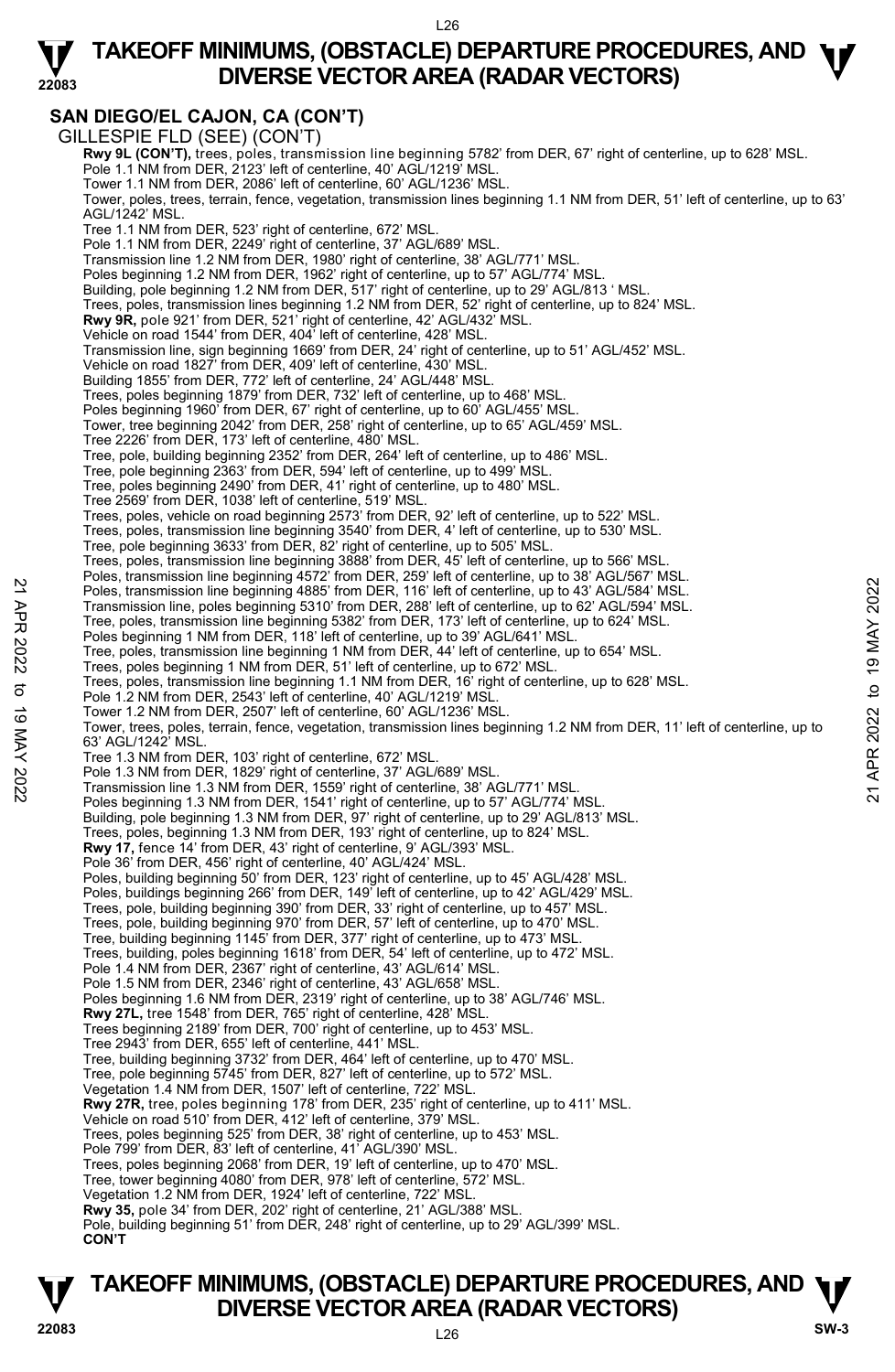## **TAKEOFF MINIMUMS, (OBSTACLE) DEPARTURE PROCEDURES, AND <b>W**<br>DIVERSE VECTOR AREA (RADAR VECTORS) **DIVERSE VECTOR AREA (RADAR VECTORS)**

### **SAN DIEGO/EL CAJON, CA (CON'T)**

GILLESPIE FLD (SEE) (CON'T)

**22083** 

 **Rwy 35 (CON'T),** trees, building, poles beginning 231' from DER, 29' right of centerline, up to 447' MSL. Poles beginning 381' from DER, 336' left of centerline, up to 42' AGL/405' MSL. Tree 1107' from DER, 118' left of centerline, 408' MSL. Tree 1145' from DER, 581' left of centerline, 427' MSL. Tree 1486' from DER, 293' left of centerline, 438' MSL. Trees beginning 1487' from DER, 344' left of centerline, up to 439' MSL.

DIVERSE VECTOR AREA (RADAR VECTORS)

ORIG 16OCT14 (14289) (FAA)

 **Rwy 27L,** heading as assigned by ATC; requires min. climb of 320' per NM to 1200. **Rwy 27R,** heading as assigned by ATC; requires min. climb of 420' per NM to 1200. **Rwy 35,** heading as assigned by ATC; requires min. climb of 400' per NM to 1600.

### **SAN LUIS OBISPO, CA**

SAN LUIS COUNTY RGNL(SBP) TAKEOFF MINIMUMS AND (OBSTACLE) DEPARTURE PROCEDURES AMDT 8 25FEB21 (21056) (FAA) TAKEOFF MINIMUMS: **Rwys 7, 25,** NA - Obstacles. **Rwy 11,** std. w/ min. climb of 412' per NM to 2100 or 2800-3 for VCOA. **Rwy 29,** std. w/ min. climb of 460' per NM to 2000 or 2800-3 for VCOA. DEPARTURE PROCEDURE: **Rwy 11,** climb on heading 110° to 700, then climbing right turn to intercept MQO VORTAC R-115 to MQO VORTAC and hold, continue climb in MQO holding pattern (hold southeast, left turns, 306° inbound) to cross MQO VORTAC at or above 4000 or MEA for route of flight. **Rwy 29,** climb on heading 290° to intercept MQO VORTAC R-050 to MQO VORTAC and hold, continue climb in MQO holding Pattern (hold southeast, left turns, 306° inbound) to cross MQO VORTAC at or above 4000 or MEA for route of flight. VCOA: **Rwys 11, 29,** obtain ATC approval for VCOA when requesting IFR clearance. Climb in visual conditions to cross San Luis County Rgnl at or above 2900 before proceeding direct MQO VORTAC. TAKEOFF OBSTACLE NOTES: **Rwy 11**, fence 14' from DER, 492' left of centerline, 6' AGL/214' MSL. Tree 295' from DER, 565' left of centerline, 27' AGL/235' MSL. Vehicle on road 398' from DER, 389' right of centerline, 223' MSL. Trees beginning 498' from DER, 383' left of centerline, up to 34' AGL/240' MSL. **Rwy 11 ,** vehicle on road 591' from DER, 396' right of centerline, 231' MSL. Vehicle on road 600' from DER, 507' right of centerline, 240' MSL. Vehicle on road, building beginning 621' from DER, 269' right of centerline, up to 247' MSL. Tree, terrain beginning 994' from DER, 596' right of centerline, up to 10' AGL/262' MSL. Tree 1061' from DER, 751' right of centerline, 54' AGL/311' MSL. Tree 1072' from DER, 80' left of centerline, 26' AGL/242' MSL. Lighting 1090' from DER, 22' left of centerline, 34' AGL/252' MSL. Pole, lighting, terrain beginning 1101' from DER, on centerline, up to 27' AGL/253' MSL. Trees, pole, lighting, terrain, building, vehicle on road beginning 1107' from DER, 2' right of centerline, up to 56' AGL/316' MSL. Terrain 1696' from DER, 96' left of centerline, 256' MSL. Vehicle on road 1795' from DER, 488' left of centerline, 258' MSL. Terrain 1798' from DER, 99' left of centerline, 259' MSL. Terrain beginning 1883' from DER, 14' left of centerline, up to 261' MSL. Vehicle on road 1980' from DER, 561' left of centerline, 264' MSL. Trees, terrain beginning 1989' from DER, 3' left of centerline, up to 25' AGL/284' MSL.<br>Trees, terrain, buildings, poles, vehicle on road beginning 2099' from DER, 3' left of centerline, up to 35' AGL/290' MSL. Building, vehicle on road beginning 2245' from DER, 592' left of centerline, up to 30' AGL/291' MSL. Buildings, vehicle on road beginning 2267' from DER, 198' left of centerline, up to 31' AGL/293' MSL. Buildings, vehicle on road beginning 2400' from DER, 54' left of centerline, up to 44' AGL/294' MSL. **Rwy 29,** trees beginning 69' from DER, 463' right of centerline, up to 26' AGL/176' MSL. Terrain 2 NM from DER, 2497' right of centerline, 507' MSL. Terrain beginning 2 NM from DER, 2498' right of centerline, up to 514' MSL. Terrain 2.1 NM from DER, 2713' right of centerline, 557' MSL. Fence 2.1 NM from DER, 2691' right of centerline, 3' AGL/560' MSL. Fence 2.1 NM from DER, 2698' right of centerline, 3' AGL/561' MSL. Terrain 2.2 NM from DER, 2704' right of centerline, 564' MSL. Fence, terrain beginning 2.2 NM from DER, 2481' right of centerline, up to 3' AGL/565' MSL. **SAN NICOLAS ISLAND NOLF (KNSI)**  TAKEOFF MINIMUMS AND (OBSTACLE) DEPARTURE PROCEDURES AMDT 1 03JAN19 (19003) DEPARTURE PROCEDURE: **Rwy 30,** diverse departures authorized 301° to 121° CW. VCOA:<br>
The total Capproval for VCOA when requesting IFR clearance. Climb in visual conditions to cross San<br>
Luis County Rgnl at or above 2900 before proceeding direct MQO VORTAC.<br>
TAKEOFF OBSTACLE NOTES:<br>
THERE to 19 from

TAKEOFF OBSTACLE NOTES:

**Rwy 12,** terrain 0' from DER, 500' right of cntrln, 515' MSL.<br>**Rwy 30,** localizer antenna 51' from DER, 3' right of cntrln, 8' AGL/491' MSL.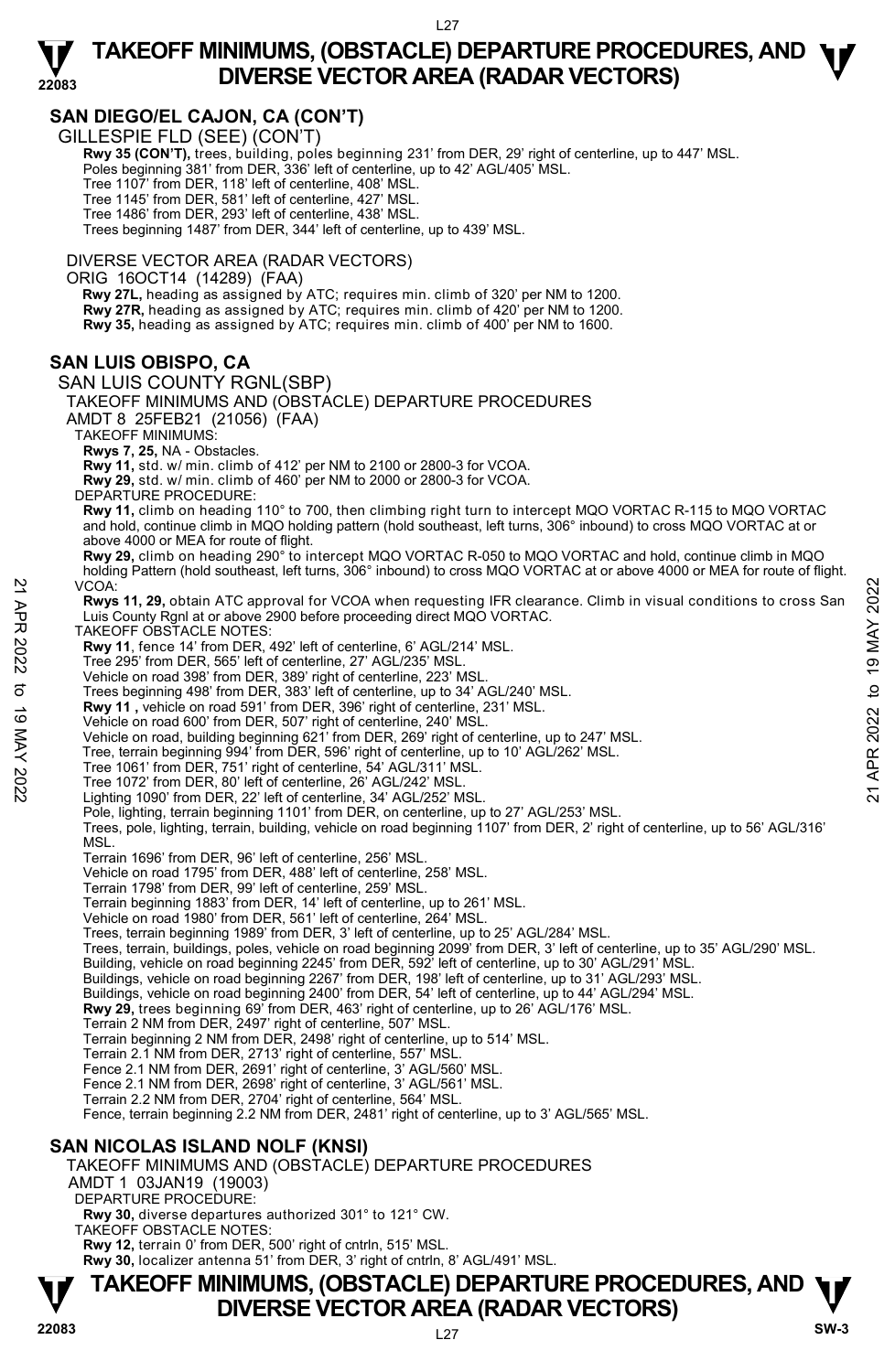

#### **SANTA ANA, CA**  JOHN WAYNE/ORANGE COUNTY (SNA) TAKEOFF MINIMUMS AND (OBSTACLE) DEPARTURE PROCEDURES AMDT 6 18SEP14 (21168) (FAA) DEPARTURE PROCEDURE: **Rwys 2L/R,** climbing left turn direct SLI VORTAC. **Rwys 20L/R,** climbing right turn direct SLI VORTAC. **All aircraft** climb in SLI holding pattern (hold S, left turns, 351° inbound) to cross SLI VORTAC at or above MEA for direction of flight before proceeding on course. TAKEOFF OBSTACLE NOTES: **Rwy 2L,** pole and trees beginning 94' from DER, 490' left of centerline, up to 26' AGL/63' MSL. Navaid 497' from DER, 625' right of centerline, 19' AGL/55' MSL. Trees beginning 970' from DER, 608' left of centerline, up to 90' AGL/127' MSL. **Rwy 2R,** navaid 497' from DER, 125' right of centerline, 19' AGL/55' MSL. Pole 1104' from DER, 307' right of centerline, 33' AGL/68' MSL. Building 1681' from DER, 671' right of centerline, 49' AGL/87' MSL. Tree 1745' from DER, 309' right of centerline, 52' AGL/85' MSL. **Rwy 20R,** pole and trees beginning 204' from DER, 490' right of centerline, up to 38' AGL/91' MSL. Wsk on hangar 536' from DER, 605' left of centerline, 40' AGL/92' MSL Poles and trees beginning 808' from DER, 489' right of centerline, up to 58' AGL/108' MSL. Tree 1574' from DER, 765' left of centerline, 60' AGL/113' MSL. DIVERSE VECTOR AREA (RADAR VECTORS) AMDT 1 16OCT14 (14289) (FAA)  **Rwys 2L, 2R,** headings as assigned by ATC. **Rwy 20L,** headings as assigned by ATC; requires minimum climb of 260' per NM to 1300. **Rwy 20R,** headings as assigned by ATC; requires minimum climb of 270' per NM to 1300. **SANTA BARBARA, CA**  SANTA BARBARA MUNI (SBA) TAKEOFF MINIMUMS AND (OBSTACLE) DEPARTURE PROCEDURES AMDT 8A 29MAR18 (18088) (FAA) TAKEOFF MINIMUMS: **Rwys 33L, 33R:** NA- ATC. **Rwy 7,** std. w/ min. climb of 260' per NM to 1100, or 2800-3 for VCOA. DEPARTURE PROCEDURE: **Rwy 7,** climbing right turn heading 170°, thence . . .  **Rwy 25,** climbing left turn heading 155°, thence . . . **Rwys 15L, 15R,** climb heading 152°, thence . . . ...on RZS R-185 to GOLET INT, Climb in GOLET INT holding pattern (SE, right turns, 307° inbound), to cross GOLET INT at or above MEA/MCA for route of flight, before proceeding on course. VCOA: **Rwy 7,** obtain ATC approval for VCOA when requesting IFR clearance. Climb in visual conditions to cross Santa Barbara Muni airport southbound at or above 2700, thence . . . ...on RZS R-185 to GOLET INT, Climb in GOLET INT holding pattern (SE, right turns, 307° inbound), to cross GOLET INT at or above MEA/MCA for route of flight, before proceeding on course. TAKEOFF OBSTACLE NOTES: **Rwy 7,** vehicles on parking lot 88' from DER, 516' right of centerline, 25' MSL.<br>Pole 208' from DER, 243' left of centerline, 25' AGL/36' MSL. Vehicles on parking lot beginning 255' from DER, 518' right of centerline, up to 26' MSL. Poles and a tree beginning 715' from DER, 579' right of centerline, up to 47' MSL. Trees beginning 1099' from DER, 631' left of centerline, up to 45' MSL. Tree, building, tank, and a pole beginning 1225' from DER, 566' left of centerline, up to 52' MSL. Poles beginning 1229' from DER, 569' right of centerline, up to 53' MSL. Tree 1474' from DER, 752' right of centerline, 57' MSL. Trees beginning 1606' from DER, 472' left of centerline, up to 57' MSL. Trees beginning 1671' from DER, 365' right of centerline, up to 75' MSL. Trees beginning 1686' from DER, 234' left of centerline, up to 65' MSL. Tree 2628' from DER, 421' right of centerline, 79' MSL. Trees beginning 2829' from DER, 594' left of centerline, up to 103' MSL. Tree 2918' from DER, 152' right of centerline, 78' AGL/91' MSL. Tree 3525' from DER, 838' left of centerline, 111' MSL. Tree 4902' from DER, 1793' left of centerline, 145' MSL. **Rwy 15L,** bushes beginning 19' from DER, 18' right of centerline, up to 6' AGL/17' MSL. Bushes and a sign beginning 26' from DER, 82' left of centerline, up to 17' MSL. Buildings beginning 38' from DER, 446' left of centerline, up to 25' MSL. Trees, vehicles on parking lots, a fence, and vehicle on road beginning 146' from DER, 345' left of centerline, up to 18' AGL/29' MSL. Vehicle on road beginning 905' from DER, 640' left of centerline, up to 44' MSL. Poles and trees beginning 989' from DER, 146' left of centerline, up to 54' MSL. Sign, overpass, pole, trees, and vehicle on road beginning 1280' from DER, 345' right of centerline, up to 94' MSL.  **CON'T** 22 CHAIRT AND MINITED DEPARTURE PROCEDURES<br>
22 AMITA BARBARA MUNI (SBA)<br>
22 TAKEOFF MINIMUMS AND (OBSTACLE) DEPARTURE PROCEDURES<br>
22 TAKEOFF MINIMUMS:<br>
22 TAKEOFF MINIMUMS:<br>
22 TAKEOFF MINIMUMS:<br>
22 TAKEOFF MINIMUMS:<br>
23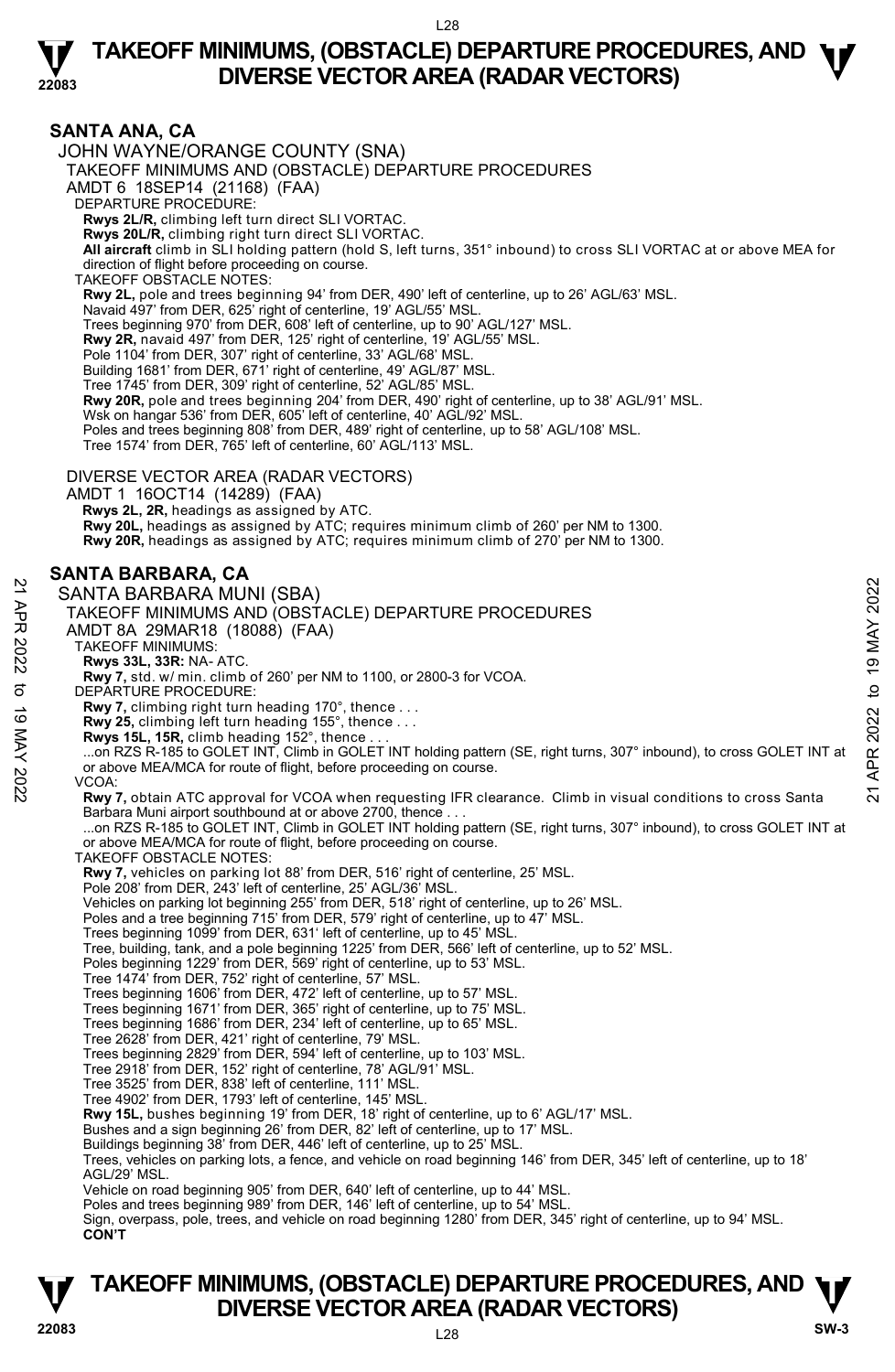### **SANTA BARBARA, CA (CON'T)**

**22083** 

SANTA BARBARA MUNI (SBA) (CON'T)

**Rwy 15R,** bushes beginning 18' from DER, 33' right of centerline, up to 8' AGL/15' MSL.

Bushes and a sign beginning 25' from DER, 240' left of centerline, up to 6' AGL/17' MSL.

Bush 993' from DER, 758' right of centerline, 61' MSL.

Trees, fence, pole, sign, building, overpass, and vehicle on road beginning 1099' from DER, 26' right of centerline, up to 91' AGL/145' MSL.

Trees beginning 1355' from DER, 16' left of centerline, up to 25' AGL/55' MSL. Trees and a bush beginning 1676' from DER, 728' right of centerline, up to 97' AGL/147' MSL.

**Rwy 25,** NAVAID 2' from DER, 253' left of centerline, 13' MSL.

Tree 13' from DER, 486' left of centerline, 12' AGL/21' MSL.

Vehicle on road, 489' from DER, 593' right of centerline, 27' MSL.

Trees beginning 1612' from DER, 799' left of centerline, up to 65' MSL. Trees beginning 2299' from DER, 312' left of centerline, up to 61' AGL/88' MSL.

Tree and a pole beginning 2487' from DER, 128' right of centerline, up to 100' MSL.

Trees beginning 3141' from DER, 183' right of centerline, up to 110' MSL.

Tree 3979' from DER, 1144' right of centerline, 117' MSL.

DIVERSE VECTOR AREA (RADAR VECTORS)

AMDT 1 26MAY16 (16147) (FAA)

 **Rwy 7,** heading as assigned by ATC; requires minimum climb of 270' per NM to 1100. **Rwy 15L/R,** heading as assigned by ATC.

**Rwy 25,** heading as assigned by ATC; requires minimum climb of 500' per NM to 4600.

#### **SANTA MARIA, CA**

SANTA MARIA PUB/CAPT G ALLAN HANCOCK FLD (SMX) TAKEOFF MINIMUMS AND (OBSTACLE) DEPARTURE PROCEDURES

AMDT 6 03MAY12 (21112) (FAA)

TAKEOFF MINIMUMS:

**Rwy 20,** NA - Obstacles.

**Rwy 12,** 400-2¼ w/min. climb of 287' per NM to 1500 or std. w/min. climb of 388' per NM to 1200.

DEPARTURE PROCEDURE:

**Rwy 2,** climbing left turn;

**Rwy 12,** climbing left turn (do not exceed 230 KIAS until established northwest bound to GLJ VOR). **Rwy 30,** climb heading 294°.

 **All aircraft:** climb direct GLJ VOR, then continue climb to airway MEA via GLJ R-300 to intercept MQO R-137 to MQO VORTAC. Cross MQO VORTAC at or above MEA/MCA for assigned route of flight. Revy 20, NA - UDStacies.<br>
22 Revy 21, 400-2% w/min. climb of 287' per NM to 1500 or std. w/min. climb of 388' per NM to 1200.<br>
22 DEPARTURE PROCEDURE:<br>
22 Revy 2. climbing left turn (do not exceed 230 KIAS until establish

TAKEOFF OBSTACLE NOTES:

**Rwy 2,** trees beginning 541' from DER, 153' right of centerline, up to 108' AGL/332' MSL.<br>Tree 1018' from DER, 246' left of centerline, 34' AGL/254' MSL.

**Rwy 12,** trees beginning 988' from DER, 271' right of centerline, up to 83' AGL/402' MSL.

Trees beginning 54' from DER, 277' left of centerline, up to 84' AGL/409' MSL.

### **SANTA MONICA, CA**

SANTA MONICA MUNI (SMO) TAKEOFF MINIMUMS AND (OBSTACLE) DEPARTURE PROCEDURES AMDT 7 02MAR17 (17061) (FAA) TAKEOFF MINIMUMS:

Use TOPANGA DEPARTURE.

DIVERSE VECTOR AREA (RADAR VECTORS)

AMDT 2 01FEB18 (18032) (FAA)

 **Rwy 3,** heading as assigned by ATC; requires min. climb of 320' per NM to 1100. **Rwy 21,** heading as assigned by ATC; requires min. climb of 350' per NM to 3900.

### **SANTA YNEZ, CA**

SANTA YNEZ (IZA)

TAKEOFF MINIMUMS AND (OBSTACLE) DEPARTURE PROCEDURES

AMDT 2 04FEB16 (16035) (FAA)

TAKEOFF MINIMUMS:

**Rwy 8,** 500-2¼ w/min. climb of 251' per NM to 1700 or std. w/min. climb of 317' per NM to 1300.

**Rwy 26,** 300-2 or std. w/min. climb of 226' per NM to 1100.

DEPARTURE PROCEDURE:

**Rwy 8,** climbing left turn heading 260° to 6000, intercept GVO VORTAC R-307 to ORCUT INT/MQO 30.00 DME. Do not<br>exceed 150 KIAS until established on GVO VORTAC R-307.

**Rwy 26,** climb heading 264° to 6000, intercept GVO VORTAC R-307 to ORCUT INT/MQO 30.00 DME.

TAKEOFF OBSTACLE NOTES:

**Rwy 8,** sign 23' from DER, 81' left of centerline, 28' AGL/675' MSL. Building 384' from DER, 240' left of centerline, 7' AGL/684' MSL.

Tree 973' from DER, 592' right of centerline, 57' AGL/704' MSL.

 **CON'T**

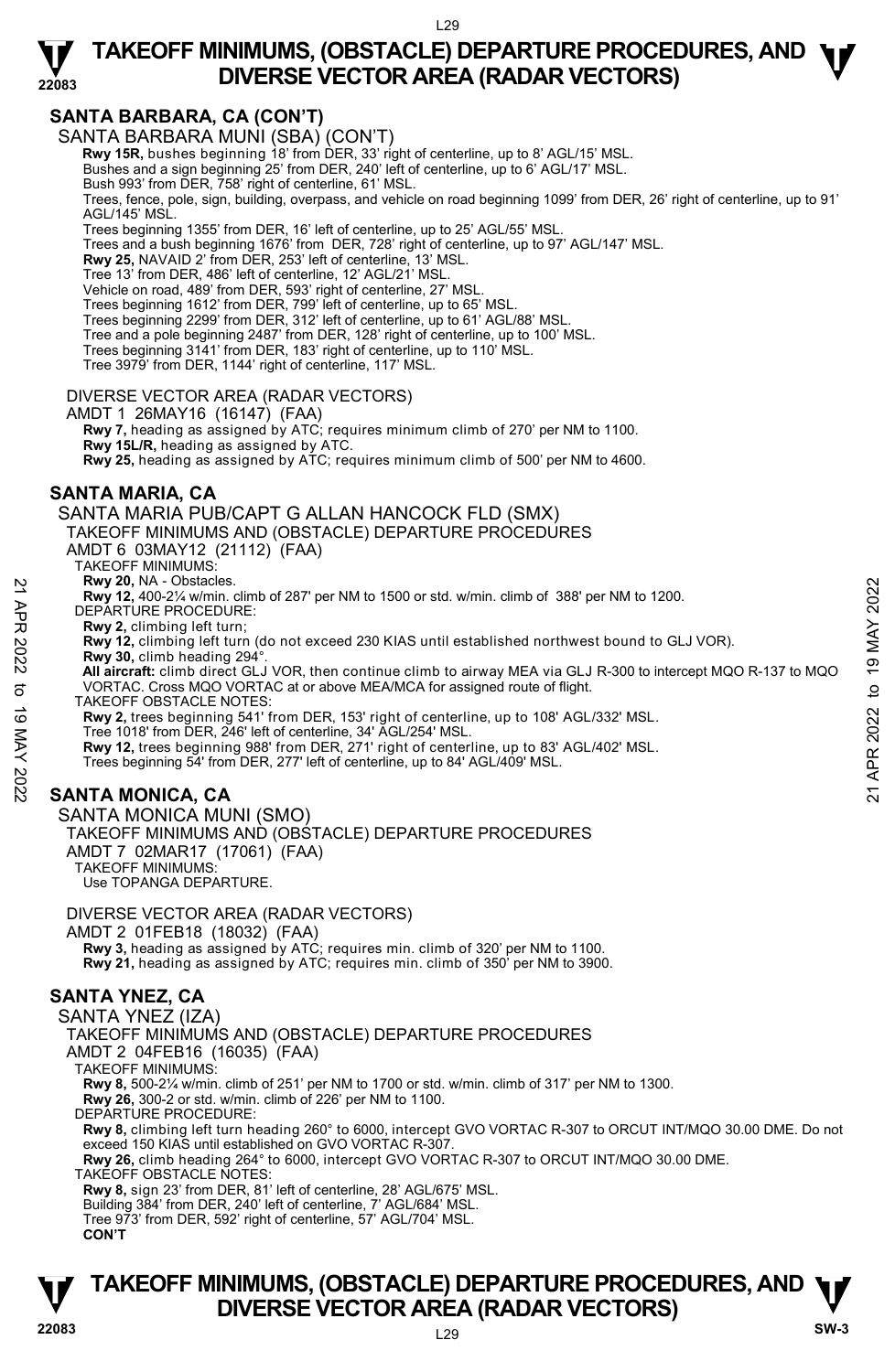## **SANTA YNEZ, CA (CON'T)**

**22083** 

SANTA YNEŹ (IZA) (CON'T)

 **Rwy 26,** buildings and hangars beginning 9' from DER, 330' right of centerline, up to 27' AGL/693' MSL. Tree 299' from DER, 415 right of centerline, 24' AGL/664' MSL. Fence 315' from DER, 407' left of centerline, 2' AGL/666' MSL. Building 353' from DER, 277' right of centerline, 20' AGL/684' MSL. Trees 391' from DER, 233' left of centerline, 56' AGL/696' MSL. Trees 435' from DER, 305' right of centerline, up to 58' AGL/698' MSL. Fence 749' from DER, 273' right of centerline, 7' AGL/678' MSL. Tree 859' from DER, 427' right of centerline, 54' AGL/688' MSL. Tree 1271' from DER, 296' left of centerline, 47' AGL/687' MSL. **SHAFTER, CA** 

#### SHAFTER-MINTER FLD (MIT)

TAKEOFF MINIMUMS AND (OBSTACLE) DEPARTURE PROCEDURES

AMDT 1 02MAY13 (21224) (FAA)

DEPARTURE PROCEDURE:

**Rwys 12, 17, 26,** climbing right turn heading 300° to 4000. Thence ...

Rwys 8, 30, 35, climbing left turn heading 240° to 4000. Thence

 Westbound aircraft intercept V248 until reaching 4000, then proceed on course. Eastbound aircraft intercept V248 upon reaching 4000 turn right direct EHF VORTAC, then proceed on course.

TAKEOFF OBSTACLE NOTES:

**Rwy 8,** vehicles on road beginning 41' from DER, 7' left of centerline, up to 15' AGL/442' MSL. **Rwy 12,** windsock 504' from DER, 397' left of centerline, 26' AGL/439' MSL.

Trees beginning 2476' from DER, 344' left of centerline, up to 75' AGL/488' MSL.

Trees beginning 862' from DER, 378' right of centerline, up to 31' AGL/441' MSL. **Rwy 17,** vehicles on road 489' from DER, left and right of centerline,15' AGL/429' MSL.

Tree 1150' from DER, 724' left of centerline, 51' AGL/463' MSL.

Windsock 1340' from DER, 43' right of centerline, 46' AGL/455' MSL.

**Rwy 30,** vehicles on road 146' from DER, 273' left of centerline, 10' AGL/420' MSL.<br>**Rwy 35,** vehicles on road 461' from DER, 86' right of centerline to 386' right of centerline, 15' AGL/442' MSL.

### **TORRANCE, CA**

ZAMPERINI FLD (TOA) TAKEOFF MINIMUMS AND (OBSTACLE) DEPARTURE PROCEDURES AMDT 1A 29JUL10 (21168) (FAA) TAKEOFF MINIMUMS: **Rwy 11L,** 400-2 or std. w/min. climb of 325' per NM to 600. **Rwy 11R,** 400-2½ or std. w/min. climb of 325' per NM to 600. DEPARTURE PROCEDURE: **Rwys 29L/R,** climb runway heading. **Rwys 11L/R,** climbing left turn to heading 290°. Both departures climb to 3000, intercept LAX R-170 to LIMBO Int. Revy 35, vehicles on road 461' from DER, 86' right of centerline to 386' right of centerline, 15' AGL/442' MSL.<br>
TORRANCE, CA<br>
ZAMPERINI FLD (TOA)<br>
TAKEOFF MINIMUMS AND (OBSTACLE) DEPARTURE PROCEDURES<br>
AMDT 1A 29JUL10 (21

### **TUSI AHP (KHGT)**

#### HUNTER LIGGETT, CA

TAKEOFF MINIMUMS AND (OBSTACLE) DEPARTURE PROCEDURES

AMDT 3 25SEP08 (08269)

 Helicopter use only. Climb on a heading between 010° CW to 190° from heliport (or a minimum climb rate of 530' per NM to 7800 for all other courses).

### **TWENTYNINE PALMS, CA**

TWENTYNINE PALMS (TNP)

TAKEOFF MINIMUMS AND (OBSTACLE) DEPARTURE PROCEDURES

AMDT 1 05OCT00 (00279) (FAA)

TAKEOFF MINIMUMS:

**Rwy 17,** NA.

**Rwys 8, 26, 35,** std. with a min. climb of 280' per NM to 5500.

DEPARTURE PROCEDURE:

**Rwys 8, 26, 35,** turn right direct TNP VORTAC. Eastbound on V264 continue climb on course. All others climb in TNP holding pattern (E, left turns, 255° inbound) to cross TNP VORTAC at or above 6000 before proceeding on course. Northeast bound on V514-538 cross TNP VORTAC at or above 7900.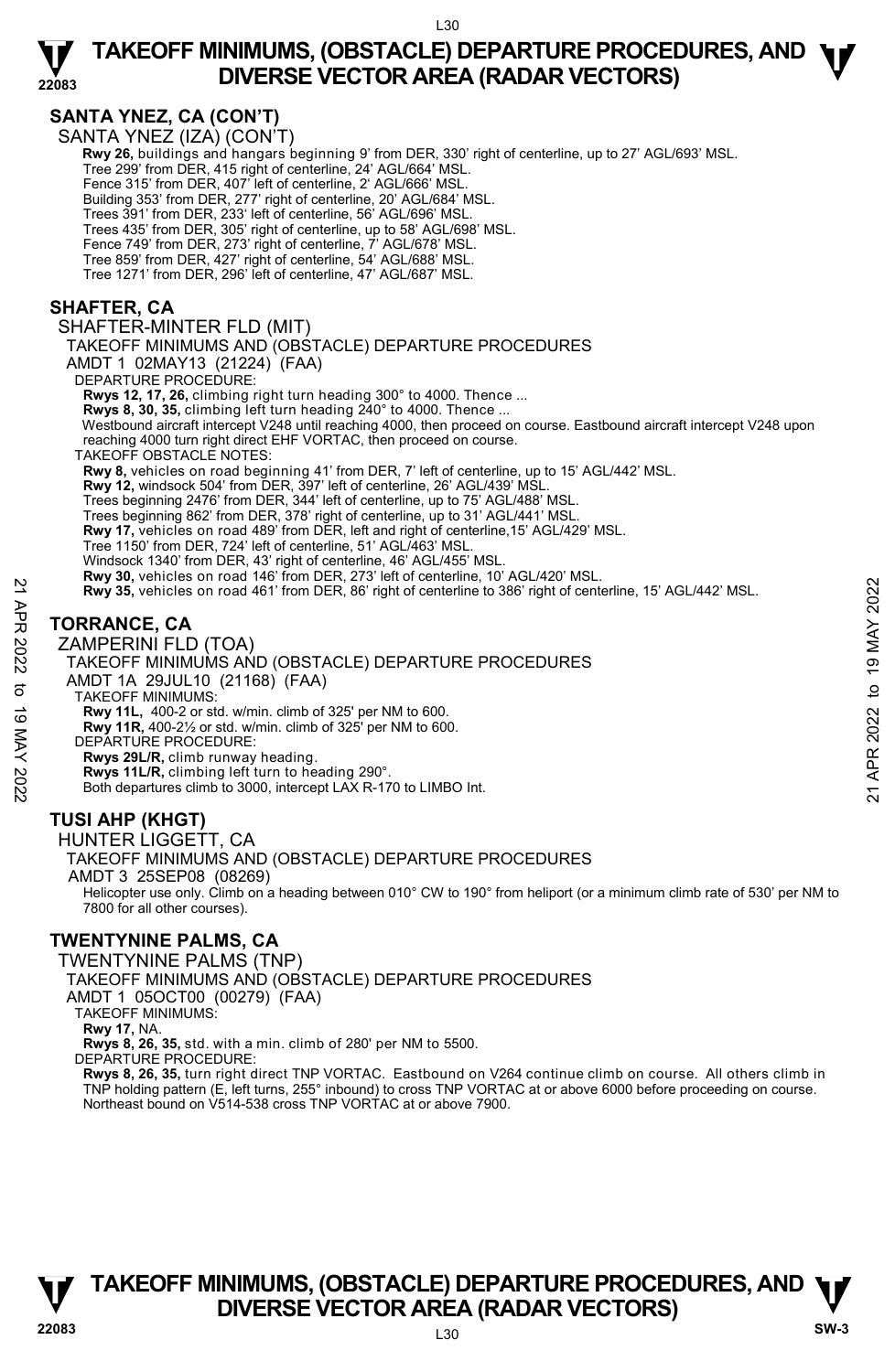**22083 TAKEOFF MINIMUMS, (OBSTACLE) DEPARTURE PROCEDURES, AND**  $\Psi$ **UPLAND, CA**  CABLE (CCB) TAKEOFF MINIMUMS AND (OBSTACLE) DEPARTURE PROCEDURES AMDT 3A 19JUL18 (18200) (FAA) TAKEOFF MINIMUMS: **Rwy 6,** 300-1⅞ or std. w/min. climb of 332' per NM to 1900. DEPARTURE PROCEDURE: **Rwy 6,** climbing right turn. **Rwy 24,** climbing left turn. **All aircraft** climb direct PDZ VORTAC and hold (east, right turns, 258°, inbound), continue climb-in-hold to MEA for route of flight. TAKEOFF OBSTACLE NOTES: **Rwy 6,** pole, sign beginning 21' from DER, 99' right of centerline, up to 40' AGL/1464' MSL.<br>Sign 31' from DER, 100' left of centerline, 7' AGL/1451' MSL. Pole, traverse way, tree, building beginning 87' from DER, 7' right of centerline, up to 41' AGL/1472' MSL. Traverse way, fence beginning 94' from DER, 82' left of centerline, up to 1461' MSL. Building, pole, traverse way, fence beginning 106' from DER, 100' left of centerline, up to 40' AGL/1495' MSL. Tree, building, traverse way beginning 260' from DER, 6' right of centerline, up to 1484' MSL. Pole 351' from DER, 410' left of centerline, 40' AGL/1498' MSL. Pole, vertical point, building, fence, traverse way, vegetation, tree beginning 411' from DER, 193' left of centerline, up to 36' AGL/1499' MSL. Pole, building, fence, tree, general utility, traverse way beginning 628' from DER, 34' left of centerline, up to 32' AGL/1500' MSL. Pole, tree, general utility, tower, building beginning 961' from DER, 180' left of centerline, up to 57' AGL/1532' MSL. Pole, building beginning 1228' from DER, 541' left of centerline, up to 76' AGL/1545' MSL. Trees beginning 1271' from DER, 80' right of centerline, up to 1498' MSL. Pole, building, traverse way, tree beginning 1289' from DER, 29' left of centerline, up to 75' AGL/1548' MSL.<br>Trees beginning 1860' from DER, 16' right of centerline, up to 1506' MSL. Tree, building, traverse way beginning 933' from DER, 25' left of centerline, up to 1555' MSL. Tree, building beginning 2152' from DER, 67' left of centerline, up to 1565' MSL. Tree, building, pole beginning 2241' from DER, 58' left of centerline, up to 1573' MSL. Trees beginning 2485' from DER, 104' right of centerline, up to 1511' MSL. Trees beginning 2787' from DER, 0' right of centerline, up to 1524' MSL. Tree, building, pole beginning 3512' from DER, 0' left of centerline, up to 1575' MSL. Tree, pole, building, traverse way beginning 3782' from DER, 384' left of centerline, up to 1593' MSL.<br>Tree, building, pole, traverse way beginning 4075' from DER, 668' left of centerline, up to 1610' MSL.<br>Tree, puilding, Tree 1 NM from DER, 1434' left of centerline, 1632' MSL. **Rwy 24,** traverse way, tree beginning 15' from DER, 60' right of centerline, up to 1408' MSL.<br>Sign beginning 24' from DER, 97' left of centerline, up to 13' AGL/1396' MSL. Traverse way, tree beginning 313' from DER, 383' right of centerline, up to 1412' MSL. Tree 699' from DER, 682' right of centerline, 1416' MSL. Pole 1296' from DER, 747' right of centerline, 47' AGL/1427' MSL. Pole 1357' from DER, 583' right of centerline, 62' AGL/1436' MSL. **VAN NUYS, CA**  VAN NUYS (VNY) TAKEOFF MINIMUMS AND (OBSTACLE) DEPARTURE PROCEDURES AMDT 6 21JUL16 (16203) (FAA) TAKEOFF MINIMUMS: **Rwys 16L/R,** std. w/min. climb of 370' per NM to 7100. **Rwys 34L/R,** std. w/min. climb of 370' per NM to 7100. DEPARTURE PROCEDURE: **Rwys 16L/R,** climbing left turn on heading 053° and VNY R-095 to DARTS INT, thence… Rwys 34L/R, climbing right turn on heading 143° and VNY R-095 to DARTS INT, thence...<br>...aircraft eastbound on V186 and southeast bound on V459 climb on course, all others climb in DARTS holding pattern (hold W, right turns, 095° inbound) to depart DARTS INT at or above 7100. TAKEOFF OBSTACLE NOTES: **Rwy 16L,** light on hangar 713' from DER, 361' left of centerline, 27' AGL/798' MSL. **Rwy 16R,** hangar 209' from DER, 516' right of centerline, 15' AGL/755' MSL. Flagpole 570' from DER, 549' right of centerline, 21' AGL/761' MSL. Building 941' from DER, 599' left of centerline, 28' AGL/774' MSL. Trees beginning 1129' from DER, left and right of centerline, up to 81' AGL/821' MSL. **Rwy 34L,** blast fence 169' from DER, 405' left of centerline, 10' AGL/812' MSL. Obstruction light on blast fence, 241' from DER, 195' left of centerline, 17' AGL/819' MSL. Multiple trees beginning 325' from DER, 549' right of centerline, up to 91' AGL/921' MSL. Train 305' from DER, 369' right of centerline, 23' AGL/832' MSL. Building 424' from DER, 589' right of centerline, 29' AGL/831' MSL. Antenna on building 449' from DER 462' left of centerline, 15' AGL/817' MSL. Pole 1376' from DER, 779' left of centerline, 68' AGL/870' MSL. Trees beginning 828' from DER, 15' left of centerline, 78' AGL/907' MSL. **CON'T**  Tree, building, pole beginning 242 Trom DER, 302 Tere, 19 to 1973 MSL.<br>
Trees beginning 2185' from DER, 0' right of centerline, up to 1524' MSL.<br>
Tree, building, pole beginning 3782' from DER, 0' right of centerline, up to